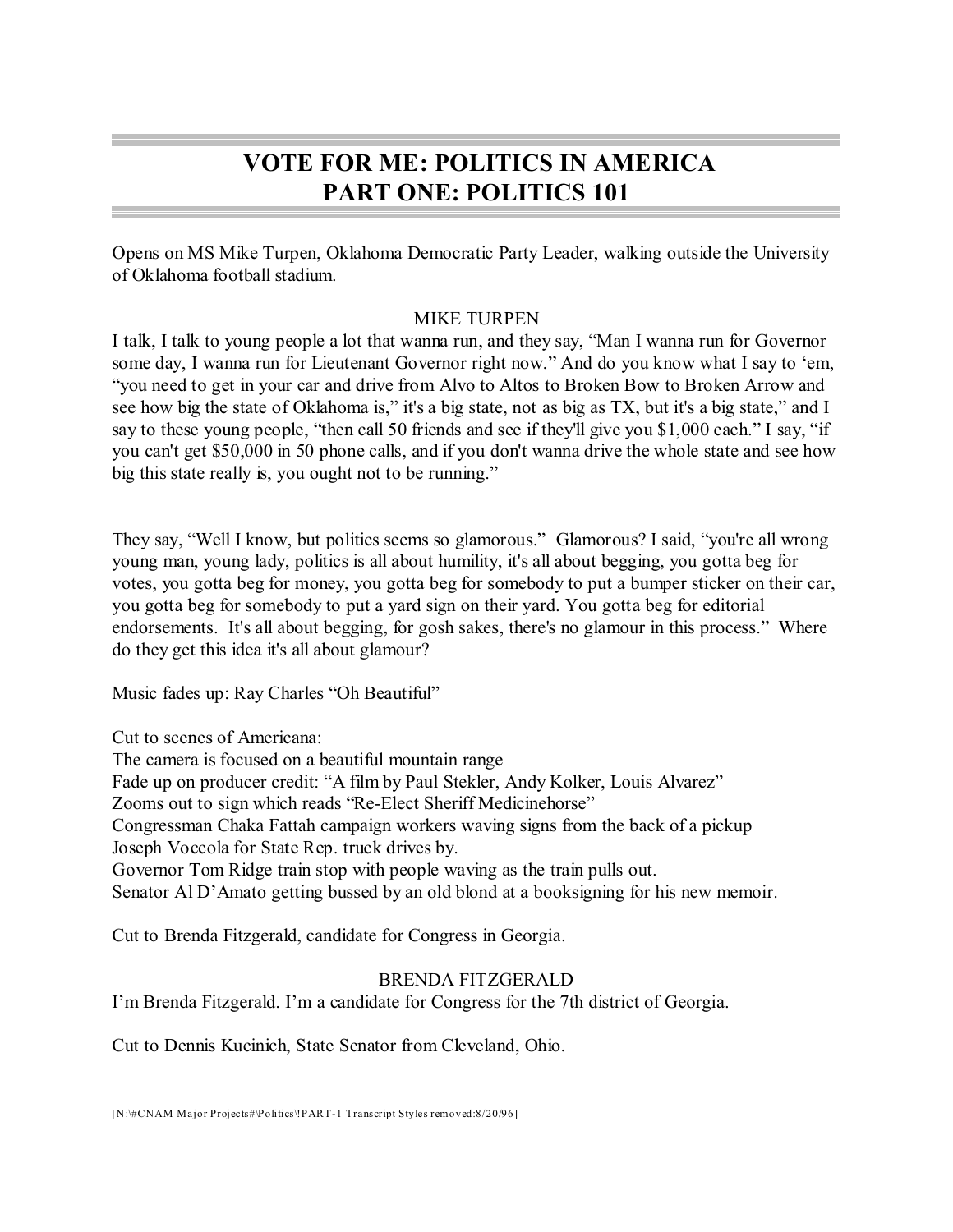### DENNIS KUCINICH

Hi, I'm Dennis Kucinich and I'm running for the State Senate from Cleveland, Ohio.

Cut to Congressman JC Watts of Oklahoma

# J.C. WATTS

Hi, I'm J.C. Watts and I'm a Republican candidate running for the 4th congressional district of Oklahoma.

Cut to Ann Kobayashi, candidate for Honolulu Mayor.

# ANN KOBAYASHI

Aloha. I'm Ann Kobayashi and I'm running for the Mayor of the city and county of Honolulu

Cut to Oliver North, candidate for U.S. Senate in Virginia.

# OLIVER NORTH

Hi, I'm Ollie North and I'm running for the United States Senate for the people of Virginia. Thanks.

North winks, tips his hand and walks away.

Cut to Karl Goethel Jr. and Sr. of Wisconsin. Father and son sit next to each other on a bench.

# KARL GOETHEL I'm Karl Goethel.

# KARL GOETHEL, JR. I'm Karl Goethel, Jr.

# KARL GOETHEL I'm running for District Attorney of Pepin county, Wisconsin

# KARL GOETHEL, JR. I'm running for sheriff of Pepin county, Wisconsin

Cut to a dog covered with a sign for TX State Rep. candidate Eddie de la Garza. Cut to interview with Mario Cuomo, former Governor of New York

# **CUOMO**

If you're gonna do politics, you should learn it. You should be that way with everything. If you're gonna play baseball, you should learn how to play the game.

Card: STRATEGY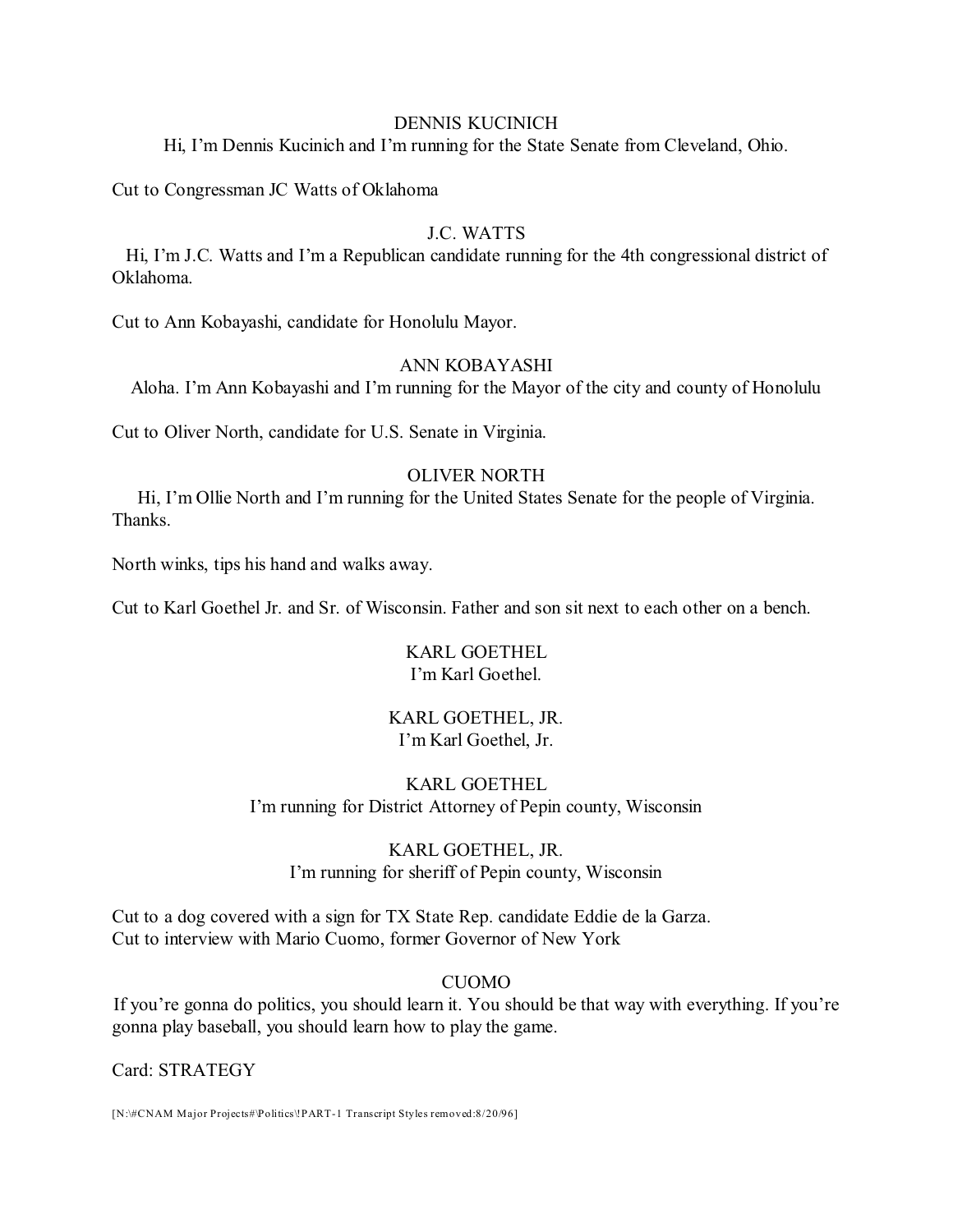Cut to Speaker of the House Newt Gingrich lecturing an aspiring congressional candidate

**GINGRICH** But then also if you had something that said "Linda for Literacy". And that became your logo.

# LINDA

### Sounds good to me

#### GINGRICH

You following? Because I've met you three times and I can't remember your name.

LINDA

I know! I know that. **GINGRICH** And that's because there's no hook.

# LINDA

Yeah

Card: MONEY Cut to Providence Mayor Buddy Cianci with Uncle Sam

# UNCLE SAM It costs big bucks to run for public office

# CIANCI

(laughs heartily) You're so right! Oh are you right. That's right. Oh that's not hardly enough!

Card: TENACITY Cut to interview with Congressman Barney Frank

# FRANK

Any time someone tells you how much he or she likes campaigning, I'd think you're dealing either with a liar or a psychopath. I do not understand how any sensible human being can like campaigning.

Cut to aspiring New York Attorney General Karen Burstein shaking hands at 72nd street subway station

### KAREN BURSTEIN

Good morning, I'm Karen Burstein running for state Attorney General. Morning, I'm Karen Burstein running for state Attorney General. Good morning, sir. Good morning, I'm Karen Burstein running for state Attorney General. Good morning, I'm Karen Burstein running for state Attorney General. Good morning, I'm Karen Burstein running for state Attorney General. Good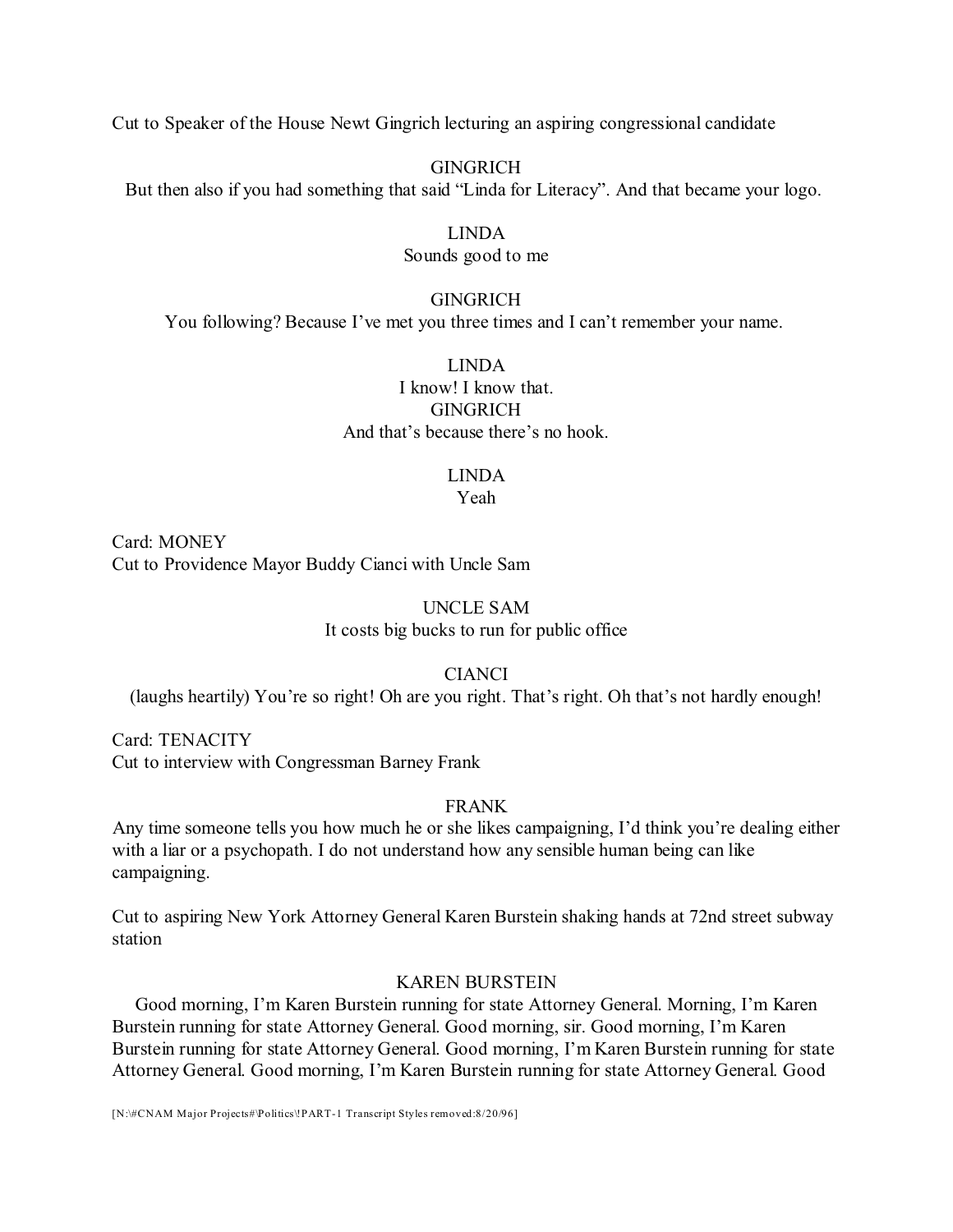morning.

She addresses the camera.

### KAREN BURSTEIN

They're better, they're much better than the last time I was here. Things are looking up. Hi, I'm Karen Burstein running for state Attorney General.

#### MAN

### Nice to meet you

Cut to billboard with George Washington giving Dave McCurdy the boot with the words, "Kick McCurdy out."

Animated title over finale of "America" reading "Vote for Me: Politics in America"

Vertical wipe to Honolulu City Council candidate Andy Mirikitani "sign waving" on a busy, rush hour thoroughfare. He wears a shirt and tie and a big pink lei. Music: Island tune, festive

# MIRIKITANI

(waves to passing cars) Hi. Thank you.

### **OUESTIONER**

What are you doing out here?

### MIRIKITANI

We're, uh, sign waving, as they call it here in Hawaii. And, uh, apparently one politician invented it about twenty years ago. Now every politician in Hawaii has to sign wave in order to get elected. And it's also a good way to get a tan.

Older gentleman Mirikitani volunteer signwaver and then other signwavers.

### **NARRATION**

# **The pundits say we hate politics. They say we're apathetic at voting time. That politics has become irrelevant to most people's lives. Maybe they need to get out more.**

Cut to Pennsylvania Governor Tom Ridge hugging people at a train stop Cut to woman holding Blackwell's hand screaming "He got my vote!" Cut to frenzied and portly Ridge supporter chanting his name. Background music: marching band

# **NARRATION**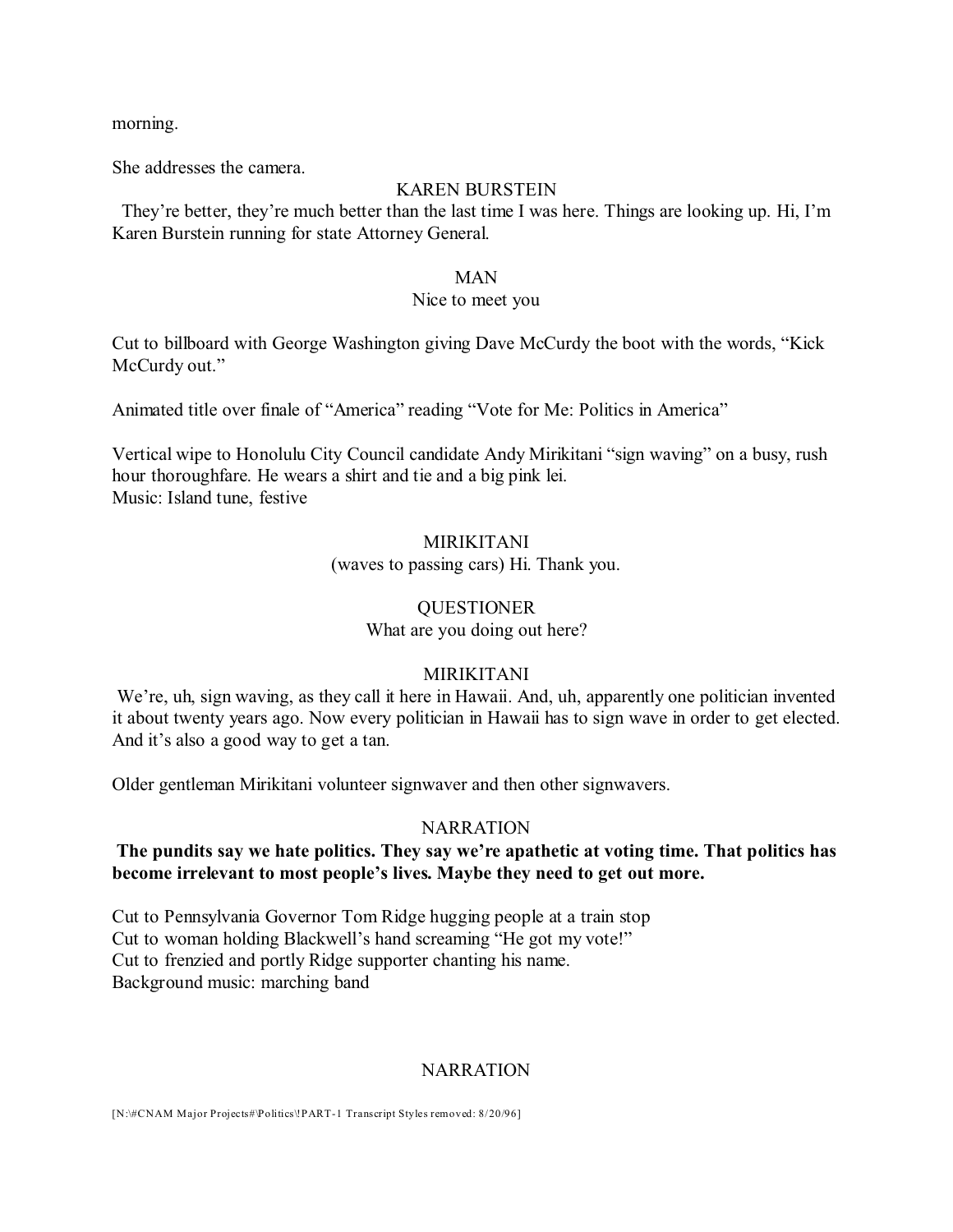# **Forget the presidential elections. The real excitement is in the half million other races, from councilman to congresswoman taking place in precincts near you.**

Cut to man waving from a passing pick up truck that has a big sign reading, "Vote Ronald Dugas, Police Juror."

Cut to a Chicago man gathering a varied collection of campaign signs.

Cut to a waving crowd of supporters.

Cut to Scurdy Menard, candidate for Sheriff in Louisiana putting up a roadside sign.

Cut to a campaign worker handing out stickers for Virginia Senator, Chuck Robb.

### CAMPAIGN WORKER

Care for a sticker for Robb? He's good on the budget, good on foreign affairs, good on military affairs.

Camera wanders to Lucy Goode, wife of Senate candidate Virgil Goode.

### GOODE

Hi how are you. I'm Lucy Goode, my husband's running for U.S. Senate. Would you like a sticker?

### **NARRATION**

### **It's revealing to see what politicians have to do in order to win votes.**

Camera wanders on to Virgil Goode campaign worker

### VIRGIL GOODE CAMPAIGN WORKER

I see you've already got one. Do you care for another Virgil Goode sticker. Thank you.

### **NARRATOR**

### **And what the voters have to do to get something in return.**

Camera continues down sticker row.

# NORTH CAMPAIGN WORKER

Need an Ollie sticker, sir? Thanks you.

# **NARRATION**

# **It's all part of politics in America. And it's probably not what the Founders had in mind.**

Cut to a woman dressed in red, white and blue medieval attire blowing a patriotic tune on a bugel.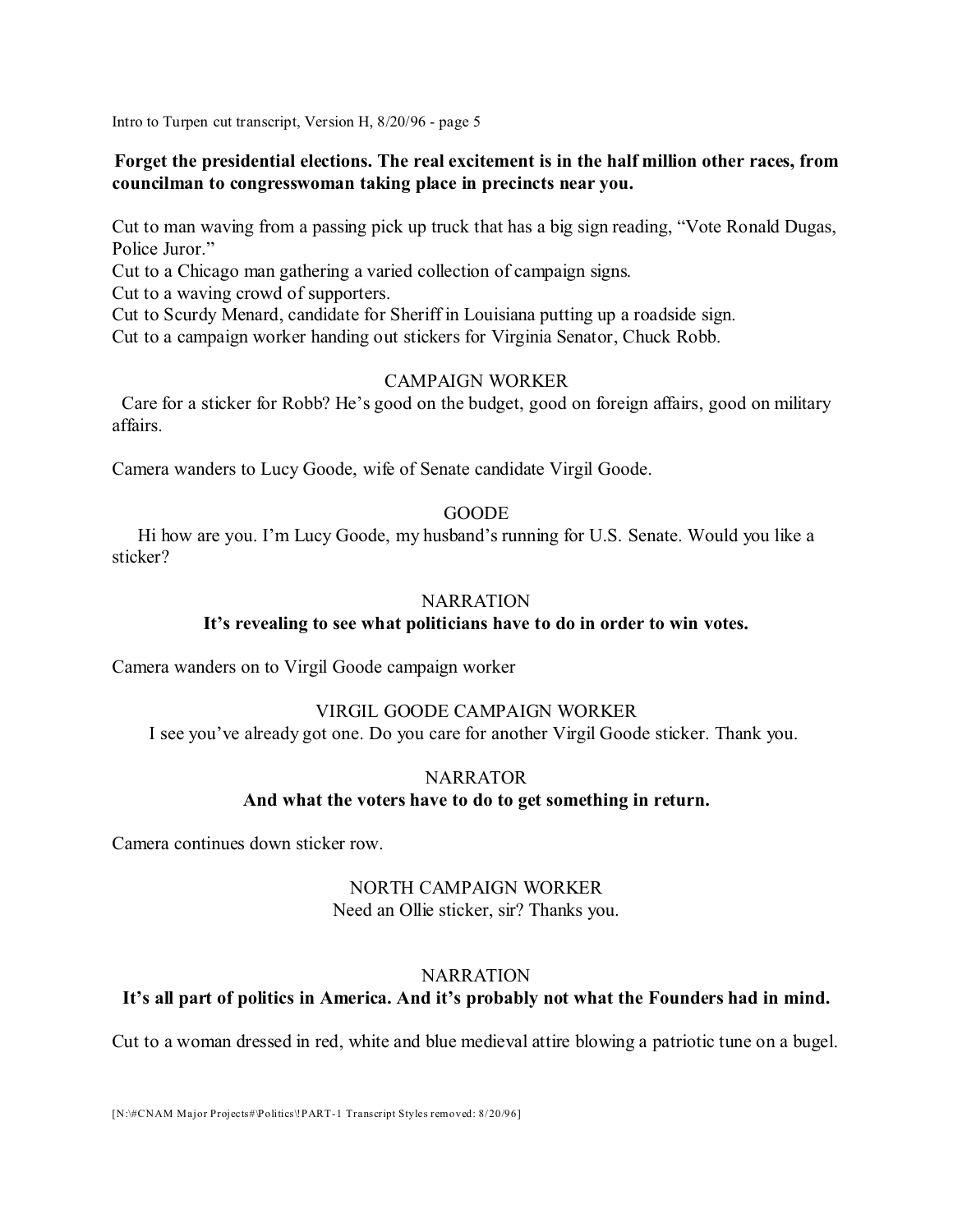# BUGEL LADY Charge!

Cut to hundreds of campaign signs by the side of the road Cut to interview with Willie Brown, Mayor of San Francisco

#### WILLIE BROWN

If you truly want to study America and it's culture, you best do so through the medium of politics because you invariably see what really moves and influences and makes the decision how the power is exercised. How it's discharged. Who's rewarded. Who's punished. And how the institutions are shaped. And all that comes from politics.

Cut to University of Oklahoma's marching band as it marches by.

#### **NARRATION**

**You could start your tour of American politics not in Washington, but in a place like Norman, Oklahoma, where the only thing bigger than politics is football, and where it helps to have a guide who knows both games equally well. Someone like Democratic party leader, Mike Turpen.**

Cut to standup interview with Mike Turpen.

#### **TURPEN**

Politics is show business for ugly people. I mean that's why a lot of people get into this thing. It's just all about ego.

Cut to Turpen standing with Ron Shotts, a one time candidate for Governor in Oklahoma.

### TURPEN

The difference between a horse race and a political race -- in a horse race, the whole horse runs, in a political race -- you know, yeah yeah whatever (laughs)

Cuts to Turpen greeting Janice Mildren, wife of gubernatorial candidate, Jack Mildren. He is stickered by a woman standing next to Janice.

### JANICE

Hi Mike. How are you?

TURPEN I'm gonna wear those. How's it going?

# **JANICE**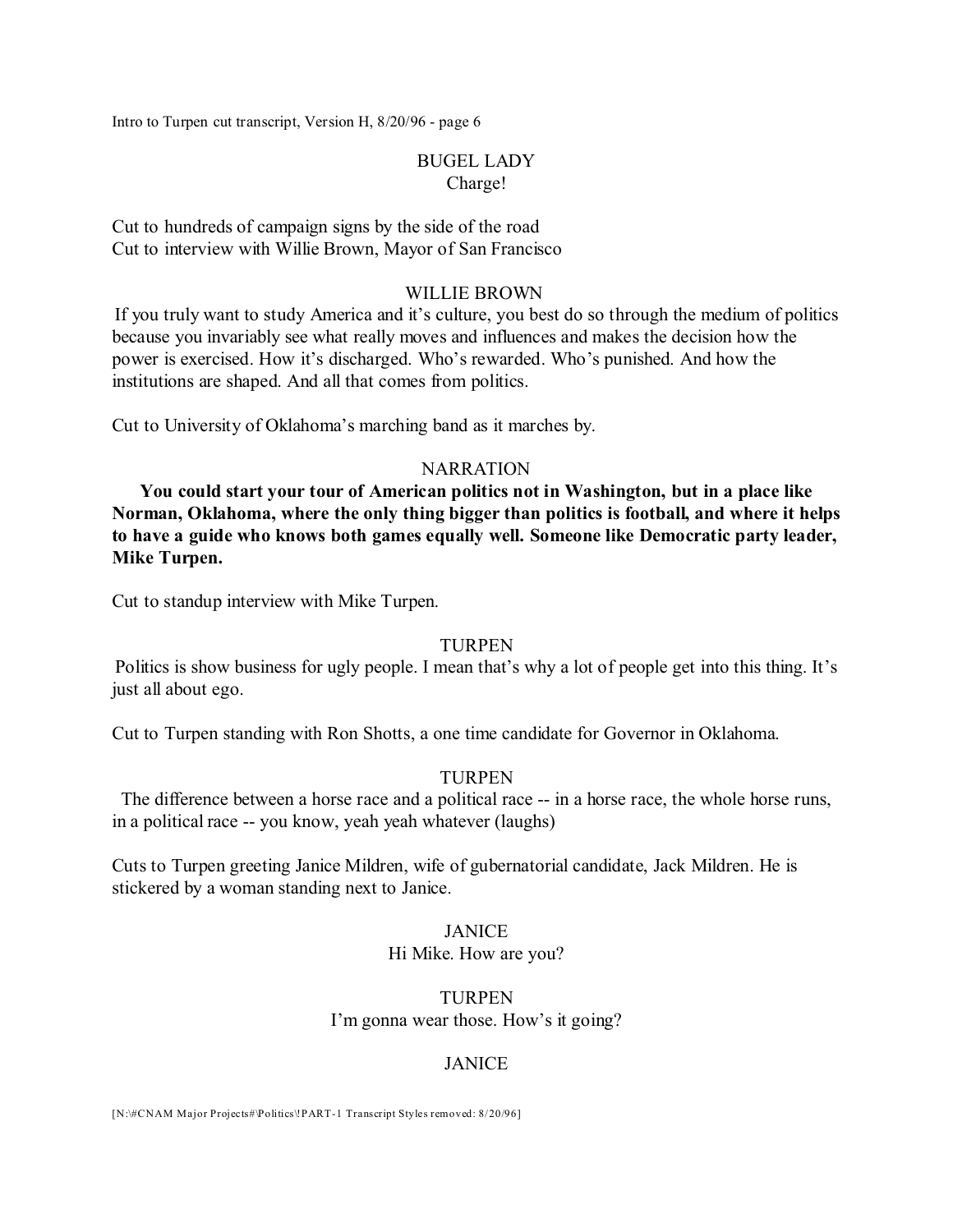It's going great.

Turpen puts his arm around Janice and talks directly to the camera.

TURPEN The future first lady of the state of Oklahoma right here, Janice Mildren.

# JANICE

### Thank you, thank you.

Cut to Turpen with man in tan raincoat, a congressional candidate.

TURPEN You guys got up early. You gonna win?

# MAN Yeah I'm gonna win!

# TURPEN The next congressman right here, folks

### MAN Good to meet ya. (Puts out his hand)

Cut to Turpen greeting Jack Mildren, candidate for Oklahoma Governor.

JACK MILDREN Hey, Mike. How come they're following you around?

TURPEN The next governor of the state of Oklahoma, Jack Mildren.

JACK MILDREN Thank you Michael. Thank you. Thanks very much. Alright.

Cut back to Mike Turpen and Ron Shotts

TURPEN Didn't you run for governor once?

# **SHOTTS**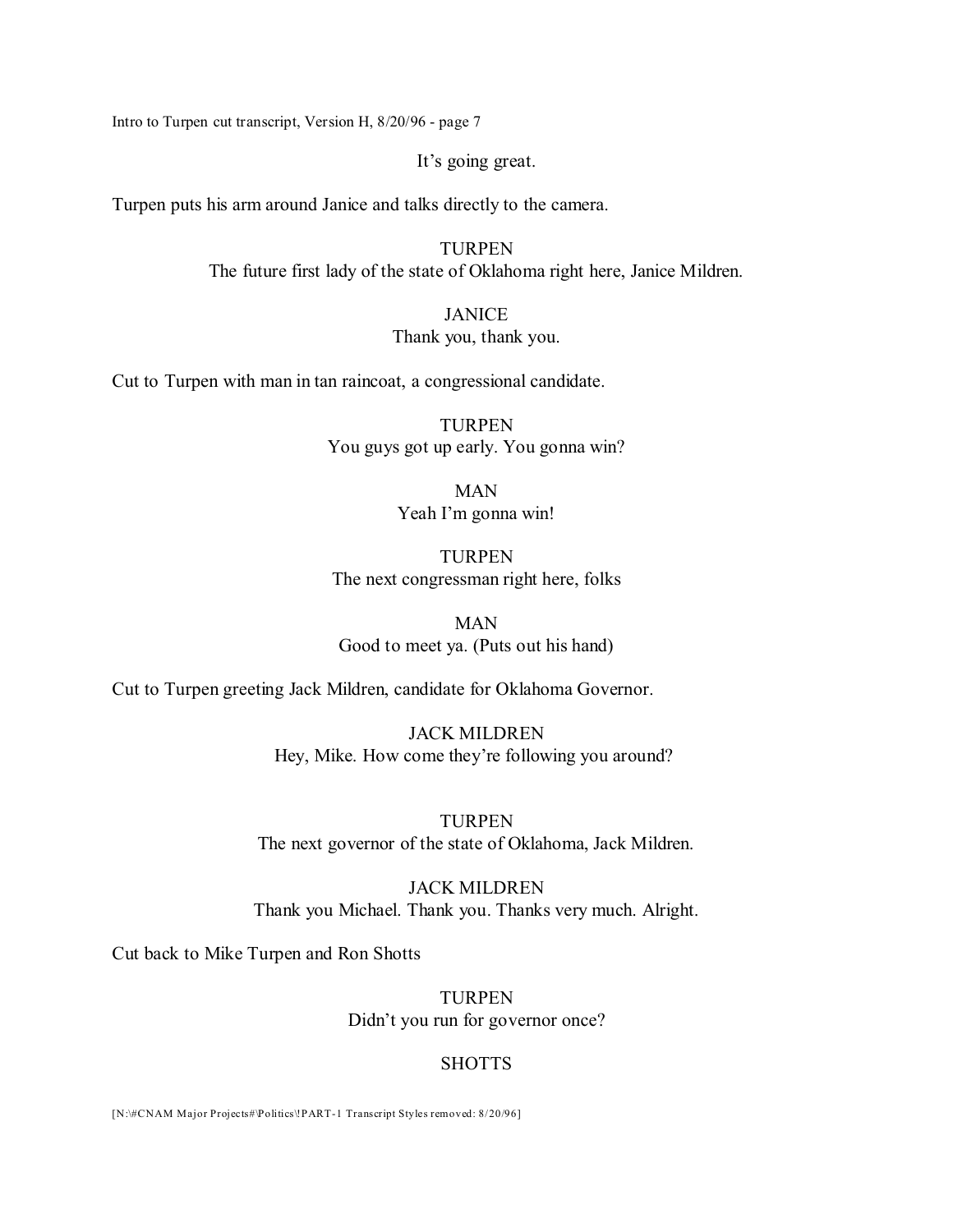One time.

# **TURPEN** How do you feel about it?

# **SHOTTS** Oh, it's going to be a close race it looks like.

**TURPEN** Aren't you glad you ran and got it out of your system?

### **SHOTTS**

Yes, sir.

Cut to Mildren supporter pulling baby in wagon festooned with Mildren signage.

# **NARRATION**

**No matter how jaded some Americans may get about their politics, there will always be people like Mike Turpen.**

### TURPEN

Young Democrat, thank you. Keep hope alive.

Cut to CU of Mildren baby. Various shots of Turpen greeting and hugging people.

# **NARRATION**

# **They are the folks for whom politics is the only game for grownups: happy warriors who know that come what may, there will always be another election in a couple of years.**

Cut back to interview with Turpen.

# TURPEN

Any great politician's got the good mental Rolodex, I mean he can flip through it that quick know who she is, who he is, where are they from what city, what county and hopefully what their job is, and maybe even how many kids they've got and if your real good, you say, "By the way, wasn't yesterday your birthday?"

Cuts to Turpen with gubernatorial candidate, Frank Keating with lower third: (now Governor of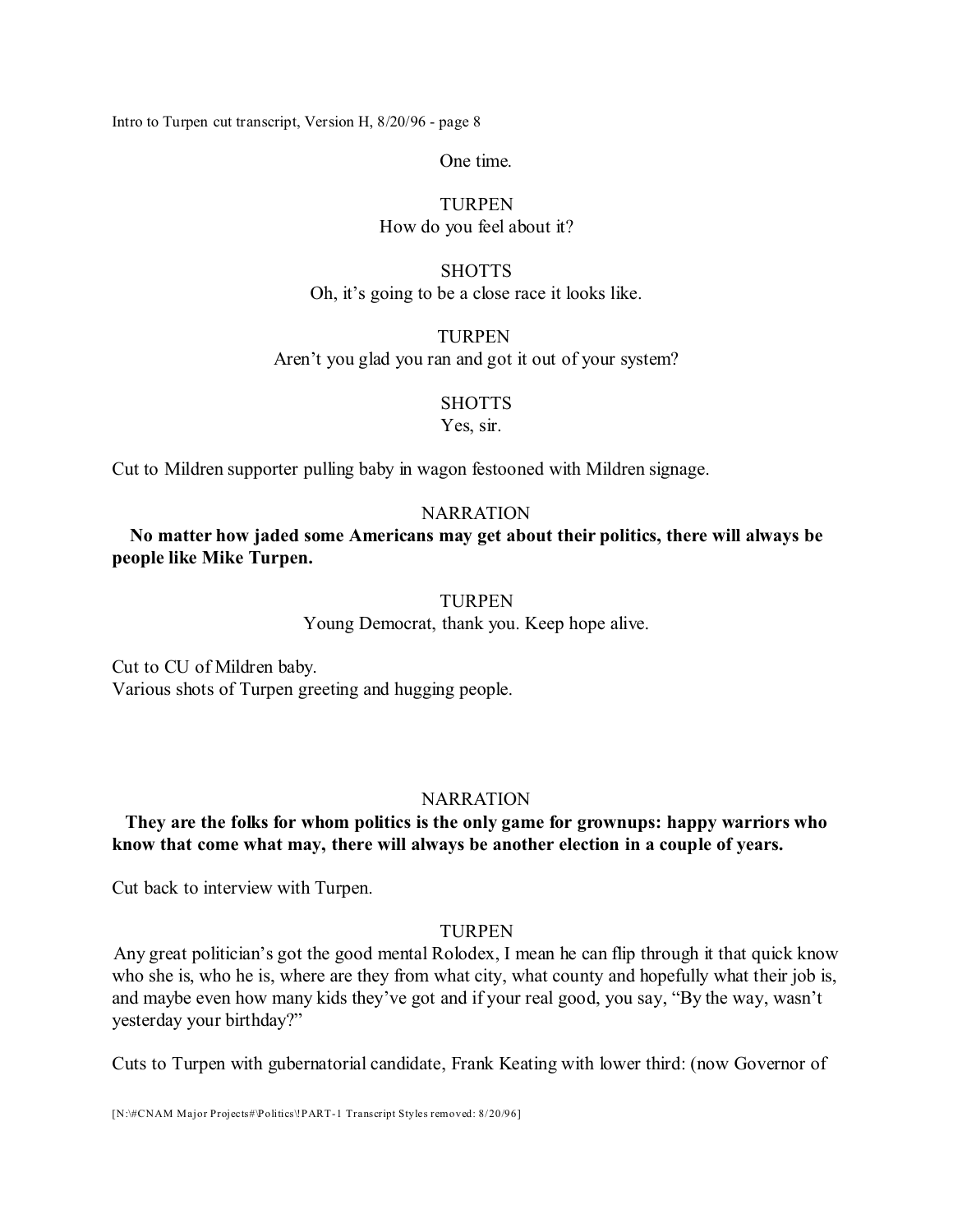Oklahoma)

### TURPEN

Folks, this is a guy who hopes to be the next governor of the state of Oklahoma but you just met the guy over there who's gonna be the next governor of the state of Oklahoma.

### KEATING

Where's that. He isn't here. Missed him entirely. Is that...

# **NARRATION For people like Turpen, politics is a real-life carnival that never ends.**

### KEATING

Look at this (pointing to Turpen's arm).

Turpen and Keating talk to someone off camera.

### TURPEN

Oh, I'm going to vote for him because personal contact alters opinions. I'm gonna vote for him now that I met him. (Laughs)

Keating laughs and walks off camera.

Cut to interview with Turpen as he walks.

### **TURPEN**

You campaign these games, at OU. You campaign the games over at OSU over at Stillwater. You campaign the high school games. Friday Night Lights, that's still a big deal. Now, when I ran for office, not that anybody cares anymore, but my slogan was "It's Time for Turpen, it's Turpen Time." So, outside of every one of these stadiums, right here in Norman, outside every stadium, here and in Stillwater, I had people that wore huge clocks, and on the face of their clock it said "Turpen Time, It's Time for Turpen, It's Turpen Time."

And they'd walk around these stadiums with these clocks on. And it's hard to get adult people to wear clocks like that. But all those that did, they became Assistant Attorney Generals and that's the way it should be. You know what I'm saying.

Fade to black. Trumpets sound. Card: "Part One, Politics 101. What you have to do to get elected"

Opens to interview with Wilma Goldstein, GOP fundraiser and professor of Political Science.

# WILMA GOLDSTEIN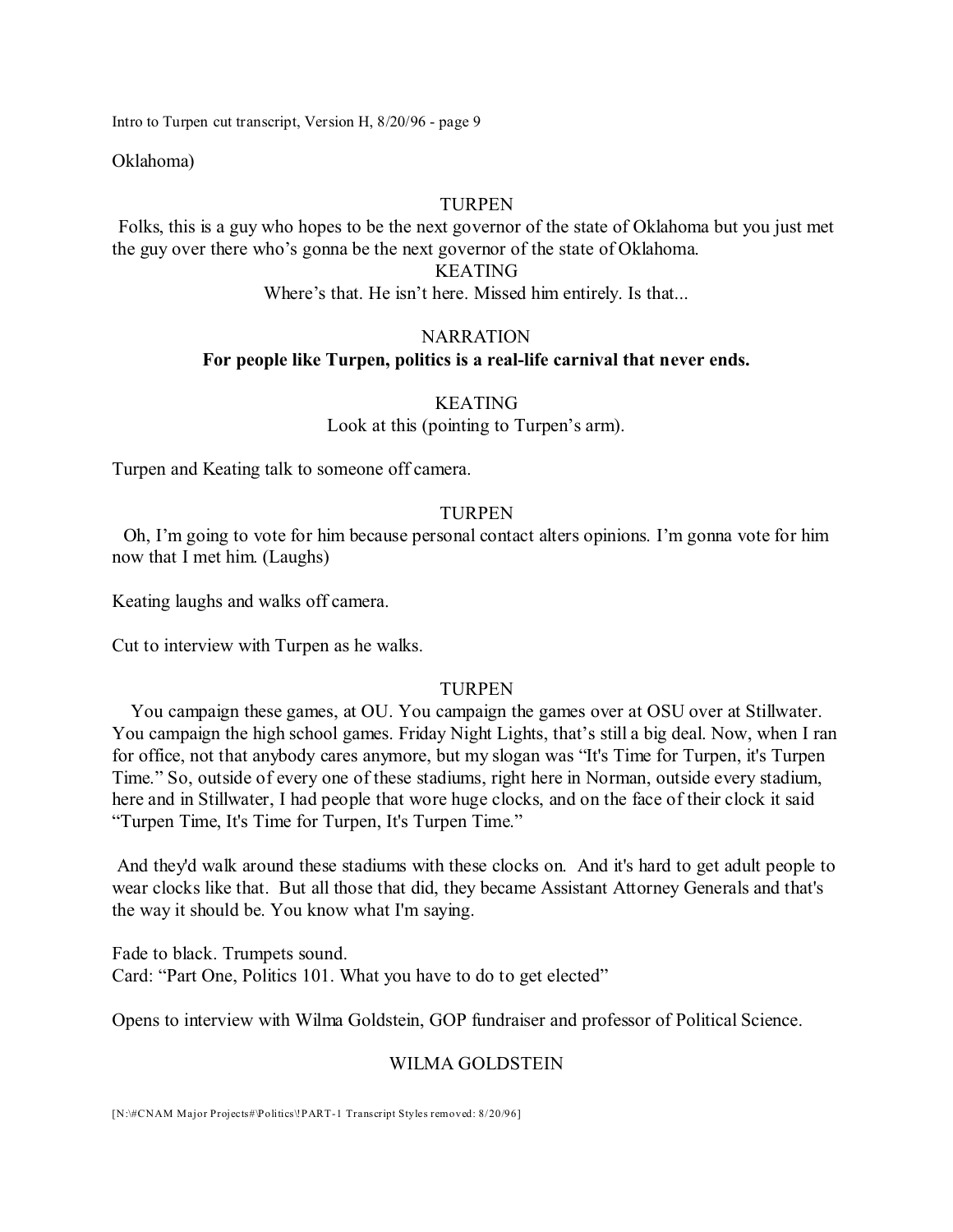It was at some University in Utah, and one of the professors who was there was the mayor of his small town in California. And finally, by the end of the day when all of us were really getting a little tired of all the five syllable words that were being thrown around, he says, "you want to know what politics is? I'll tell you what it is."

He says, "it's when you get a phone call at 12:30 in the night and one of your constituents calls up and says 'you get your ass over here and move this dog shit off my lawn." (laughs heartily)

Opens with celebration for Alderman Brian Doherty of Chicago at a local tavern. A live band plays and a young man is doing an Irish jig.

### NARRATION

**In the movies, the typical politician used to be an Irish-American big-city Democrat, always ready with a smile for your mother and a job for your brother-in-law. You can still find Irish pols in their natural habitat. Although these days, they may have switched parties.** 

Cut to people in the audience. Cut to large Doherty campaign sign Cuts to Doherty schmoozing a small group with a beer in his hand. Cuts to State Senator Roger McAuliffe at the mike.

# **MCAULIFFE**

I would like to introduce to you now the only Republican Alderman in the city of Chicago and he earned it the hard way by going out and knocking on doors.

Cuts to Doherty, drink in hand, making his way to the mike.

# **MCAULIFFE VO**

Here's a guy with a lot of guts. Brian Doherty.

Pan to Doherty as he takes the microphone.

# **DOHERTY**

Thank you, Roger. Thank you and I just want to say sincerely from my heart, (brief cutaway to watching woman) thanks for all your support through all the years. I don't think we'll have a problem. We get the vote out and we're going to have another victory in about a week. Thank you.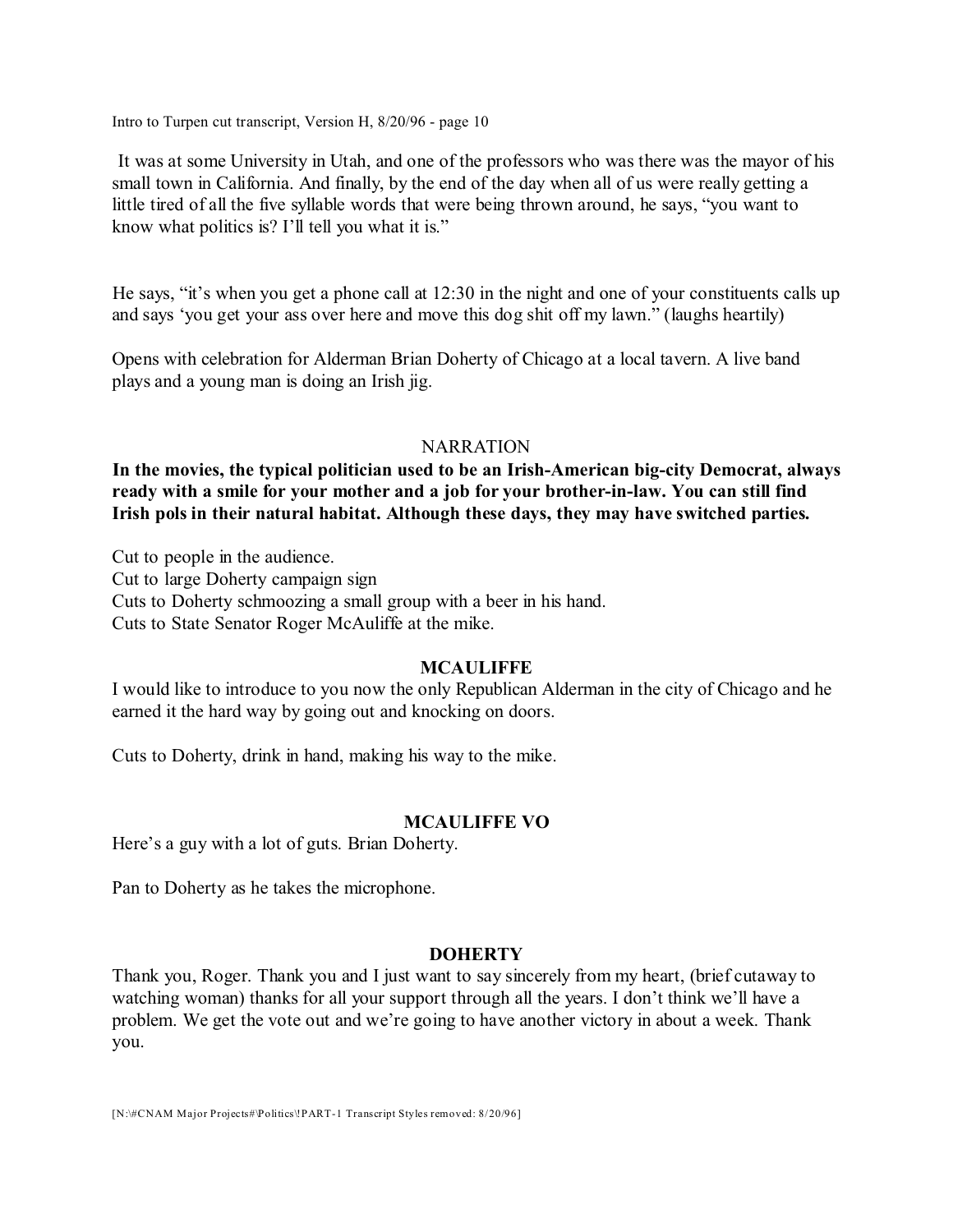Doherty gets up. Cut to people applauding.

#### **DOHERTY VO**

#### I do have a couple requests.

Cut back to Doherty addressing the crowd.

### **DOHERTY**

One is that my father Dan sing us a song and that I get a nice, cold pint of Guinness. Thank you.

Cuts to CU of Guinness tap and beer as audience applauds. Title: Potholes and Doorbells Cuts to Doherty's dad in CU belting out an Irish tune.

Narration over Doherty shaking hands at the bar

### **NARRATION**

# **Brian Doherty is on the front lines of American politics. As one of 50 aldermen on the City Council, he's King of his ward -- the first politician voters call if there's a problem.**

Cut to framed photo of Doherty. Cut to MCU Doherty in white sweater talking with a female constituent

### **CONSTITUENT**

It's a little Toyota passenger pick-up truck.

### **DOHERTY**

 $\Omega$ 

### **CONSTITUENT**

Parked it on the streets. Never had a problem. Guess what we just got a ticket for?

### **DOHERTY**

Truck parking in the--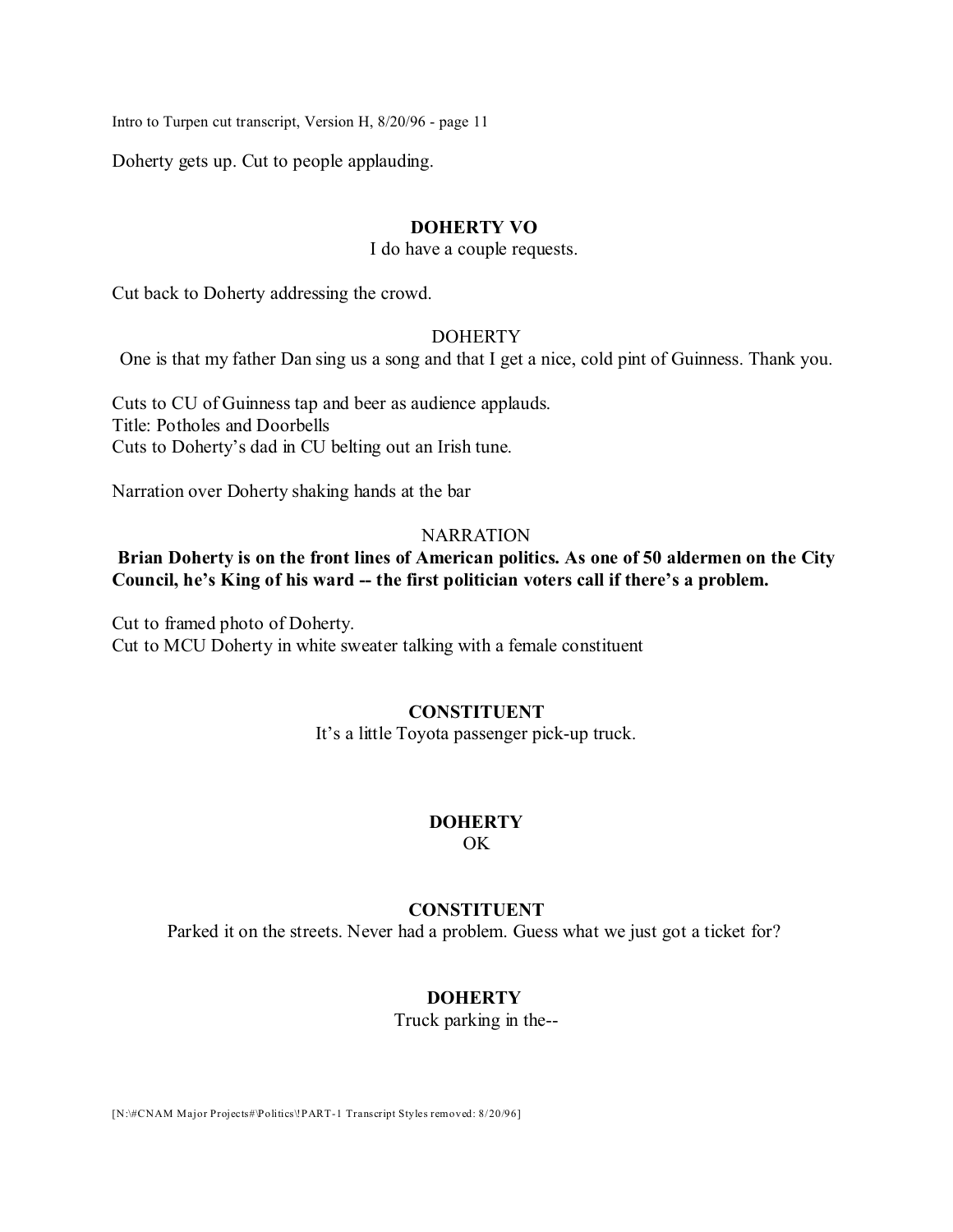#### **CONSTITUENT**

Residential truck parking. It's an antiquated law.

### DOHERTY

No, no but wait a second.

Doherty in VO, then sync sitting on a couch in white sweater.

### **DOHERTY**

I had one woman call me up and say that a crow was harassing her son on the way home from school. And I said, "a crow?" and she says, "yeah." I said, "Well, can you describe the crow?" She said, "describe the crow?" I said, "Yeah, we don't want to nab an innocent crow." And she said, "Are you making fun of me?" And I said, "No, ma'am I wouldn't do that."

Staff member on phone with disgruntled constituent.

#### **STAFFER**

You have been having problems personally yourself with the police?

#### **CONSTITUENT**

Yeah, that's what I came in there about and some turkey in there called them over here when I want to talk to the Alderman.

#### **STAFFER**

OK, so you were coming in initially to discuss this with the Alderman?

Cut to CU Doherty on the couch.

#### **DOHERTY**

Then you get the gamma ray people coming in occasionally and the CIA's after them and they're shooting gamma rays into their house and, you know, they seriously believe this. I'm an Alderman. I'm not really a mental health worker so sometimes to appease them, we'll tell them to put aluminum foil on the ceiling and (waves his hand) you can't have gamma rays that way (laughter off camera).

Cuts to Doherty walking away down a hall to the waiting room.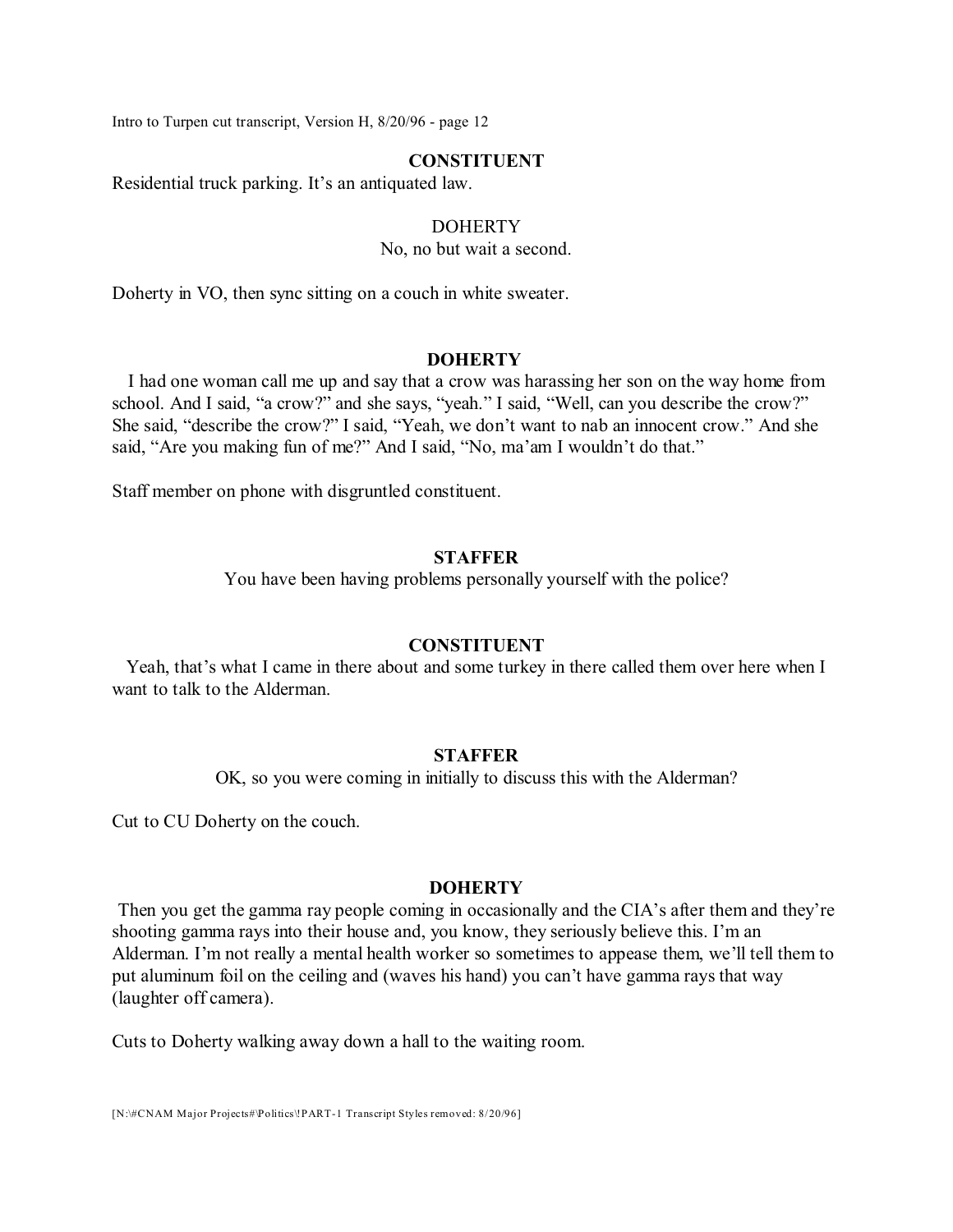### **DOHERTY**

The next contestant... Who's next? Who's got the list?

Cuts back to Doherty on couch

### **DOHERTY**

Every day's an adventure. You never know what might happen. You might be on the phone with a CEO from a Fortune 500 president, and pick up the other line and it's Mrs. McGill complaining that she didn't get her garbage can that she ordered, you know, two weeks ago.

Cuts to Doherty reading down a list of names in the waiting room.

### **DOHERTY**

Lou, Pete, John. Boy I'm a lucky guy. Hey, what's up. How are you?

Shakes hands with a large guy in a red Chicago Bulls sweatshirt and Cubs cap who just walked in the door.

### NARRATION

### **It's the Great Bargain of politics -- vote for me, and you'll get something tangible in return.**

### DOHERTY (to producer)

These guys are here on political business so...

Doherty and visitor walk back down the hall toward the camera. Guy in red sweatshirt waves at the camera.

#### NARRATION

### **Because in American politics, the great issues of the day usually take a back seat to more practical matters.**

The camera starts to follow them into a room. Doherty turns back and gives us the brush off.

### **DOHERTY**

He's going to see me about some political business.

### **PRODUCER**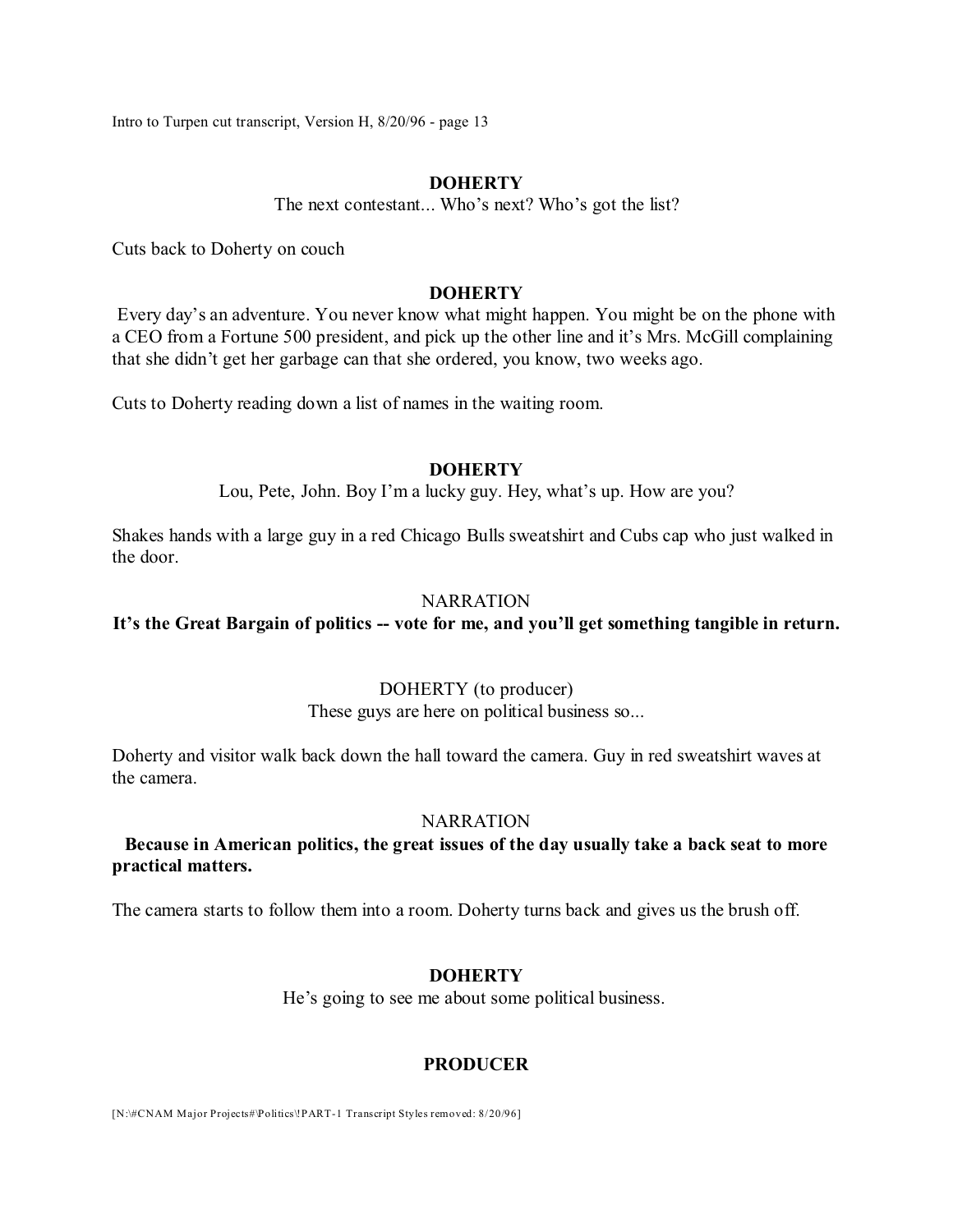So you don't want us in.

### **DOHERTY**

Nope

Doherty pushes the door shut.

Cuts to CU traveling shot of three sets of feet walking down a sidewalk in tandem. Zooms out to MS of group of black volunteers walking a neighborhood.

### **NARRATION**

### **Multiply Brian Doherty's organization times fifty and you have a real Chicago election.**

### **JOHN CALHOUN (Mayor Daley's Phone Bank) VO**

Thousands and thousands of volunteers are out. You have people knocking on doors. You have people hanging signs.

Cut to Rupley knocking on door. Cut to CU of a sign for Frank Avila being stapled to a utility pole in Chinatown

Cuts to sync interview with John Calhoun and John Kolomay in their office at the Mayor Daley campaign phone bank

### **CALHOUN**

They're involved. They're raised that way since they were kids. We were raised in politics. All of us.

Cuts to black woman volunteer for Alderman Beavers, Irene Smith, walking a neighborhood saying "Good Morning" 6 times in quick succession to an old black woman getting into a van.

#### NARRATION

# **Whatever the neighborhood, their purpose is the same.**

Irene tells the woman in the van how hard it has been to find people at home that day.

#### **NARRATION**

**They're walking, talking reminders to the voters of all the great things the Alderman has done for them lately.**

Cuts to then Alderman Ambrosio Medrano in a black overcoat approaching a woman standing in front of her building and then shaking hands over small talk.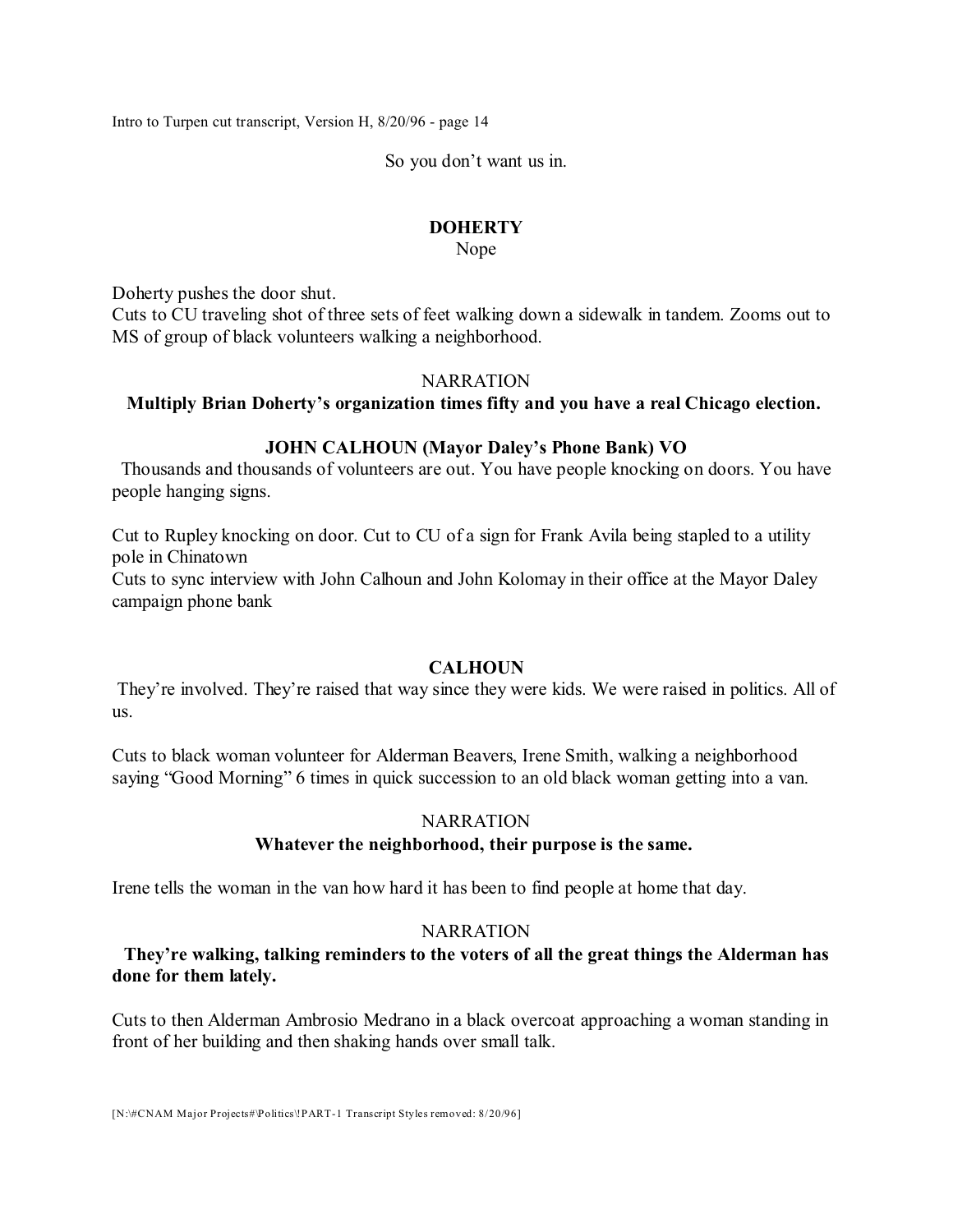### **MEDRANO**

Hi, How are you? How's everything?

### **WOMAN**

Fine and good luck.

#### **MEDRANO**

Thank you very much. I appreciate it.

#### **WOMAN**

I appreciate what you're going to do for us regarding this problem.

Medrano interview over same footage, then in sync on sidewalk.

### **MEDRANO**

It happens all over ward, "Come on in. I need to talk to you. You know, the sidewalks in front of my house or the street in front of my house, or the alley needs to be re-paved or, you know, somebody stole my garbage can. You know, you can count on me but I'd like to know I can count on you."

Cuts to old man in his house being courted by Brian Doherty

### **SONG**

If you're ever in a jam here I am.

#### **DOHERTY**

So, this is my number. You got to put it on the refrigerator. OK? If you need something, you give me a call. If this doesn't, it'll come, don't worry about it.

Cuts to two volunteers knocking on a door.

#### **SONG**

If you're ever in a mess, S-O-S.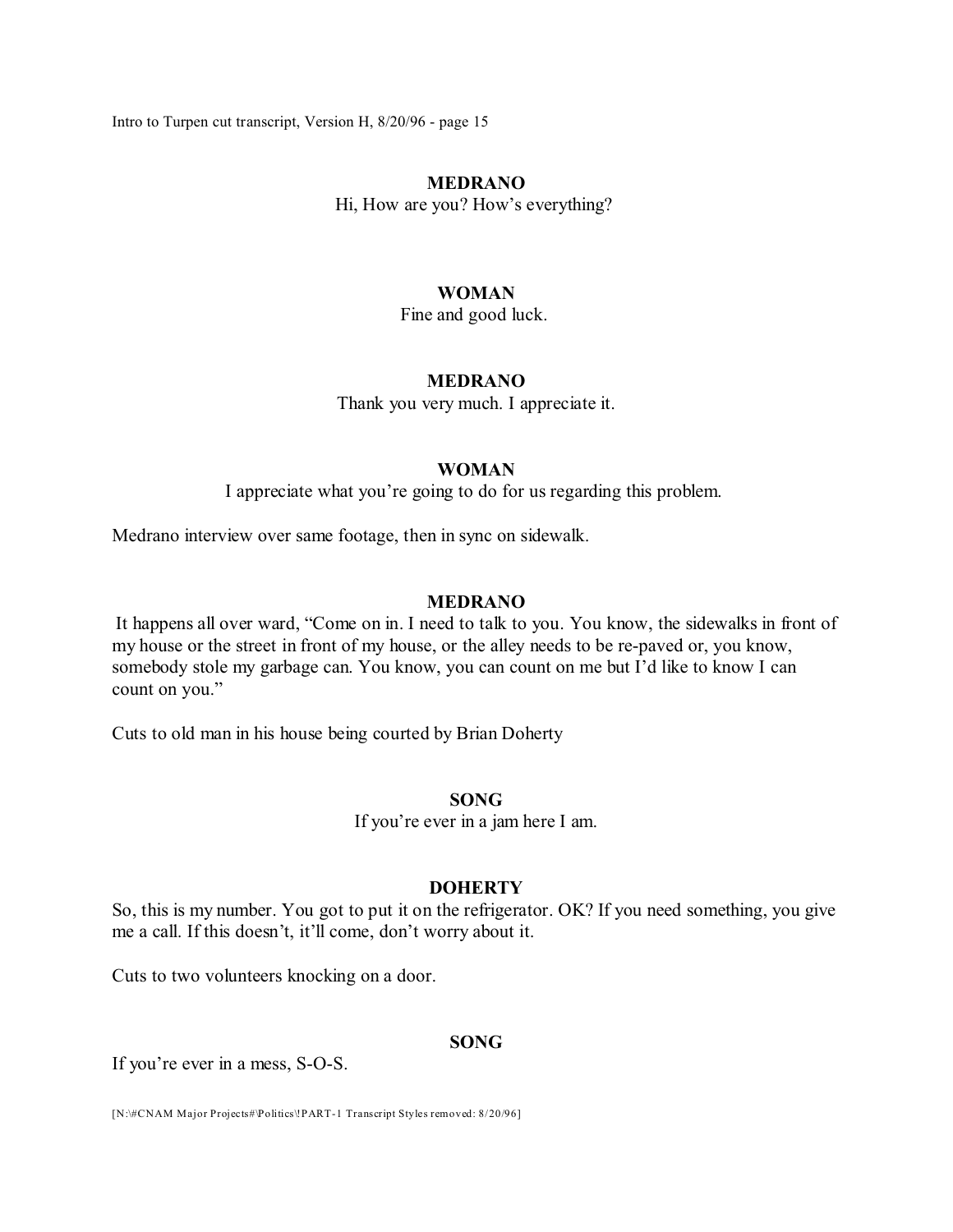Cuts to Nereida, an aide to Alderman Billy Ocasio, offering paint to a potential supporter.

#### **NEREIDA**

Do you need any paint? Do you want me to get you some paint. The only thing I got white paint. You just buy the dye and mix it up. I can give you white paint.

### **WOMAN**

Yeah, we'll take some white paint...

Cuts to door-to-door knocking.

#### **SONG**

If you ever feel so happy you land in jail, I'm your bail.

Cuts to Irene interview on street

### **IRENE**

You know, they used to give out cheese. They used to give out chickens, turkeys, ham...

Doherty knocking on a door. Medrano shaking hands with an old guy on a street.

#### **SONG**

It's friendship, friendship. Just a perfect blendship. When other friendships have been forgot...

Cuts to walking interview with a young pony-tailed, bearded volunteer and his aging fellow volunteer.

#### **VOLUNTEER**

You know the first reaction is usually go away, you know, stay away from the door. Sometimes they think we're Jehovah's Witnesses.

MCU of pony-tail man writing on his tablet in a doorway and then rings the bell.

### **SONG**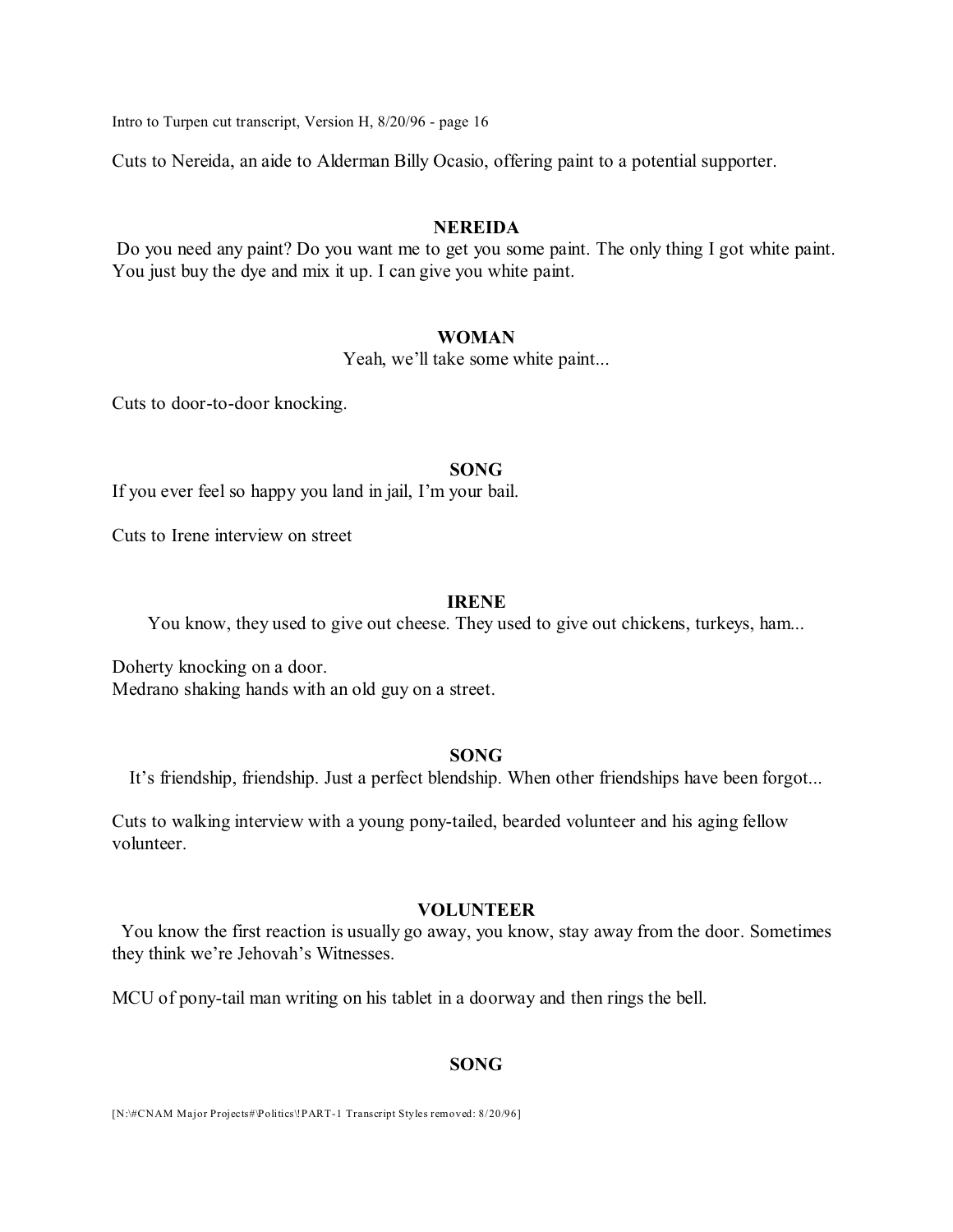If you're ever down a well, ring my bell.

Cuts to Roger McAuliffe interview.

#### **MCAULIFFE**

They want whatever they can get out of you. You know, if you're willing to go out and shovel the snow off somebody's roof, they'll let you do it, you know. They'll call up and ask you to do it. And, they come into the office here. They want you to pay their parking tickets. They get mad at you if you don't. And I've paid a lot of parking tickets in my day.

Cuts back to Irene et al. walking and talking with same black woman with white hat.

SONG When other friendships are up the creek, ours will still be slick. IRENE How long you been here, Miss Young?

Camera zooms in on gesticulating woman as they walk.

#### **MISS YOUNG**

I've been here for 27 years baby. (that's right) And, I'm going to still be here. They don't clean out the sewer.

Pans to Irene talking to producer (both women are talking at same time)

### **IRENE**

So that's why I was telling you about the service beforehand was bad.

#### **MISS YOUNG**

I always say when election day comes, that's when we see 'em.

### **IRENE**

Like I said that's why I'm so happy about...

### **MISS YOUNG**

Long as we don't have no buses. They took all the buses out from us and everything. I wish I had time to talk to you. I could give you a whole book.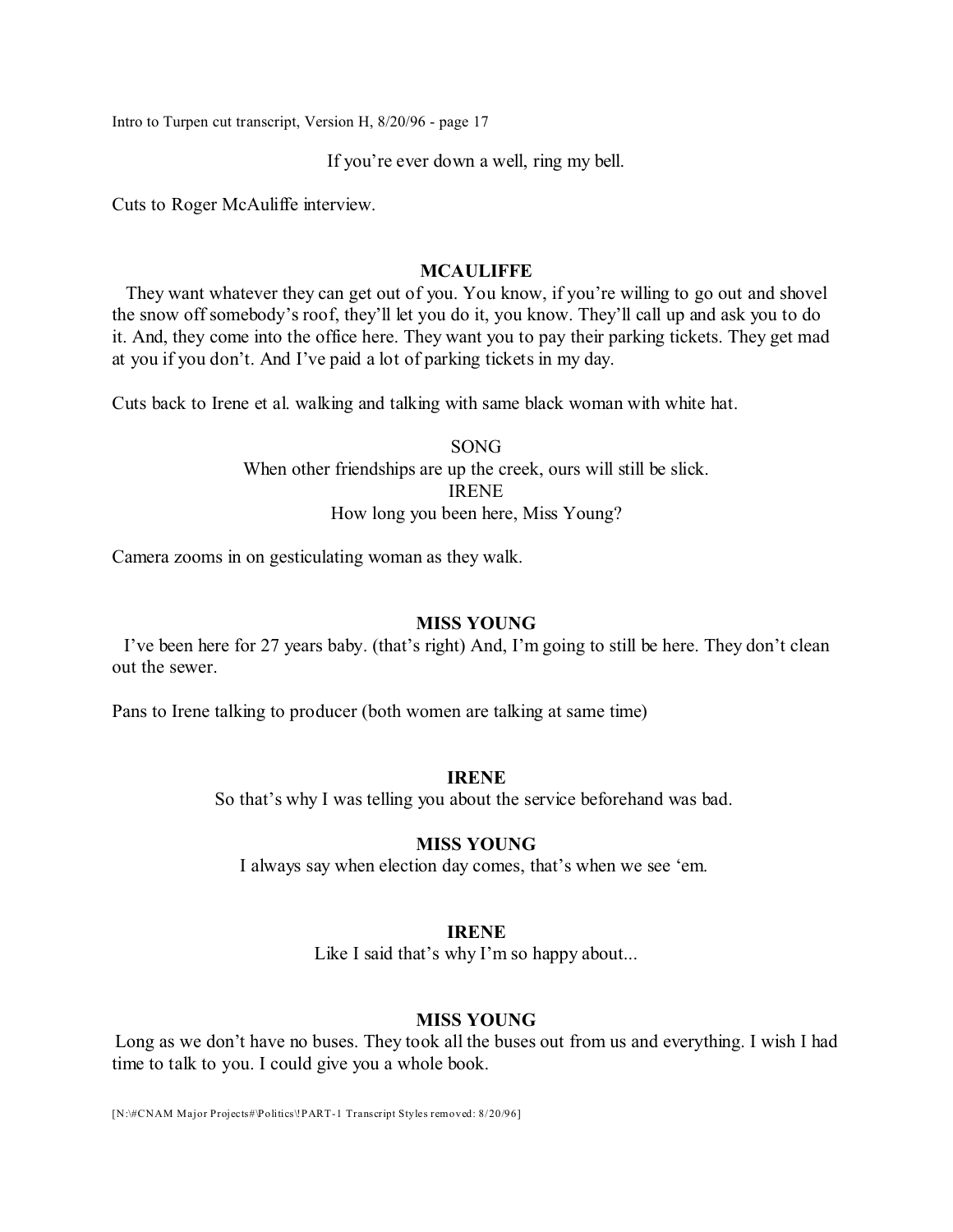# **IRENE**

Alright. Alright. Well, I got to...

Cut to interview with Al Padalino, volunteer for Alderman Ocasio

### AL PADALINO

It's like a hate/love thing. You know, really no one really likes to get up at 7:00 in the morning on Saturday or Sunday, on your day off, and come in here and try to go out and knock on doors and have our people come in and sign them. But, you know, it's like, I don't know, it's like a funny thing. You get a high from it.

Cuts to back view of Fred Rupley, a retired salesman who goes door to door for Alderman He talks to a little girl on a bike.

# RUPLEY

### Your folks home?

#### NARRATION

### **The great door-to-door men are in a class by themselves.**

Fred Rupley approaches a house and greeting a middle aged man in a t-shirt.

### **RUPLEY**

### Hi, how are you?

### **MAN**

Alright, how are you?

#### **RUPLEY**

I'm a volunteer worker for Alderman Doherty.

#### **MAN**

Yes.

### **RUPLEY**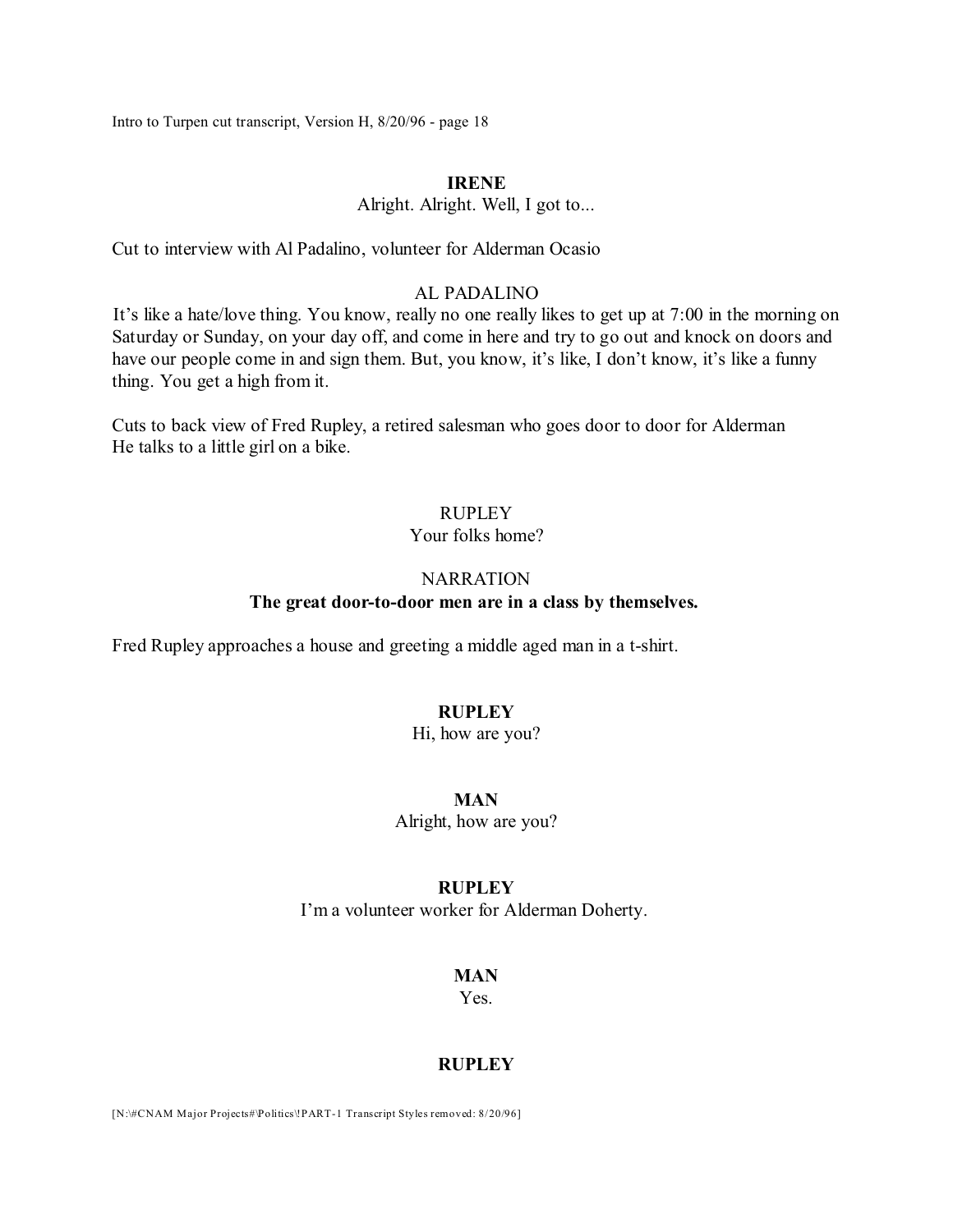#### You're familiar with Brian?

#### **MAN**

#### Yes I am.

### **NARRATION**

# **It takes knowledge of the candidate, enthusiasm for his programs, and person to person skills that would make an encyclopedia salesman proud.**

Cuts to Rupley sidewalk interview.

#### **RUPLEY**

First of all, to be a good person to walk a precinct and meet the voters, #1 you should make a good appearance, so in case somebody is a little bit leery about opening the door, if they see a person that's halfway decent, well dressed, they'll open the door. I mean, if you, long hair, stuff like that, it don't work with precincts, especially this type of neighborhood like this.

Rupley begins to walk and talk.

#### **RUPLEY**

You don't want to intimidate the voter at all. You want 'em to be comfortable around you.

Rupley says hi to some kids roller skating by.

Cuts to Rupley at a brick house continuing to talk about his method while waiting for someone to answer the door.

#### **RUPLEY**

You see, a lot of times with older people, I take a step back because they don't see you if you're right up by the door and they want to peek out a little bit over there. So, a lot of times if you stand right there you more or less intimidate the person, so you want to step back a little bit.

Cuts to Rupley ringing another doorbell and then stepping back to wait. Cuts back to Rupley stepping back from the brick house doorway. Cuts back to interview with Al Padalino at his desk.

### **PADALINO**

When you go out, you have to expect everything from "Hello, how are you" to "hit the road."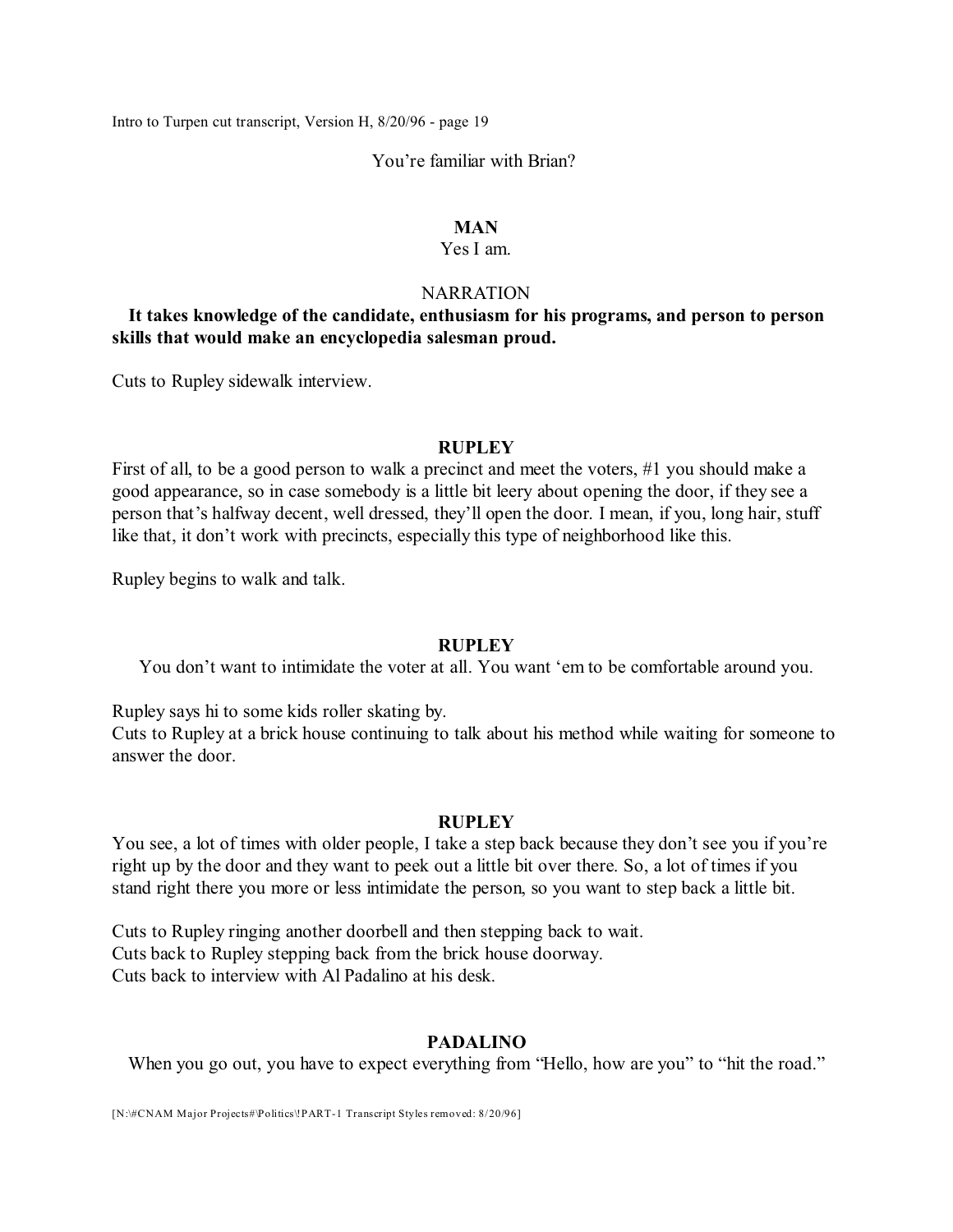Cuts back to Rupley at another house.

### **RUPLEY**

Hi, how are ya?

Camera pans to woman leaning out door.

#### **WOMAN**

Hi, good. How are you?

### **RUPLEY**

I'm a volunteer worker for Alderman Doherty.

### **WOMAN**

No thanks. Not interested.

She closes the door and goes inside.

#### **RUPLEY**

Not interested, hah? Thank you.

Camera stays on CU of Rupley as he retreats.

# **RUPLEY**

Well, we know what that is.

Cut back to interview with Padalino

# **PADALINO**

You name it. You'll get it when you go out there and you have to learn to deal with it. You don't get angry. You're not out there to be argumentative. You just say, "Have a good day. Good morning, ma'am or sir" and you just go on your way.

Cuts to Rupley talking to an older woman, Mrs. Reilly in her doorway.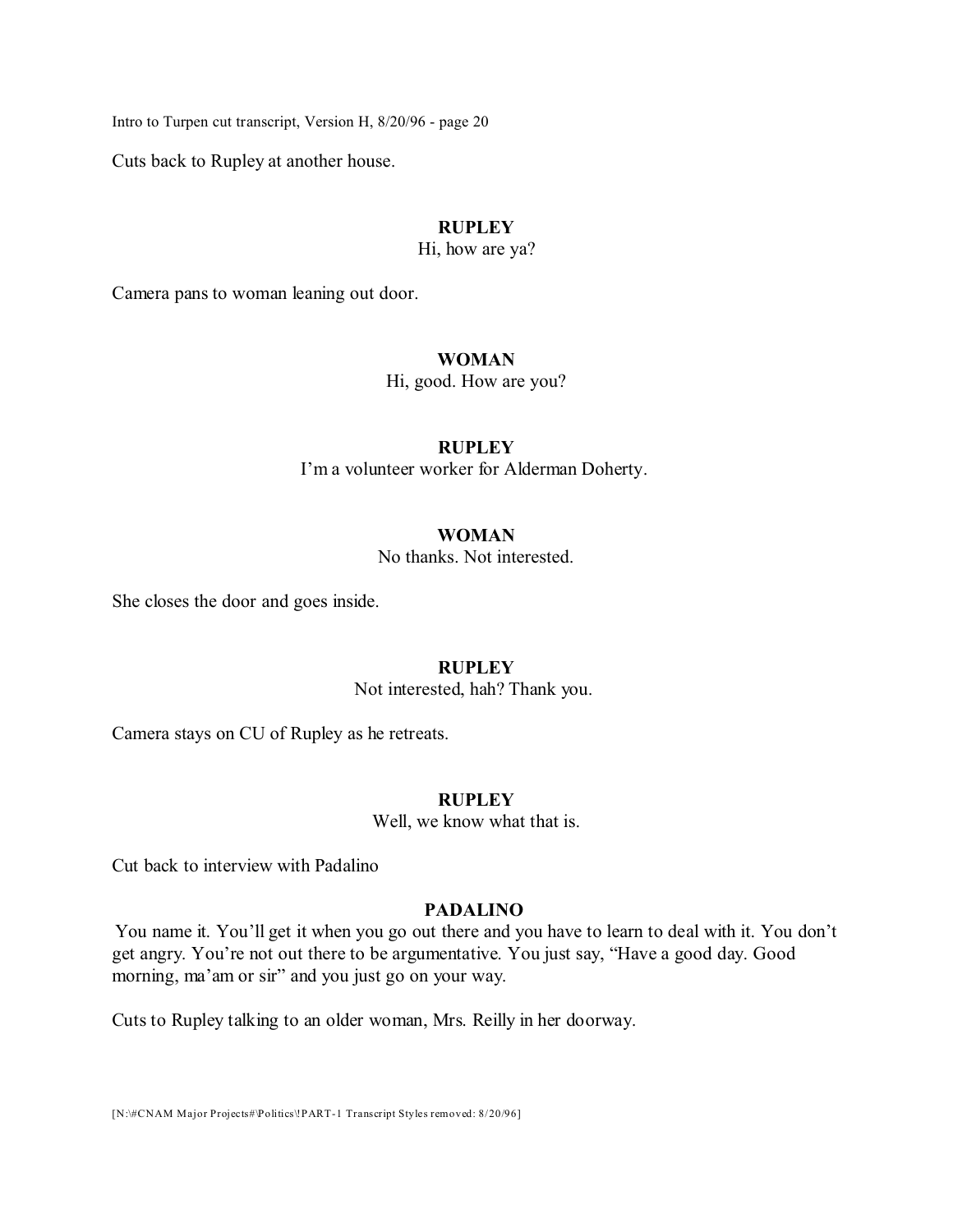#### **RUPLEY**

I'm wondering if we can count on your support.

# **MRS. REILLY**

I think you possibly can.

# **RUPLEY**

OK, I appreciate that Mrs. Reilly. Bye now.

Camera tracks Rupley as he walks away from the house.

#### **SONG**

If you ever lose your mind, I will be kind.

### **RUPLEY**

That lady's a good, solid plus voter for Doherty but like I was going to say, on my callbacks I'll emphasize the people who are ethnically related to Brian, I'll go after them Irishmen, you know.

#### **SONG**

It's friendship, friendship...

#### **RUPLEY**

See that shamrock on the door. I might be wrong but nine out of ten of them are going to be his voters.

Approaches door with shamrock and rings bell.

### **SONG**

Ours will still be hot. Good evening, friends.

Circle fade to black. Card: "Later that evening, back at headquarters..." Circle fade up to CU of Doherty's hands holding +/- slips. Cut to Doherty on couch.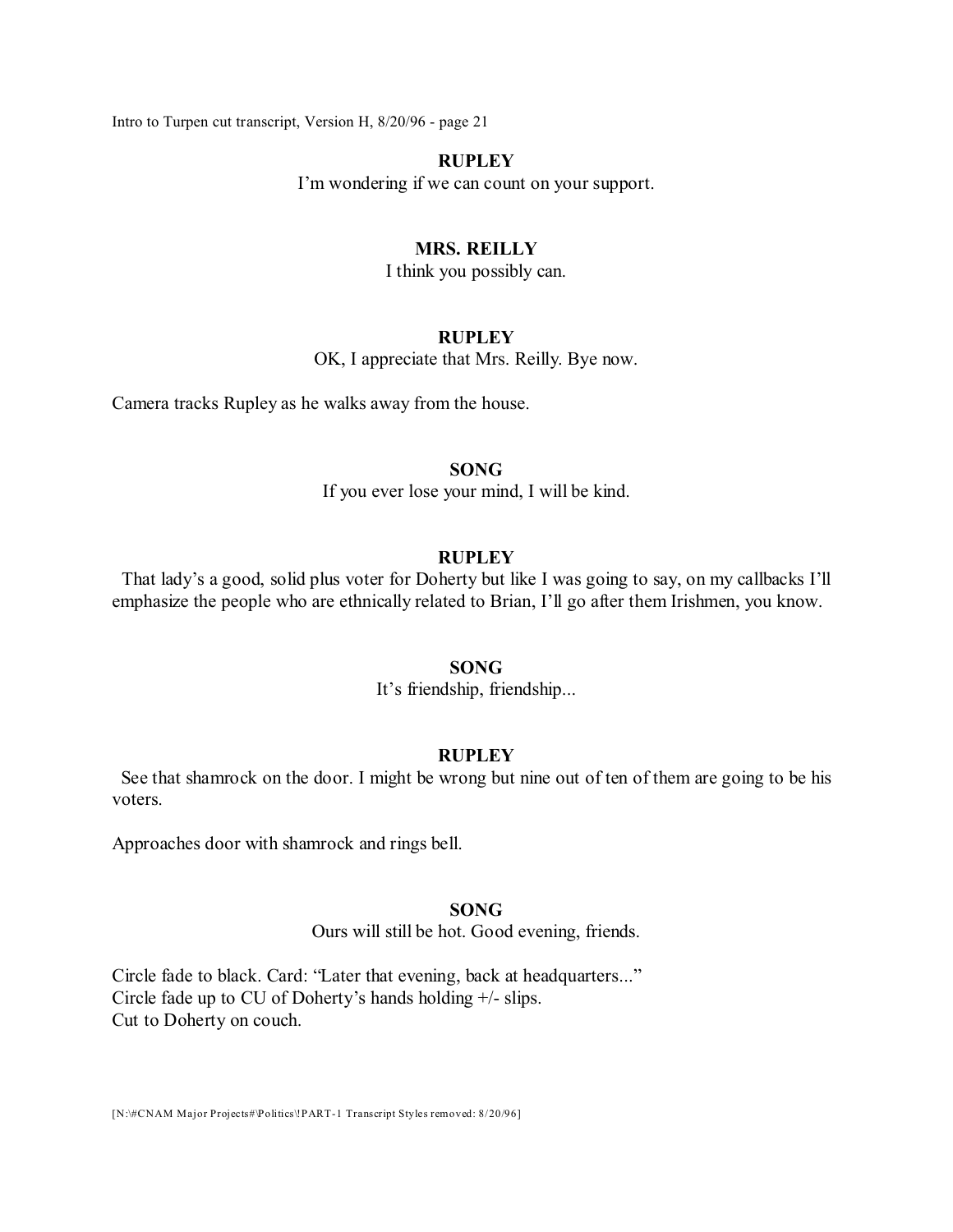#### **DOHERTY**

These are the +/-/0 slips from the precinct captains, or representatives, whatever you wanna call them. And we can usually gauge pluses as the positive, identified positive voters for us, minuses are negative voters against us and zeros are undecided. Ask David Kahn who the three minuses in my precinct are. I want to find these people.

Cuts to Bill Gritsonis, a Doherty aide, drinking a beer.

### **OFF CAMERA VOICE**

It's the house to your right, it's the house to the left and the house directly across from where you live. Those are the three minuses.

Cuts to cigar chomping man and then back to Doherty now standing

### **DOHERTY**

Usually at the end it tightens up but it hasn't budged off, it hasn't budged out of a 1 or 2% range in the last month.

#### **PRODUCER**

So what's the percentage?

### **OFF CAMERA VOICE**

Are you making a prediction?

#### **DOHERTY**

Am I making a prediction? Well, let's see, uh, with these numbers and from everything else, we have a good election day, we're looking at 75% without blinking an eye. We could even get close to 80.

#### **OFF CAMERA VOICE**

The mayor's going to be riding our coat tails.

Everyone laughs.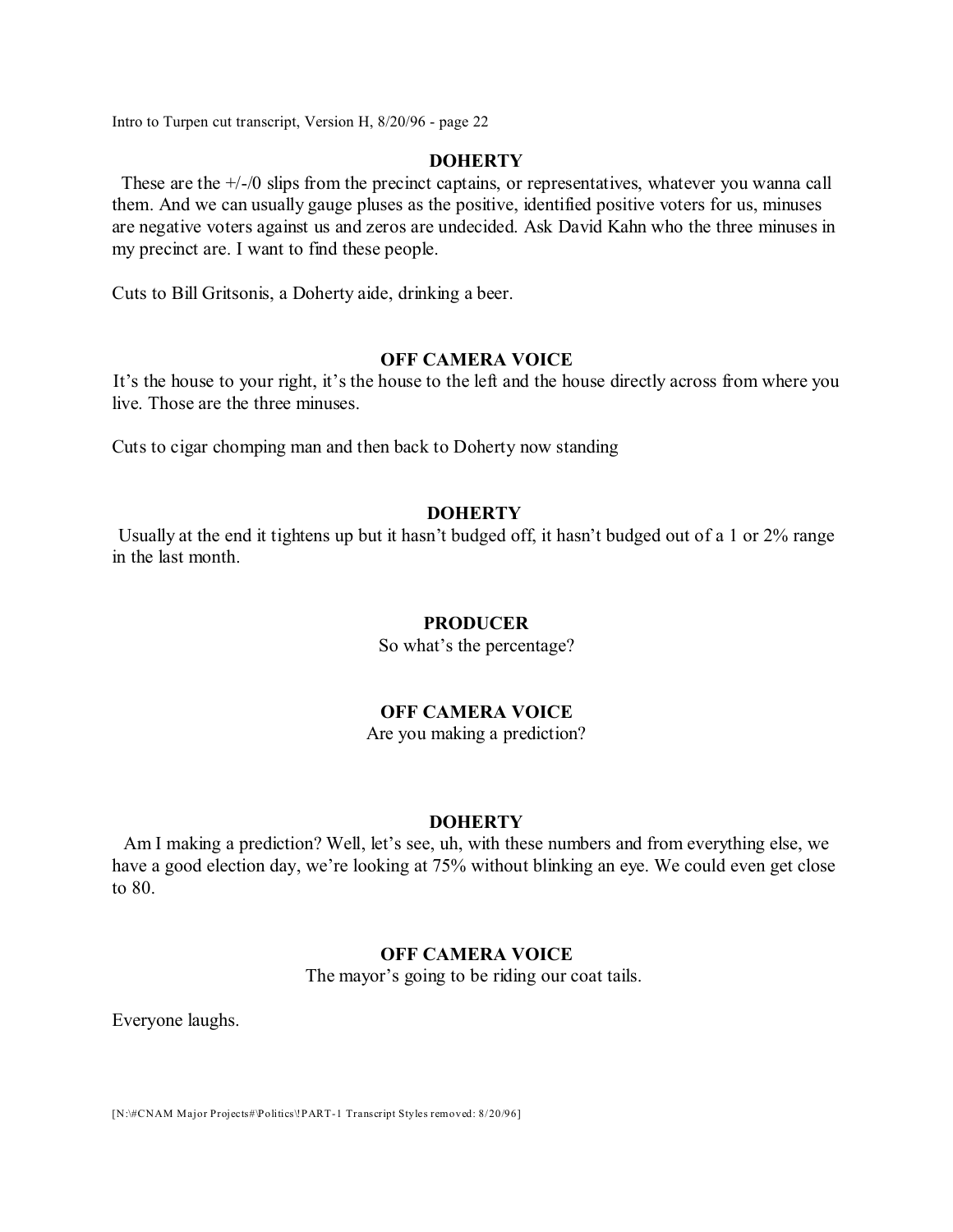Cuts to bundled up woman on snowy day walking the gauntlet to the polling place, getting solicited right and left. Cuts to another woman crossing a street and being bombarded with palm cards and literature. Title: "Election Day"

#### **OFF CAMERA VOICE**

#### Remember, the people's choice.

#### **NARRATION**

### **Finally it's time for the voters to show their gratitude. But there's still no end to the services the organizations provide.**

Cut to an old person being walked by two people down the street. Cuts to Doherty Precinct Captain, Marty Melendez, explaining his plans as he approaches a house.

### **MELENDEZ**

What we're going to do is we're gonna try this young lady here. Senior citizen. I try to set it, I'm the Precinct Captain here so I try to give her whatever service she can't go out to get. I give her a card and she calls me whenever she needs something.

Cut to Marty climbing stairs.

### **JOHN KASS VO**

The seniors talk about the nice man. You know who the nice man is? The nice man helps them out to vote.

Cut to interview with John Kass, Chicago Tribune reporter.

# KASS

He's the nice man that fills out the voting for them. And that's why senior citizen precincts usually are tremendously in favor of whoever is in office at the time. So that the nice man, and I'm sure there's hundreds of them in the city, go to senior's homes right before an election and instruct the seniors on what to do.

Back to Melendez negotiating through a door cracked open.

### **MELENDEZ**

You know, I need your vote and I told you that. I need your vote. Every vote counts.

Elean Straub shouts through door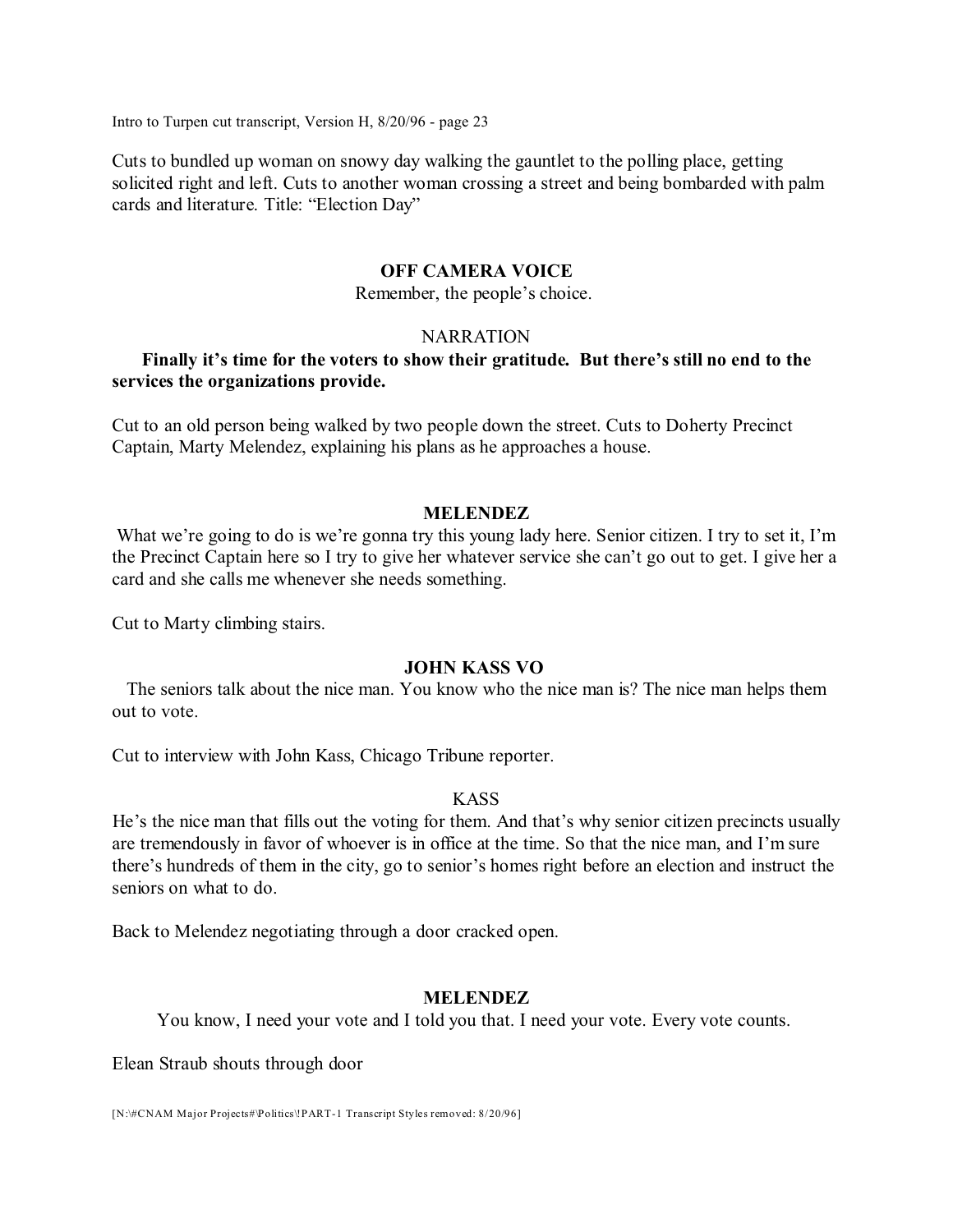# **ELEAN**

I know that but I'm a sick old lady.

#### **MELENDEZ**

We need you. We need you.

# **ELEAN**

But I'm sick.

Clockwise cut effect.

#### **MELENDEZ**

I'll walk with you to the polling place.

### **ELEAN**

Where?

### **MELENDEZ**

Right down the corner.

### **ELEAN**

I can't go out in this bad weather.

#### **MELENDEZ**

Put your hat on and your, and your big overcoat. Want me to carry you?

Cut to interview with State Sen. McAuliffe wearing a cap

### **MCAULIFFE**

Five minutes to six and the polls in those days close at 6 o'clock and there'll be a guy sitting around the table with his wife and four kids and they didn't vote. A guy'll come in and say, "Jeez, what'll it take to get you to vote? \$30 bucks, \$40 bucks, whatever it takes, you know, to get that family to come and vote because that might save their jobs.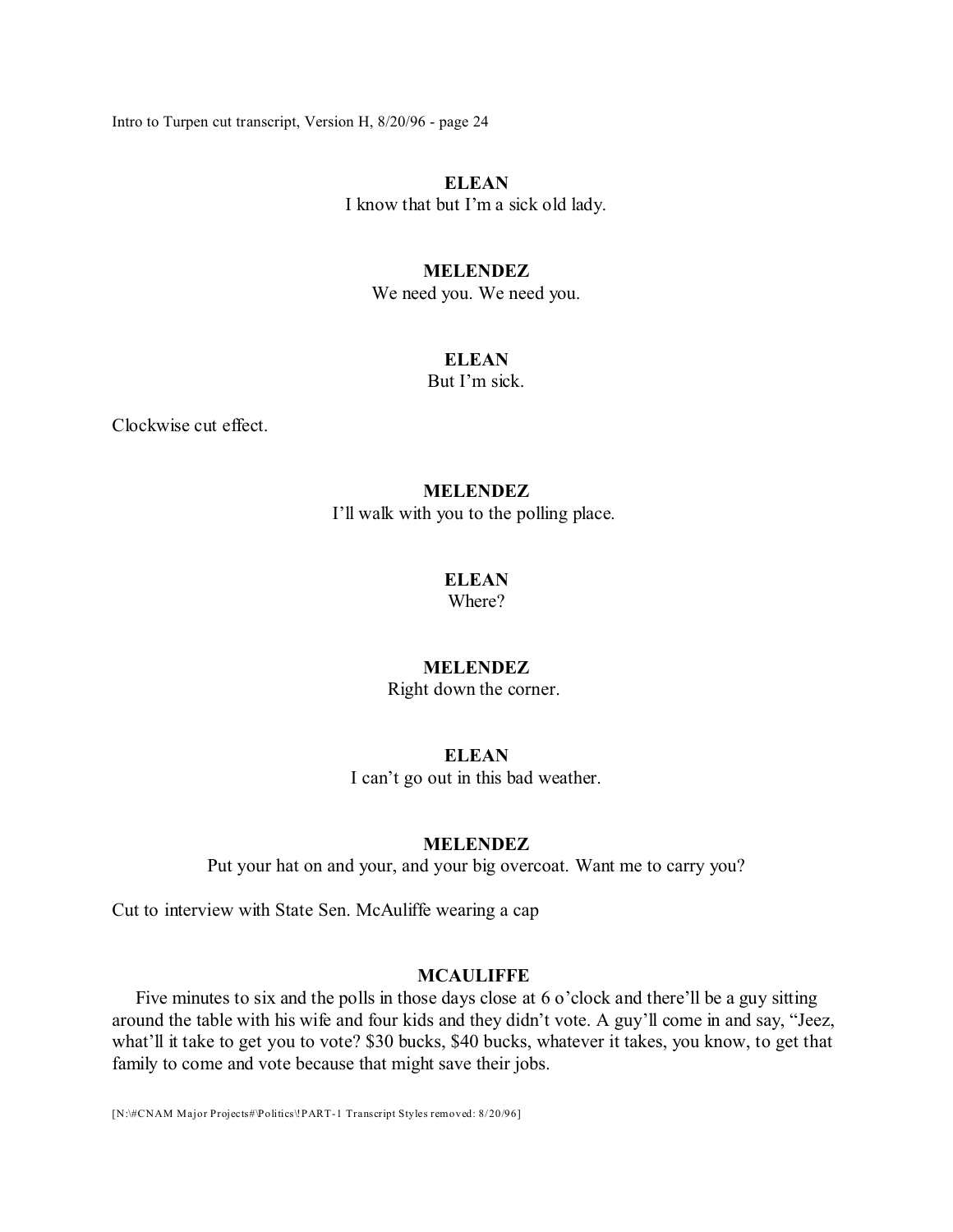Clockwise cutting effect again. Back to Elean and Melendez. She's outside now.

### **MELENDEZ**

C'mon hon, please, please come with me. I need your vote. The turnouts aren't as good as we'd like them to be so every vote counts. Your vote counts. That's why I'm here to get you. I'm here to pick you up. Please.

### **ELEAN**

Wait till I put on my blasted shoes.

### **MELENDEZ**

I'll wait for ya. We'll wait for you. OK.

#### **ELEAN**

No.

Clockwise thing again. Elean emerging in hat and coat.

**ELEAN** I know what you do and what you don't do.

### MELENDEZ

I'll gave you my card. Whenever you need anything you can call me. **ELEAN** I lost it.

#### MELENDEZ

You lost it. Well, I'll give you another one. Right here. I have 'em.

Circular wipe. They make their way off to vote while they negotiate terms.

### MELENDEZ

OK, come on.

ELEAN That step down there needs fixing.

#### MELENDEZ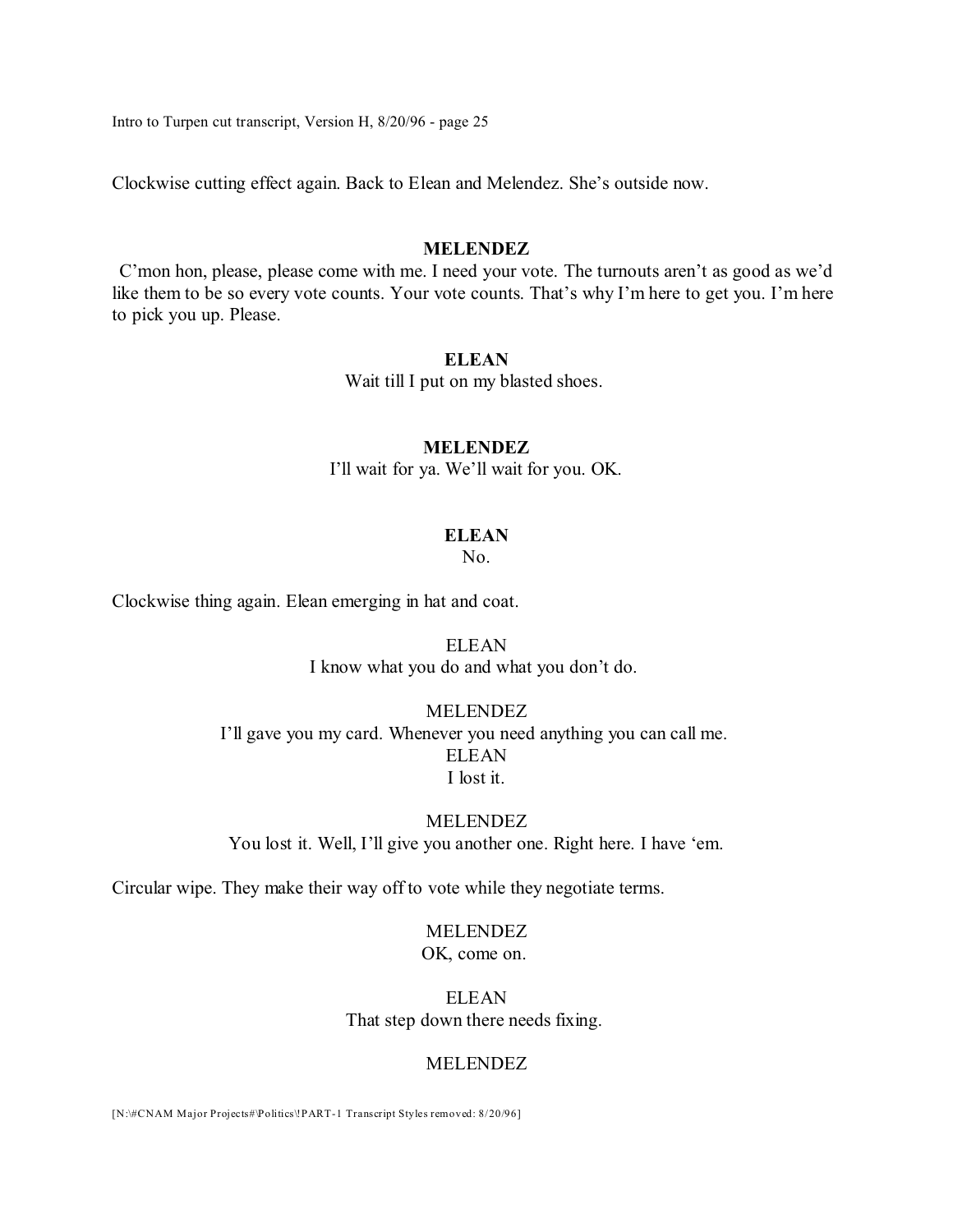That step? You need me to get it fixed?

### ELEAN

### Yeah, you see it?

### MELENDEZ

I could get you the wood. I could get you the wood. You want my labor too, right?

Cut to shot from behind of the two of them walking down the street.

# MELENDEZ

You can't let them see this, ok, 'cause you can't bring political literature in the polling place.

### ELEAN

My memory is absolutely no good.

# SONG

When other friendships have been forgot, ours will still be hot.

Circle fade to black.

Epilogue: "Brian Doherty won a new term with 76% of the vote and Marty fixed the broken step"

Open up to interview with Eileen McNamara, reporter for the Boston Globe.

# EILEEN MCNAMARA

If you actually listen to people, they're hungry for somebody to tell about the problems in their lives that they can't fix on their own. I mean, that's what politics is. It's community, it's the notion that there is a way for us together, to solve what we can't solve alone. And you get people's votes by asking for them, as Tip O'Neill used to say. And, you get it by listening to what their concerns are.

Cut to Ohio State Senator Dennis Kucinich restaurant interview.

# DENNIS KUCINICH

You don't see everyone. I mean, I know that going in, I can't possibly meet everyone, but I sure try to. And if it's just five seconds, that's OK, 'cause in those five seconds, I look at people. I look right in their eye, and say something to them, whatever it is, you know if it's just 'Hello', just the words of greeting, people remember that.

Cut to Honolulu mayoral candidate Ann Kobayashi in Hawaii with a lei around her neck handing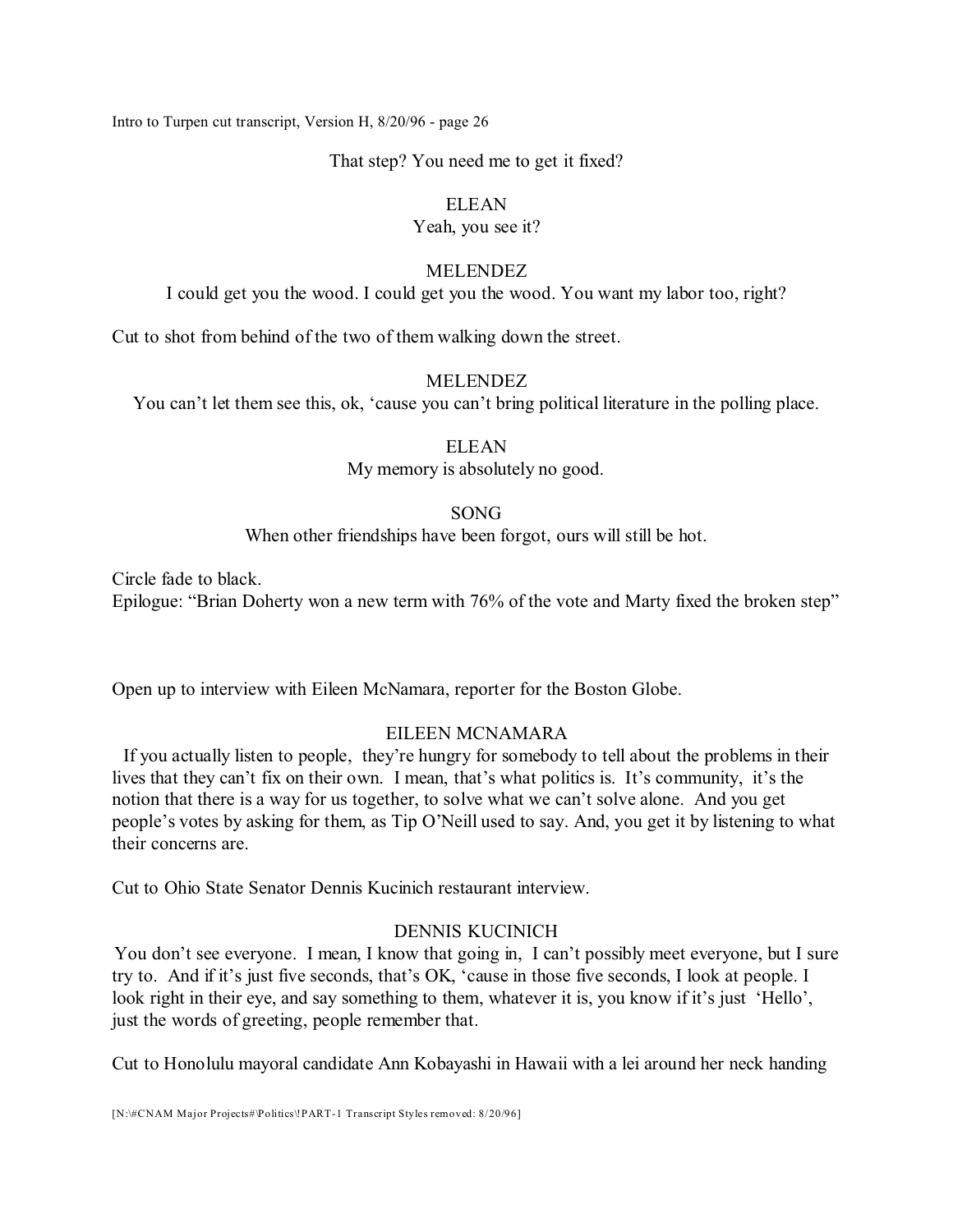out potato chips.

### **NARRATION**

# **The pros call it "retailing votes" -- selling yourself to the voters one handshake at a time. Perhaps the candidates seek some mystical bond, however fleeting. Or maybe they're just afraid that the voter they miss could be the one that puts them over the top.**

Cut to Brenda Fitzgerald handing out literature to a guy in a parking lot.

### BRENDA FITZGERALD

I'm Brenda Fitzgerald, I'm running for Congress in the 7th District of Georgia. I hope you'll vote for me this Tuesday. Thank you.

Cut to San Francisco Board of Supervisors member Tom Ammiano in sunglasses, greeting a topless black guy at a street fair.

# **TOM AMMIANO**

Can I give you one of my stickers? I don't know where you're gonna put it. (guy laughs) I'm running for....I'm sure it'll be tasteful. Thanks.

Pan to MS Ammiano from behind, saying hello to people on the street. Cut to Dennis Kucinich greeting a huge, tattooed weight lifting cover model.

# **KUCINICH**

My friend here made the cover of *Power Lifting Magazine*. Look at this. That's great.

Zoom in to CU of magazine cover.

# **WEIGHT LIFTER OC**

That's a once in a life-time honor right there, you know...

#### **KUCINICH OC**

That's great. Look at that. What were you lifting in this? How much?

### **WEIGHT LIFTER**

Oh, about 600 pounds.

### **KUCINICH**

No kidding. Wow.

Cut to office interview with DJ Leary, Minnesota journalist.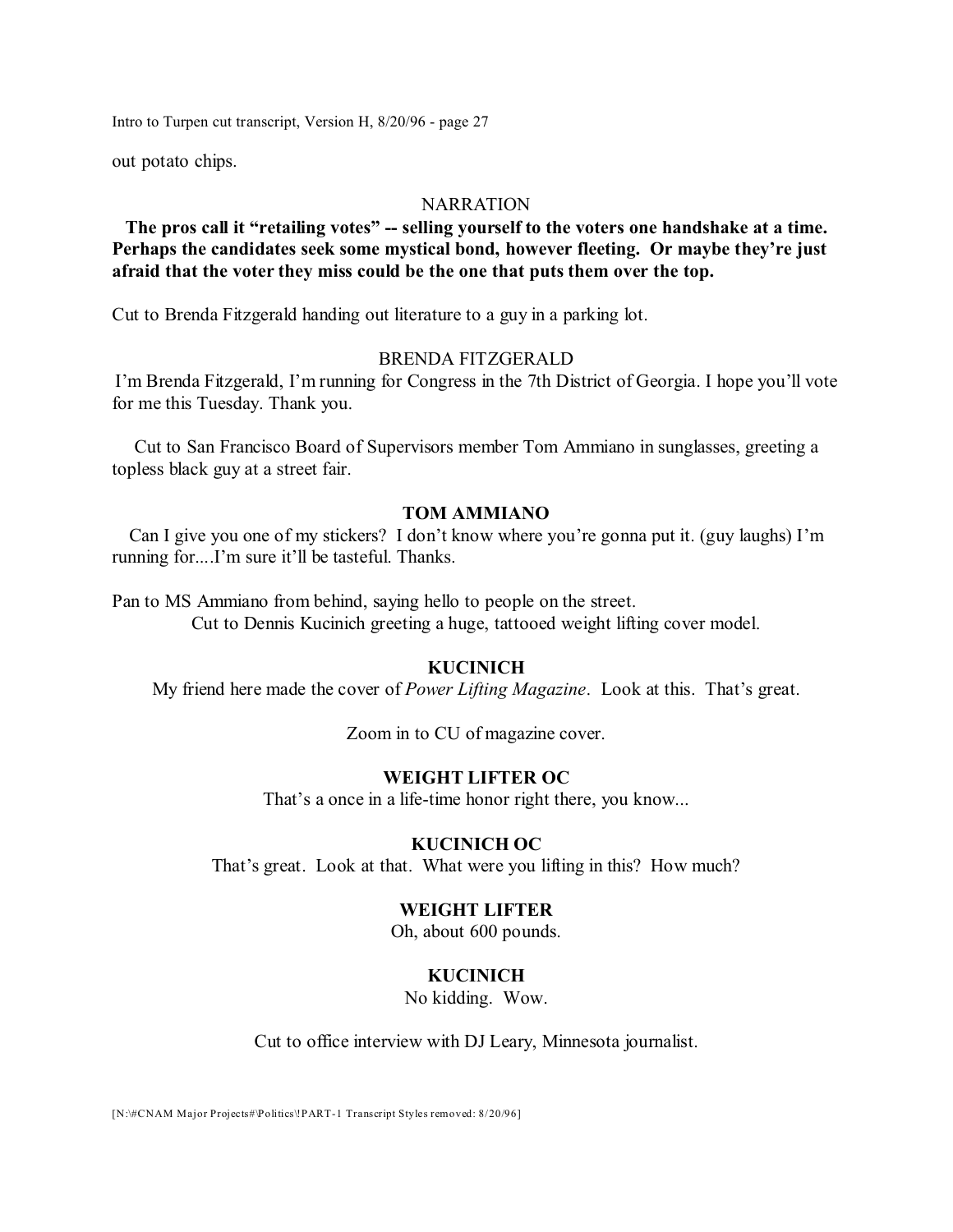### **D.J. LEARY**

A couple of years ago, there was an election in the city of Duluth. I went and knocked on houses, about a mile apart just to get a feel on the thing. The guy who had been Mayor had been a very good Mayor and I asked 'em if they were going to vote for him the next day or his opponent. Three of the houses, out of three, said they voting for his opponent. Two of them, when I said "Why?" said, "You know, you didn't come to our church picnic this year." Now that's real retailpolitics, and that's kind of the expectation people have.

Cuts to former Texas Governor Ann Richards running the gauntlet of a long line of supporters shaking hands and saying hello.

### NARRATION

**Perhaps retail politics symbolizes an ideal of equality where we can look our elected officials in the eye and size them up.**

Ann Richards and screaming woman.

### **SCREAMER**

Ann, I'm here from St. Mary's. Here's my mama!

### **NARRATION**

# **For all the candidates who steel themselves to shake hands endlessly, there are always a few who positively thrive in a life lived almost entirely in the public eye.**

Cut to posters of Providence Mayor Buddy Cianci being unrolled and pressed on to boards. Cut to a man carrying a large Cianci sign across an empty warehouse.

#### **NARRATION**

### **And so one politician's forced march can be another's reason for living.**

# **THE KING OF RETAIL**

Cut to interview with Providence Mayor Vincent Cianci Jr. at an outdoor park.

# **BUDDY CIANCI**

I've been Mayor now, this is my fifth term I'll be running for and that's a long time. And you've really and truly got to want it, you've got to love it, you've got to be dedicated to it, and you've got to like to do what I'm about to go do in front of that crowd right now.

Cuts to MS Cianci walking down a sidewalk at a street festival with retainers behind, waving to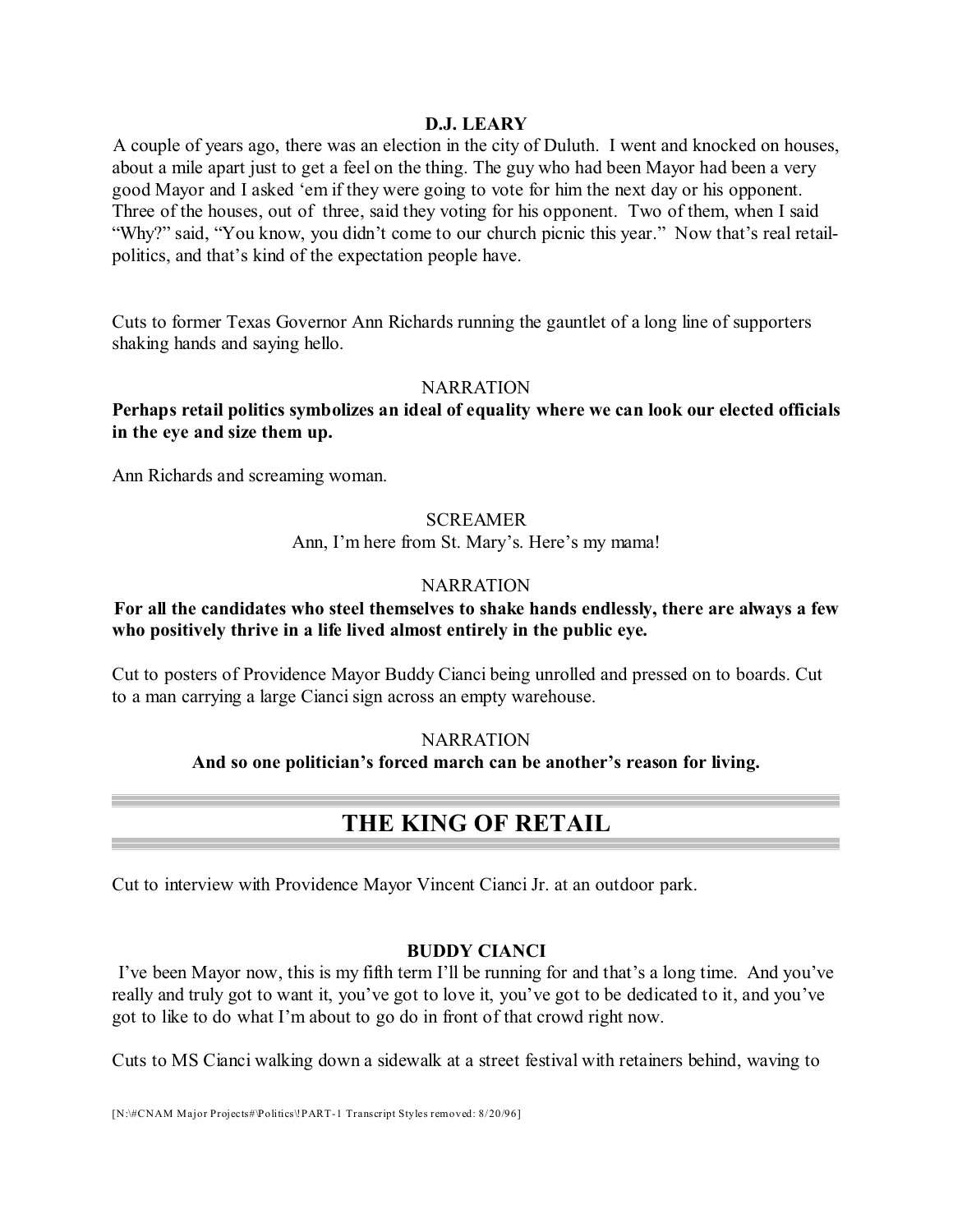people off camera. There is music from a live band.

### **CIANCI**

Hey! How are you? How are you?

Cuts to MS of Cianci shaking hands with a beefy looking supporter at a waterfront festival.

# **CIANCI**

How ya doing? Good to see ya.

Cut to Cianci greeting a succession of people in the crowd. Title: "The King of Retail. Providence, RI"

### **CIANCI**

Nice to see you. How's everything going? Great. Wonderful. How ya doing? Great. Great day for this.

Cuts to MCU kitchen interview with Rudy Cheeks, Providence journalist and radio talk show host.

### **CHEEKS**

I have a big portrait in my home of Sammy Davis, Jr., and I was looking at it the other day and as Buddy is running this re-election campaign, I thought of how much Sammy Davis Jr, and Buddy Cianci have in common.

Cut to various brief shots of Buddy at outside gatherings repeatedly commenting on the good weather --"This is a great day!" and greeting people with successive "How are you's" at a barbecue, inside a bus, etc.

### **NARRATION**

**In Providence, Rhode Island, Mayor Vincent Cianci, known to all as Buddy, has become, after five terms, a municipal fixture. Like Chicago's Daley or New York's LaGuardia, Buddy Cianci** *is* **Providence. Few voters can avoid him. He makes sure of that.**

Cut to MS Buddy speaking to a young boy with his mother.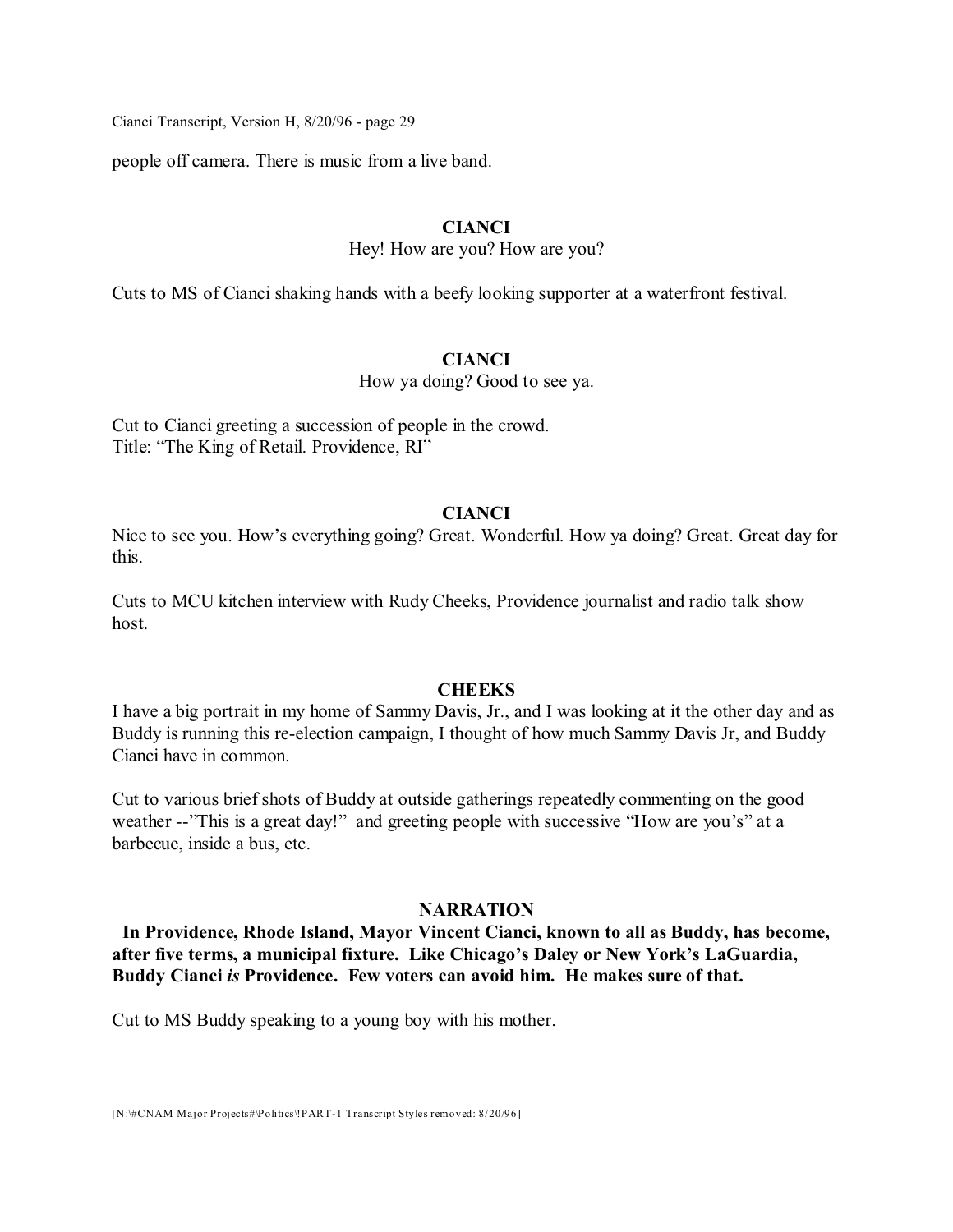### **CIANCI**

How are you? You're one of my constituents. What's your name? (Boy holds up three fingers) Three, your name is three.

Cut to MS Buddy greeting a man holding a young boy.

# **MAN HOLDING YOUNG BOY**

How ya doin'? I've been getting a millions a letters from you

### **CIANCI**

Of course, I always send letters.

# **MAN HOLDING YOUNG BOY**

I want my tree and sidewalk replaced.

# **CIANCI**

Alright. Take care of that, a tree and a sidewalk.

Cut MS two women dressed in black in a park

### **WOMAN #1**

He's done a lot of things for Providence--

# **WOMAN #2**

He has a passion for the city of Providence.

### **WOMAN #1**

Yeah, like he loves it.

Cut to a black man with a thick African accent.

# **MAN WITH THICK ACCENT**

Mayor Cianci is kind of a people's mayor. Yeah, he's always around the corner somewhere. You know what I'm sayin'? And that is one thing that is good in leadership. Leadership must be able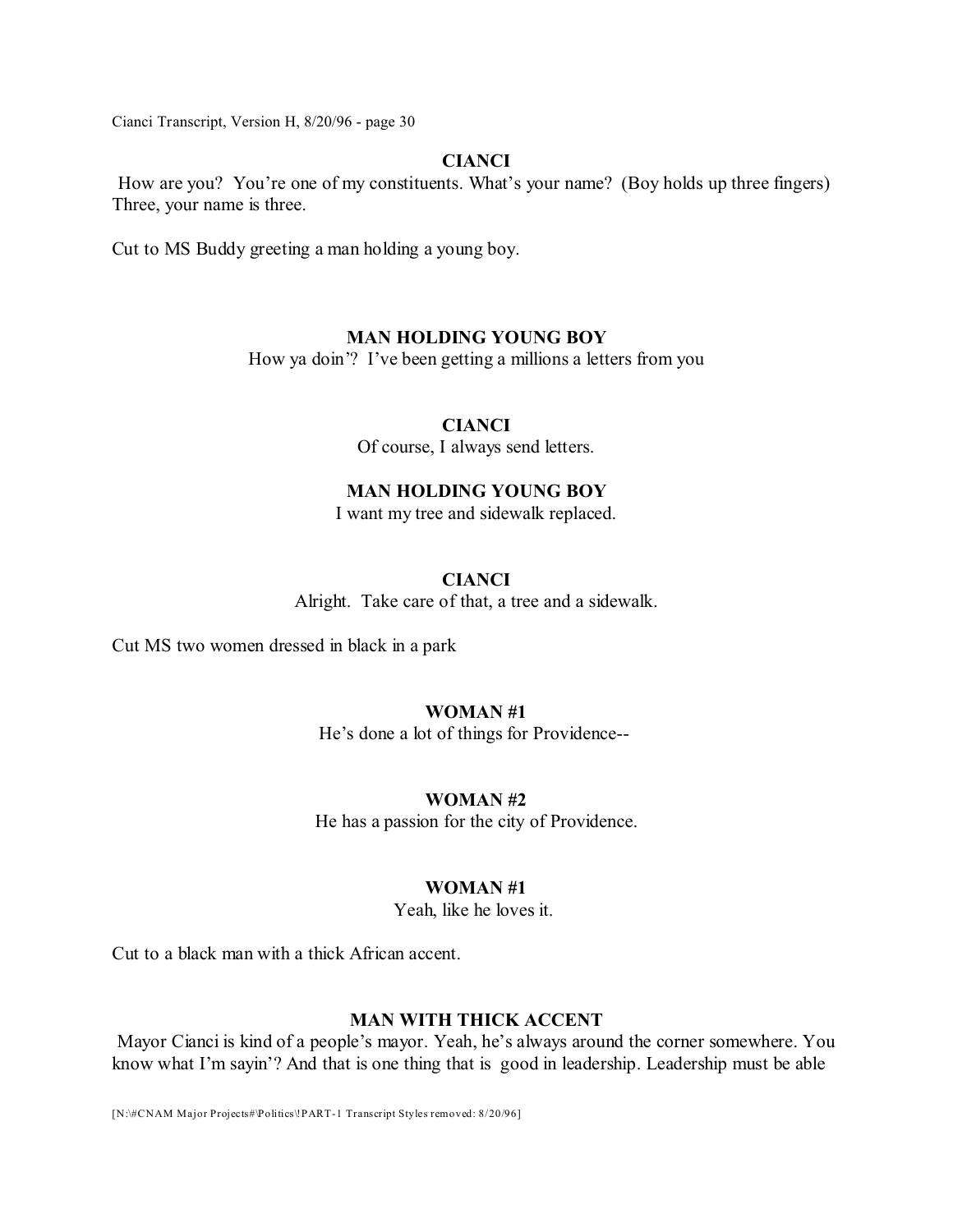to identify with the followership.

Cut to MS Cianci greeting a young woman.

#### **CIANCI**

Did you register to vote yet?

### **YOUNG WOMAN**

I'm going to do it today at the waterfront festival.

### **CIANCI**

(Gesturing to a worker) He'll register you right now. Help her register.

Cut to interview with Cianci on a balcony.

# **CIANCI**

The public is not a stupid public, it's a very smart public. And they know what they want and no one is going to fool them. It's a very, very...you know in Texas, they have football and in Rhode Island we have politics and that is our sport.

Cut to MS of female campaign worker at the festival.

# **FEMALE WORKER**

One dollar and get a ballot to vote for your favorite politician to kiss that pig! You can see Buddy Cianci kiss Petunia!

Cut to sign of Buddy with pig that says "Would you like to see this man kiss Petunia pig?"

### **CIANCI**

I've kissed a lot of pigs in my life. You ought to be kidding me. Am I really winning this election? You know it's not fair, cause you have one of my big pictures here and they only have small ones. I should have a small one. I should have one as small as they are.

Dissolve to Cianci kissing Petunia, then pig squeals loudly.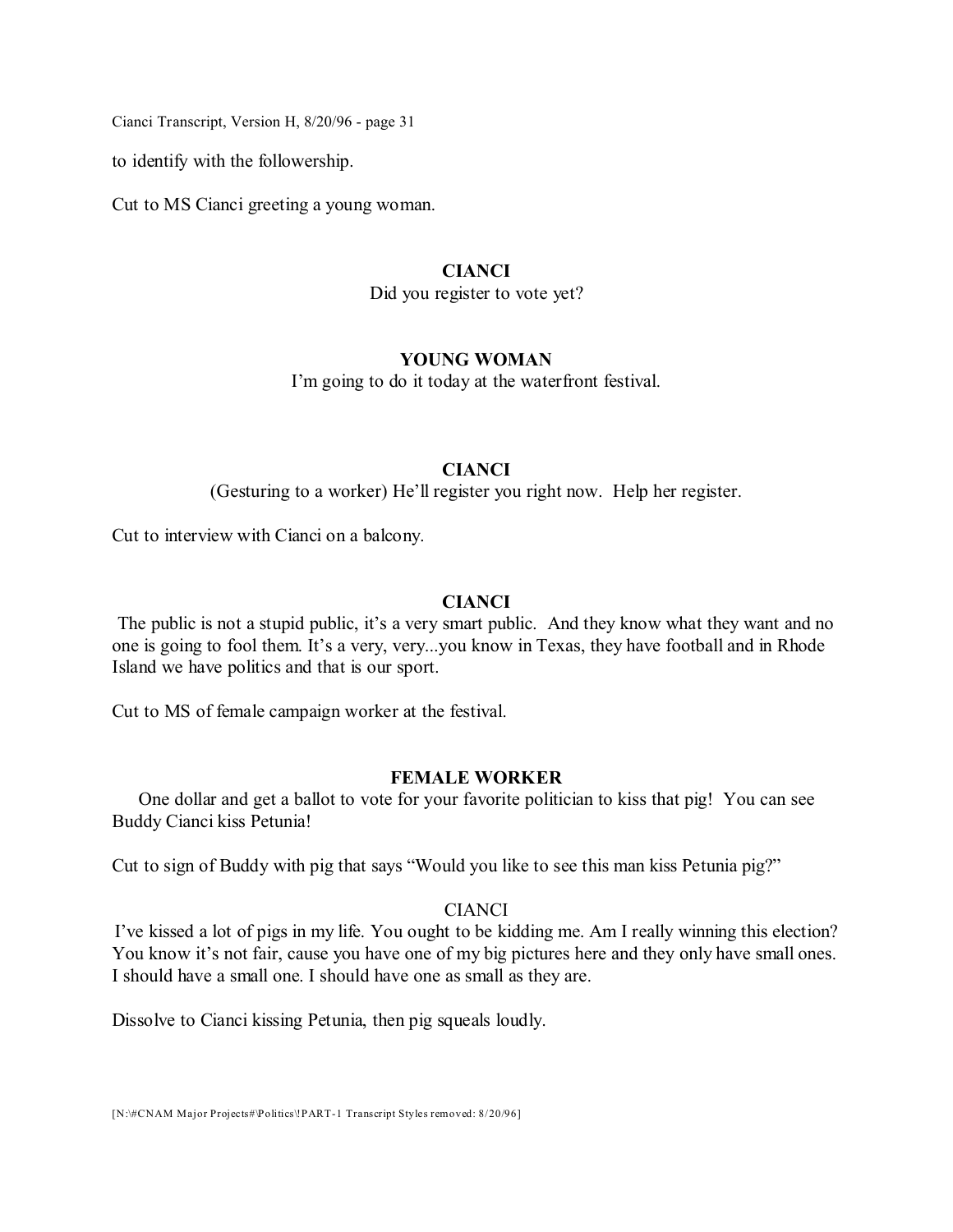#### **CIANCI**

Hot lips!

Cut to interview with Cianci in his car

### **CIANCI**

My recognition factor I think the pollster said was 99 percent statewide. 99. I mean, you'd have to live in a cave if you don't know who we were now. I was, after twenty years. And all fame and power, I guess, is fleeting. It goes and it comes. And sometime's you'll find out, uh, I've been in and out and back in again. And I can tell you that, when you're out, you're out, most of the time, you know.

Cut to CU Cianci on a cellphone

### **CIANCI**

Hi, Governor. I'm down here at the waterfront festival shaking hands.

Cut to MS Cianci walking near the water by display of a large shark

#### **CHEEKS VO**

Buddy really understands politics I mean more so, than anything. He's a political animal.

### **CIANCI**

Look at this shark here huh. Jaws.

#### **CHEEKS VO**

He's a very bright guy and he is not a bad administrator. But I think that, primarily he's political.

#### **CIANCI**

Look at that shark. It reminds me of some of my opponents over the years. Some of the members of the City Council looks like it. Not really. They're nice guys. How ya doin'?

#### **CHEEKS VO**

He really likes to press the flesh. He really likes to see people. Buddy Cianci would attend the opening of an envelope.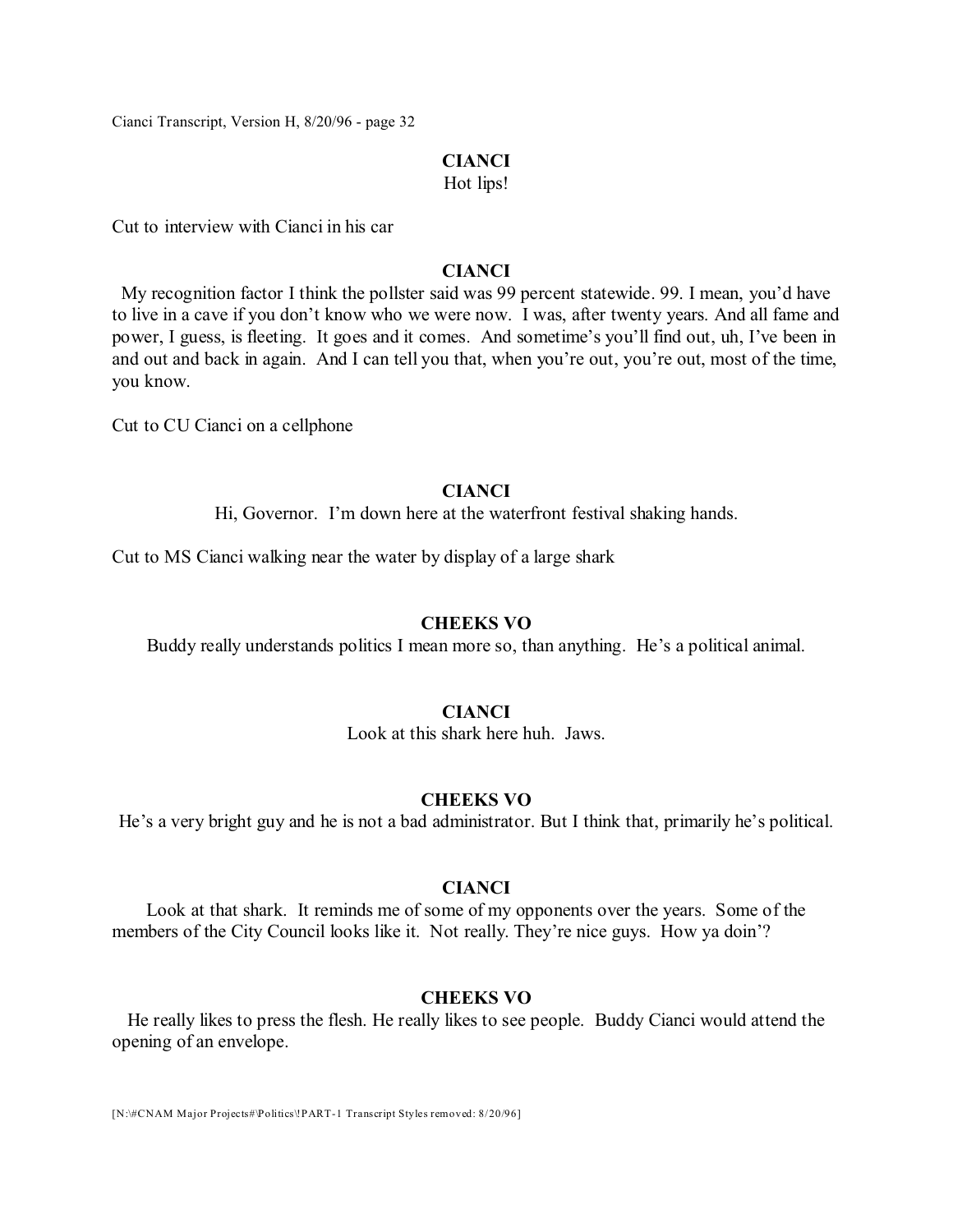Cut to MS Buddy dancing with a row of elderly tap dancers in silver outfits.

### **NARRATION**

### **The citizens of Providence treat Cianci like a successful uncle at a family reunion. He knows everybody and everybody knows his business.**

Cut to a luncheon with many elderly women. MS of one lady at a table

### **ELDERLY LADY**

Buddy, how many pounds have you lost?

### **CIANCI**

I lost thirty-six pounds.

### **ELDERLY LADY**

Whoa. Looking good. (Applause)

Pan left to Cianci, taking off his blazer and showing off.

# **CIANCI**

Thirty-six, give me some more?

Cut to MS of Cianci with Providence Councilwoman Joan DiRuzzo at the mike on a small stage at a street fair.

### **LADY WITH THE MIKE**

Mayor, besides saying you're looking really good, and you are single, and I'm single...

### **CIANCI**

Who knows what might happen? (Laughing)

# **NARRATION**

**For Buddy Cianci, not much separates his public and private lives. Nothing is off-limits. Not even the breakup of a nine-year love affair.**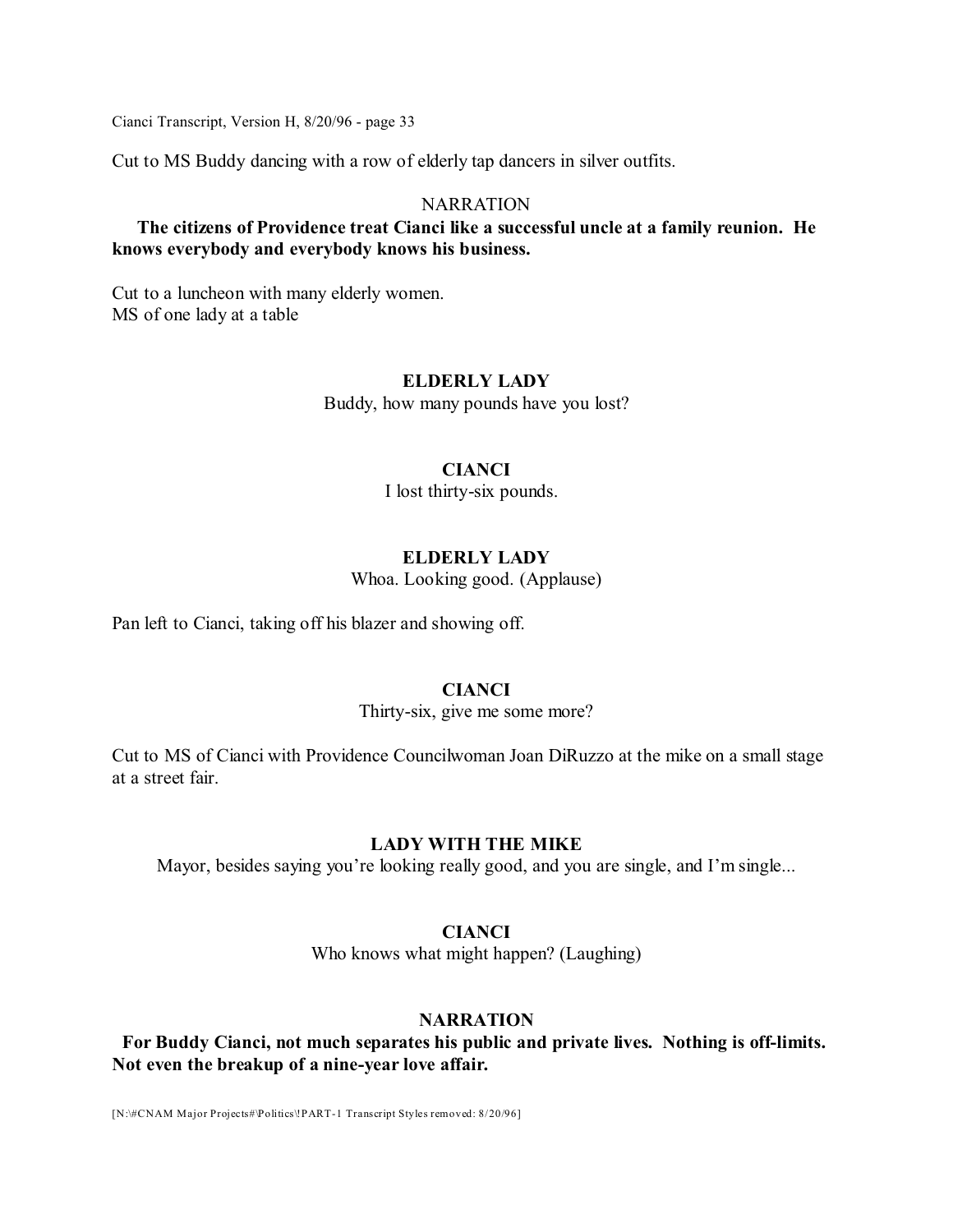Cut to MS Cianci talking with another female supporter

# **WOMAN**

How's it going?

#### **CIANCI**

Pretty good.

# **WOMAN**

How's Wendy?

# **CIANCI**

She's, uh, getting married today in Barbados or someplace.

# **WOMAN**

Gee, I didn't know that.

# **CIANCI** Yeah, some other guy. Good luck to her.

#### **WOMAN**

I'm sorry about that.

### **CIANCI**

That's ok. See ya later.

Cut to MS of Cianci talking to a man dressed as Uncle Sam.

### **UNCLE SAM**

Are you getting married to Wendy?

#### **CIANCI**

Nah, Wendy's getting married this afternoon in Barbados.

### **UNCLE SAM**

No.

### **CIANCI**

Yeah. Bad move. For me. (To people walking by) Hello. How are you? Thank you. Hasn't been a very good day for me, you know. Hey, good to see ya. Thanks.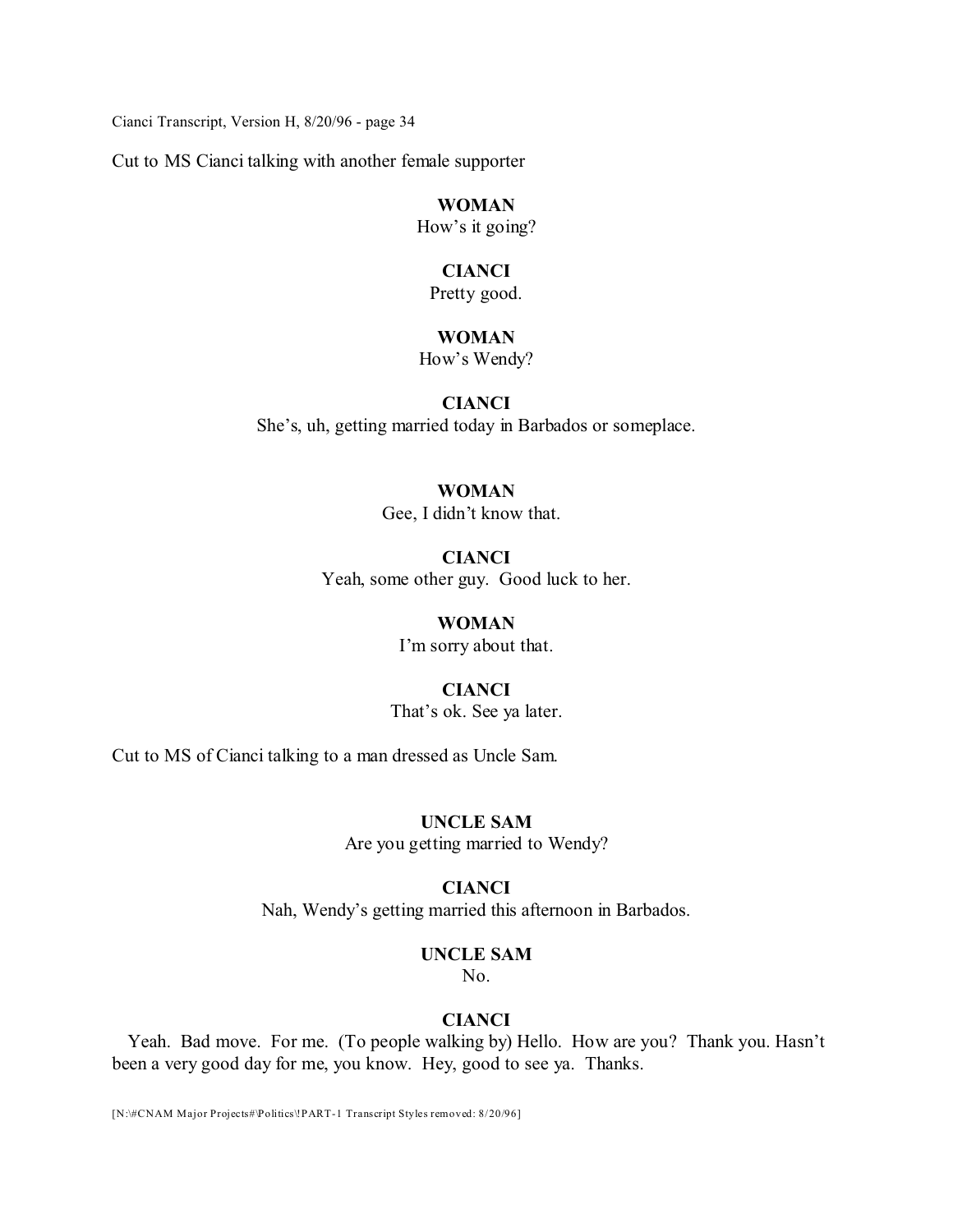Cut to MS Cianci in a car in an interview.

# **CIANCI**

It's kind of a lonely day-to-day, you know. Just alone, going from place to place, from one advance-man to the next one. But if you don't like it, you shouldn't be in it.

Cut to WS from inside of car of streets whizzing by

# **CIANCI IN VO**

My whole life has been this city. So it's tough for me to say I don't want to do things in it.

Cut to MS Cianci in car.

### **CIANCI**

Oh, look at this bride. Stop, I wanna say hello to the bride. Isn't that nice?

#### **NARRATION**

# **There will be politicians like Buddy Cianci as long as there are closely-knit towns like Providence.**

Cut to MS Cianci walking up a brick path to bride and groom

#### NARRATION

Places where the age of high technology has not broken the bonds between the voters and their elected officials.

### CIANCI

How ya doing? That's the prettiest sight I've seen. I only see demonstrations here, you know, and riots and things.

#### **GROOM**

How are you doing?

#### **CIANCI**

Great.

#### **GROOM**

Good to see you.

# **CIANCI**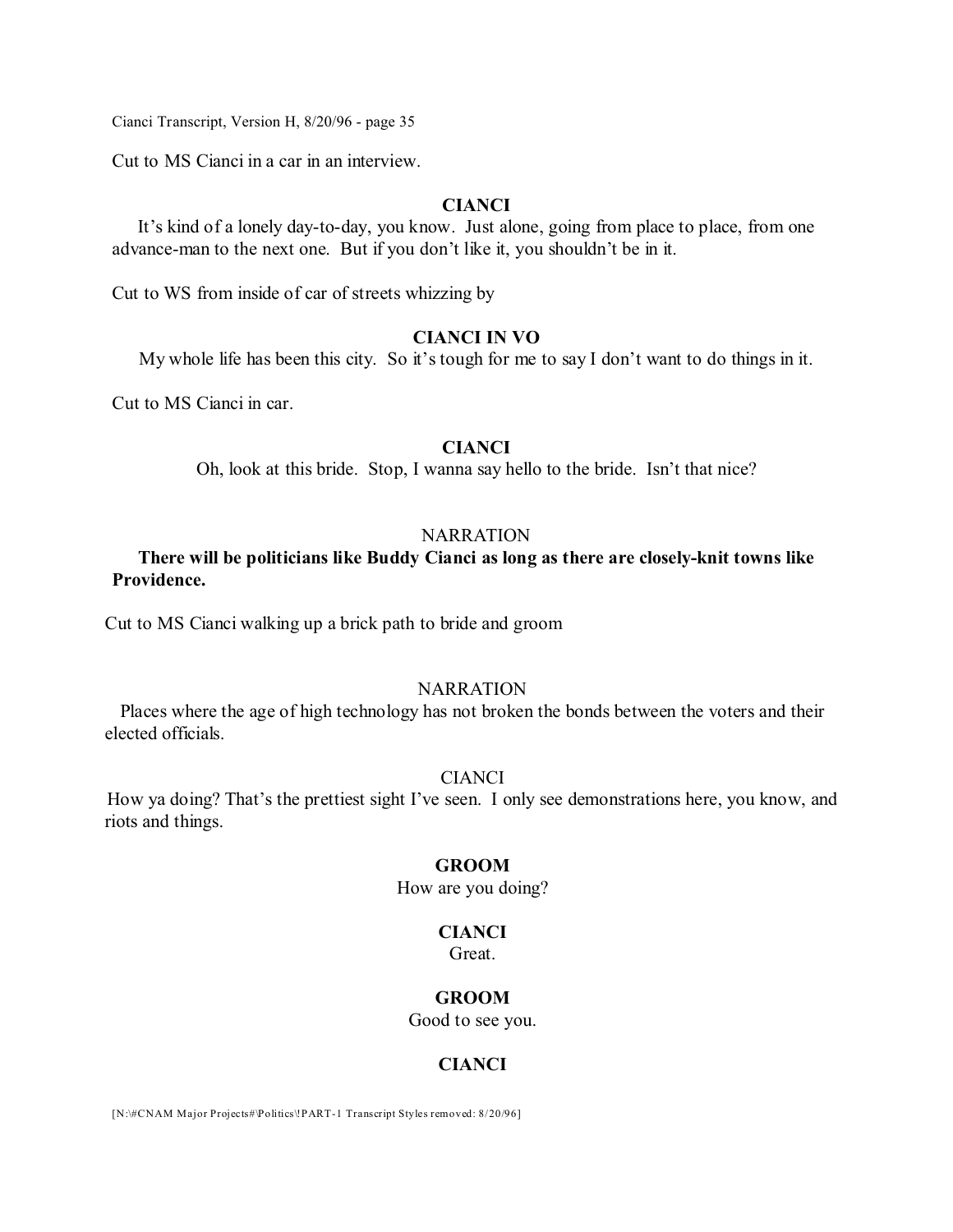Good. I'll just give the bride a kiss. Isn't that nice?

# BRIDE

### Thank you.

### **CIANCI**

Beautiful. Congratulations. Where are you going on your honeymoon?

# BRIDE & GROOM

St. Martin's.

# CIANCI

### Oh, how nice

LS- trio pause for several seconds and pose for pictures.

Cut to black.

Card: "Buddy is now serving his fifth term as mayor. Recently, a poll named him the man Rhode Islanders would most like to date."

Opens with CU Mike Turpen, Oklahoma Democratic party leader, being interviewed outside.

# MIKE TURPEN

I used to believe that in Oklahoma, you could go to all 77 counties and go to every bean dinner and every fish fry, every Lions' Club, Ladies Night, every Court house, every coffee shop. I did it that way, you know the high touch way, you gotta go shake the hands you gotta go talk to the people, and you gotta let somebody shake your hand, look you in the eye, and size you up, that's the Oklahoma way.

Jump cut to Turpen at a different angle.

# **TURPEN**

And then my pollster sat me down once and my TV guy sat me down once and said, "Mike, you been to all 77 counties. You've talked to the people. You've moved the people. But, you've only met 5% of the people, man. Now you gotta meet the other 95%. Are you ready just to sit down, get on the telephone, raise some money and just get on television?"

Cut to interview with Mario Cuomo, former Governor of New York.

# **CUOMO**

If they were to put on television a Lincoln-Douglas debate, nobody would watch it in this country. Why? Cause they've got 79 other channels. Bink, wrestling, bink, wrestling in the mud.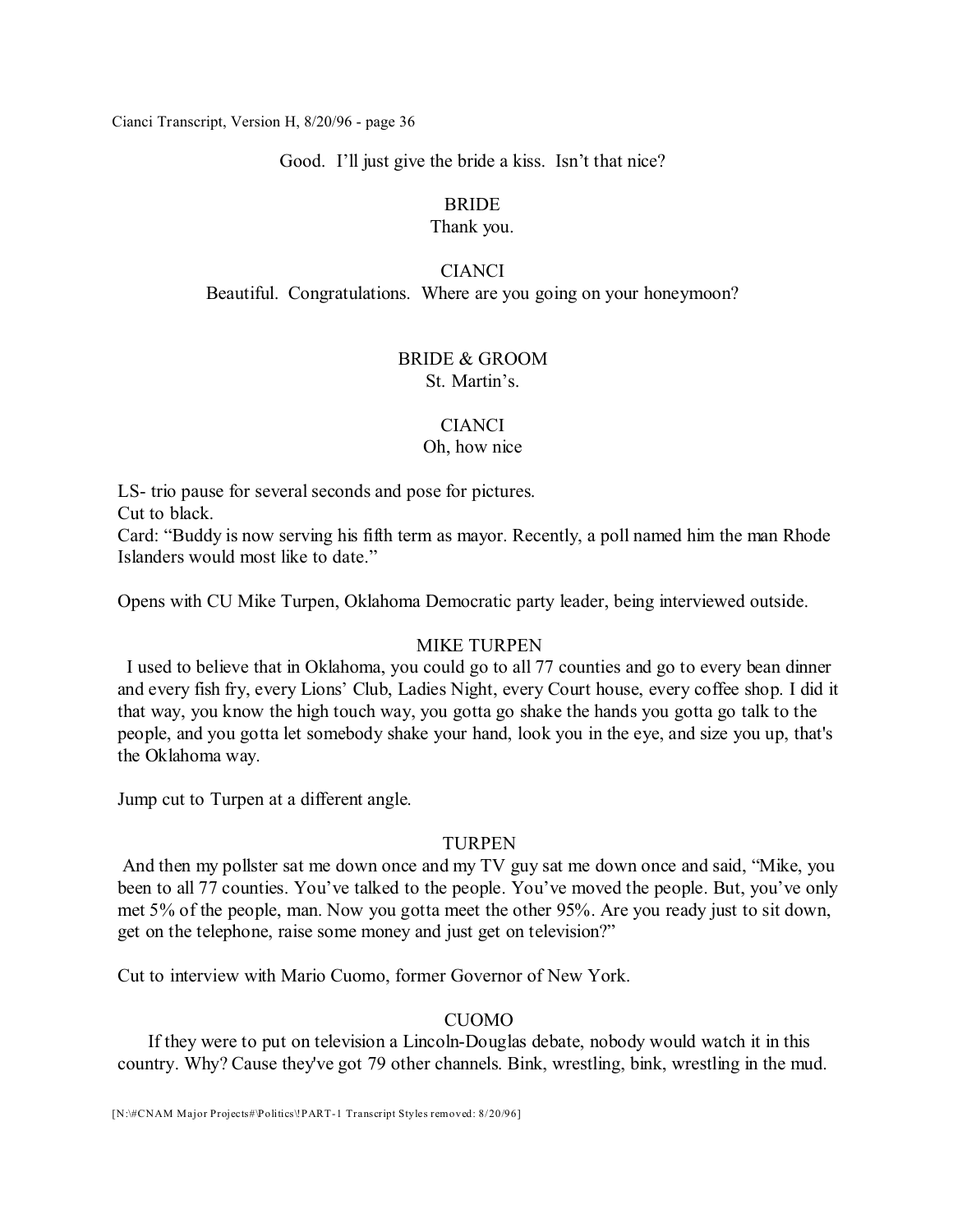Nude women. Stay there for a bit. You wanted to go back to a two hour debate between two guys vying for Commissioner of Deeds? So it's television I think.

Cut to black. Fade up to shots of cameramen coming down a hallway, with Mariachi trumpet music.

Cuts to CA gubernatorial candidate Kathleen Brown walking down same hallway with cameramen filming her.

Dolly shot by cameramen and tripods at an outdoor event.

Technician pinning a lavaliere on Kathleen Brown in a crowd of people.

#### NARRATION

# **With more and more Americans living in suburban sprawl, the old ways of person-toperson politicking are less effective. Nowadays, a hand's not worth shaking unless there are at least ten cameras there to record it.**

Cut to shot of Governor Wilson and another man from behind walking down a hall with being filmed by cameras.

Cut to shots of Brown shaking hands with people and saying "Thank you, thank you."

### **NARRATION**

# **And if you have 35** *million* **hands to shake, you've no choice but to keep your campaign electronic.**

Music surges anew as we drive by the Brown bus. Title: "Magical Media Tour. Bakersfield, CA" Cut to Kathleen inside the bus giving an interview to Mark Coogan, a local news reporter.

# **KATHLEEN BROWN**

This is hour sixteen of our twenty-nine hour marathon tour through California. This is like Harry Truman, when he took a whistle-stop tour across California. We're leaving the pollsters, we're leaving the pundits, we're leaving the consultants behind and we're taking my plan to rebuild California to the people.

### **COOGAN**

It will only be any good though if there are cameras waiting at the stops in the middle of the night.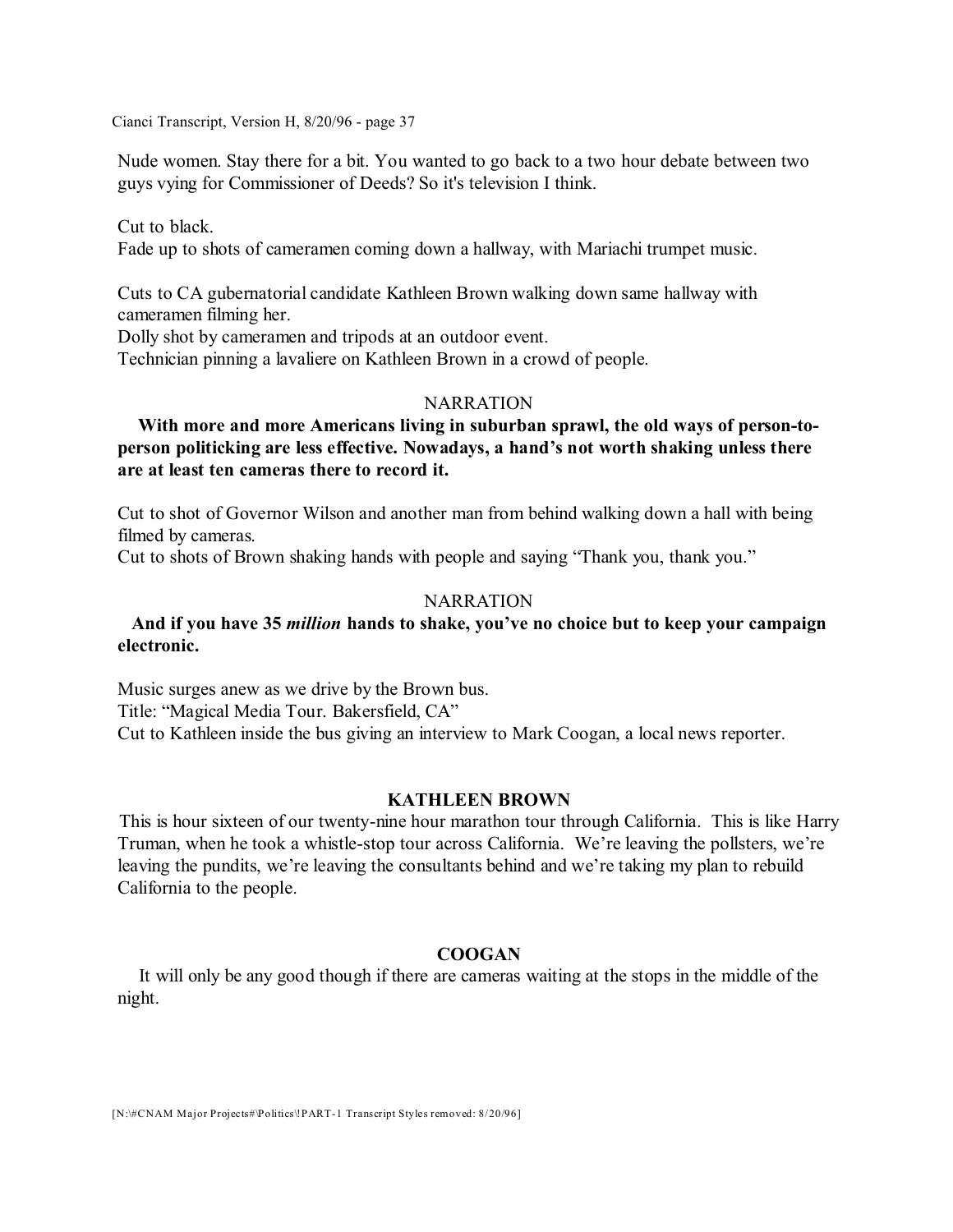#### **KATHLEEN BROWN**

Hey, we got cameras right here. This is for 1996, they're looking at the future, you're today, and...

### COOGAN

#### That's the problem.

### **NARRATION**

# **So if you can dream up a stunt that will pull in coverage for free, well that's fewer TV commercials you have to pay for.**

Cuts to Kathleen Brown exiting bus at a campaign stop and shaking hands. Cut to CU Amy Wallace and Mitchell Benson, two print reporters, on the tour bus.

# **AMY WALLACE**

It's twenty-nine hours to bring the campaign back to the people, that's what I think it's about. Is that right?

#### **MITCHELL BENSON**

Twenty-nine hours to bring the campaign back to the people, bring the people back into the system, and..

#### **AMY WALLACE**

...turn the lights on..

### **MITCHELL BENSON**

...turn the lights on, and shed the demons, and uh...

### **AMY WALLACE**

...talk about the plan.

#### **MITCHELL BENSON**

Talk about the plan.

Cut to MS Kathleen Brown talking to reporters, with a crowd of supporters behind her holding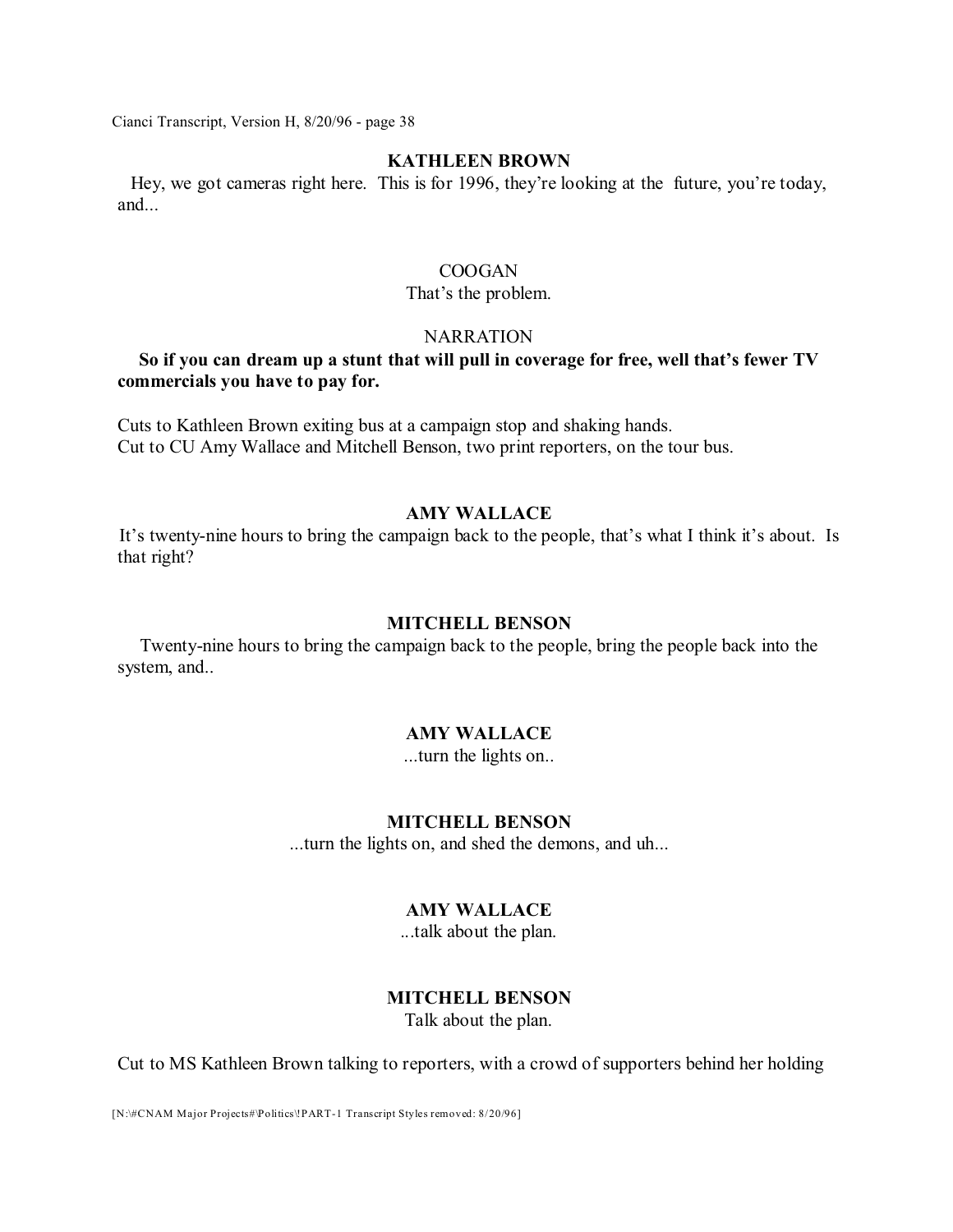signs.

#### **KATHLEEN BROWN**

I have a written economic plan to rebuild California.

Zoom into close-up of plan

### **KATHLEEN BROWN**

Pete Wilson has no plan.

Cut to Brown back on the tour bus talking to reporters.

#### **KATHLEEN BROWN**

I've got a written plan to rebuild California. That is unconventional in this day and age in California. My opponent only has thirty-second spots.

Cut to MS Mitchell Benson.

#### BENSON

As someone who accompanied Kathleen Brown to a lamb slaughterhouse several months ago, and nearly lost my breakfast, lunch and dinner on the slaughterhouse floor, I've got a horrible feeling that we've got another dead-animal stop on this trip. (laughter)

Cut to brief WS of turkeys hanging along a rod as they are processed. Cut to shot from inside of darkened bus. A man, presumably a campaign worker, climbs onto bus, as a female campaign worker asks him a question.

> FEMALE CAMPAIGN WORKER Can you tell me what cameras are out here please?

### MALE CAMPAIGN WORKER What cameras are out here?

# **FEMALE CAMPAIGN WORKER**

Yeah, what stations are here? Do you know?

### **MALE CAMPAIGN WORKER**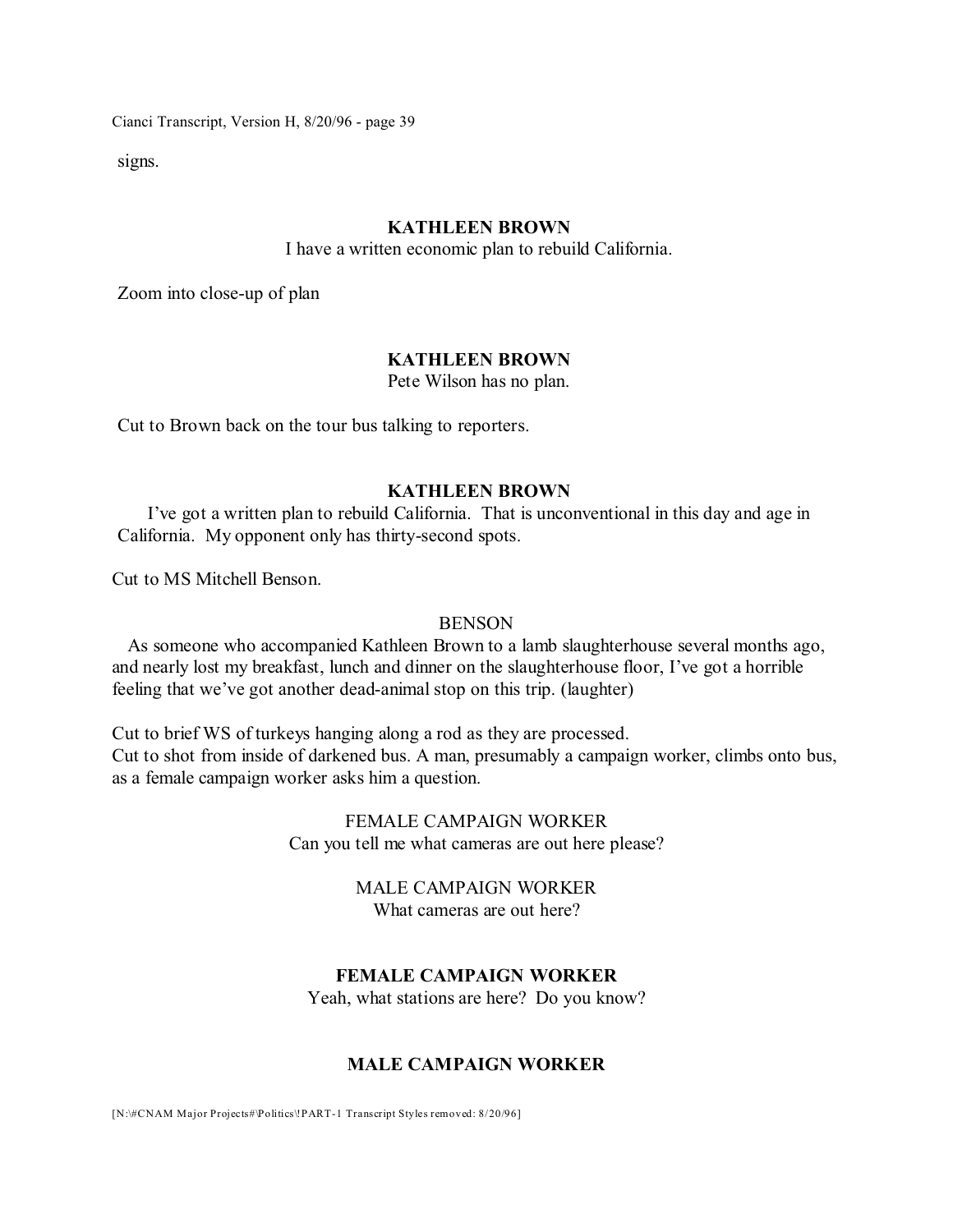Um, no. I think 24...

#### **FEMALE CAMPAIGN WORKER**

There's five of them? That's fine.

Cut to Brown and cameras in a hallway at Zackie Farms.Cut to Kathleen Brown speaking to a couple of seated workers at the plant.

### WORKER 1

We start the plant.

### **KATHLEEN BROWN**

Well, you start the plant, great...

# **WORKER 2**

Nine o'clock last night.

#### **K. BROWN**

Nine o'clock last night. Well, we started at 8 a.m. yesterday morning. Have you gotten a chance to read my plan to rebuild California? Well, let me give that to you.

Cut to various shots of Brown greeting workers at the plant. They are surrounded by TV lights and cameras. Cut to MS cameraman shooting the scene.

#### **NARRATION**

**It may look like retail politics and it may sound like retail politics, but the players are merely props in a larger show, for customers who are hundreds of miles away, hopefully watching on their TV's. What's left is ritual.** 

Cut to CU local cameraman

### CAMERAMAN

I don't really like it that much. I don't think it's really that important, considering we have a ten o'clock news, this is three o'clock in the morning, we're gonna be showing this ten o'clock tonight , and I think it's really not that important, you know. Just because it's their last stop in Fresno before the election, that's the only reason we're here.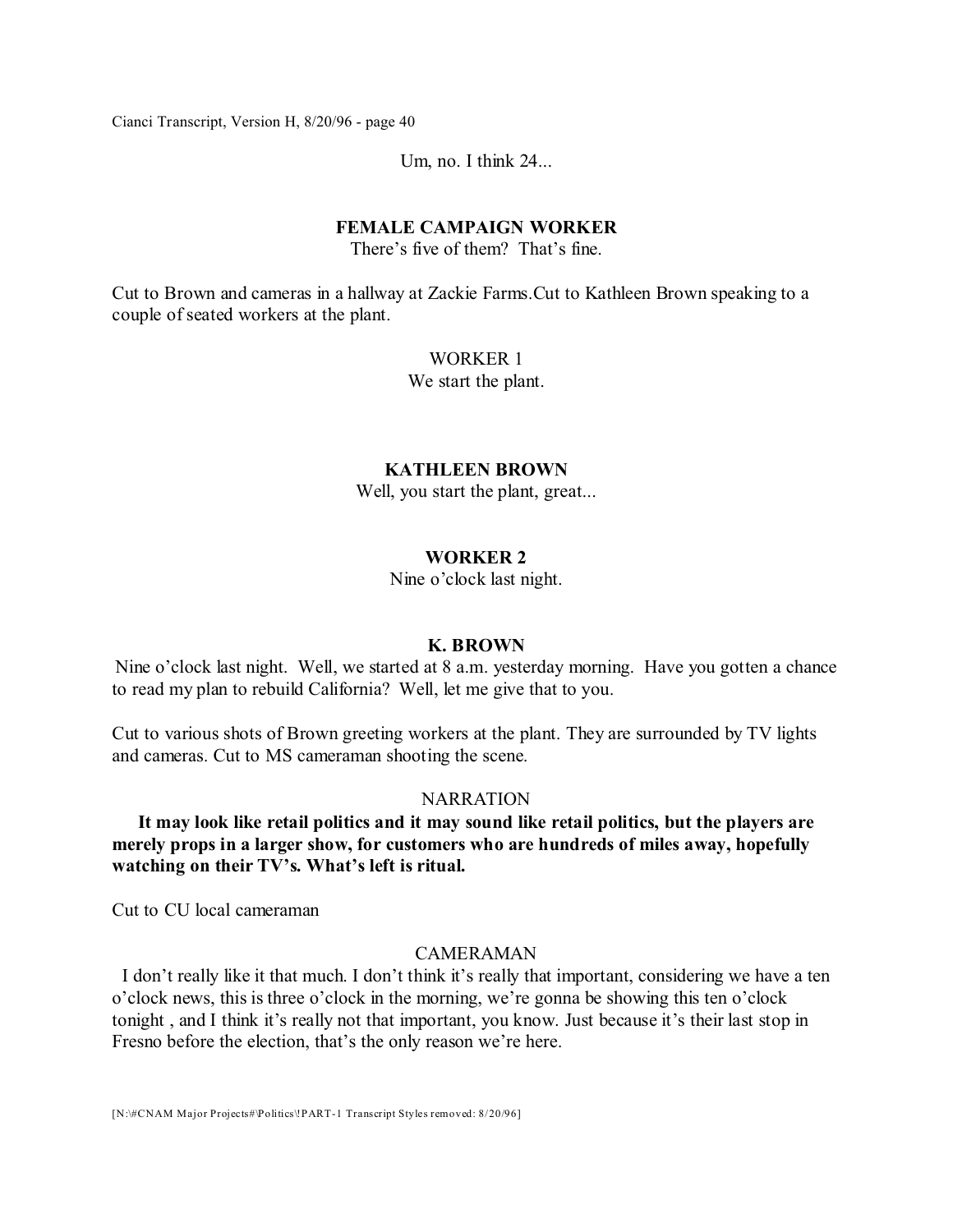### **PRODUCER**

Somebody must have thought it was important

# **CAMERAMAN**

Oh, sure, the guy that assigns things and is still in bed right now, he thinks it's important.

Cut to WS of bus driving towards and past cameraman. Cuts back to bus and Kathleen Brown phone interview.

#### BROWN

Yes you can call me Kathleen. It is a big party, we've got cookies and water and diet drinks and a lot of cameras and reporters. We are seeing California the old fashioned way.

Cut to WS of skyline whizzing by on a bridge, as the tour bus passes through view of camera. Cut to WS of a crowd of supporters standing in a plaza holding up a banner.

### **PRODUCER**

Why are you doing in the middle of a plaza?

#### **MALE SUPPORTER**

We're background. We're background for Kathleen Brown's interview upstairs.

#### **FEMALE SUPPORTER**

She's getting interviewed up there. We're the background. They're shooting this way and they can see us standing here as she's being interviewed. See, it's a visual thing.

Cut to clip of interview with Kathleen Brown with supporters in background, boxed in red.

#### **K. BROWN**

That's why I'm out on the road, that's why I've been in a bus for twenty-four hours, that's why I've got a written economic plan endorsed by economists, business leaders, law enforcement, and educators.

Cut to MS another local cameraman outside the building in San Francisco with his camera on his shoulder.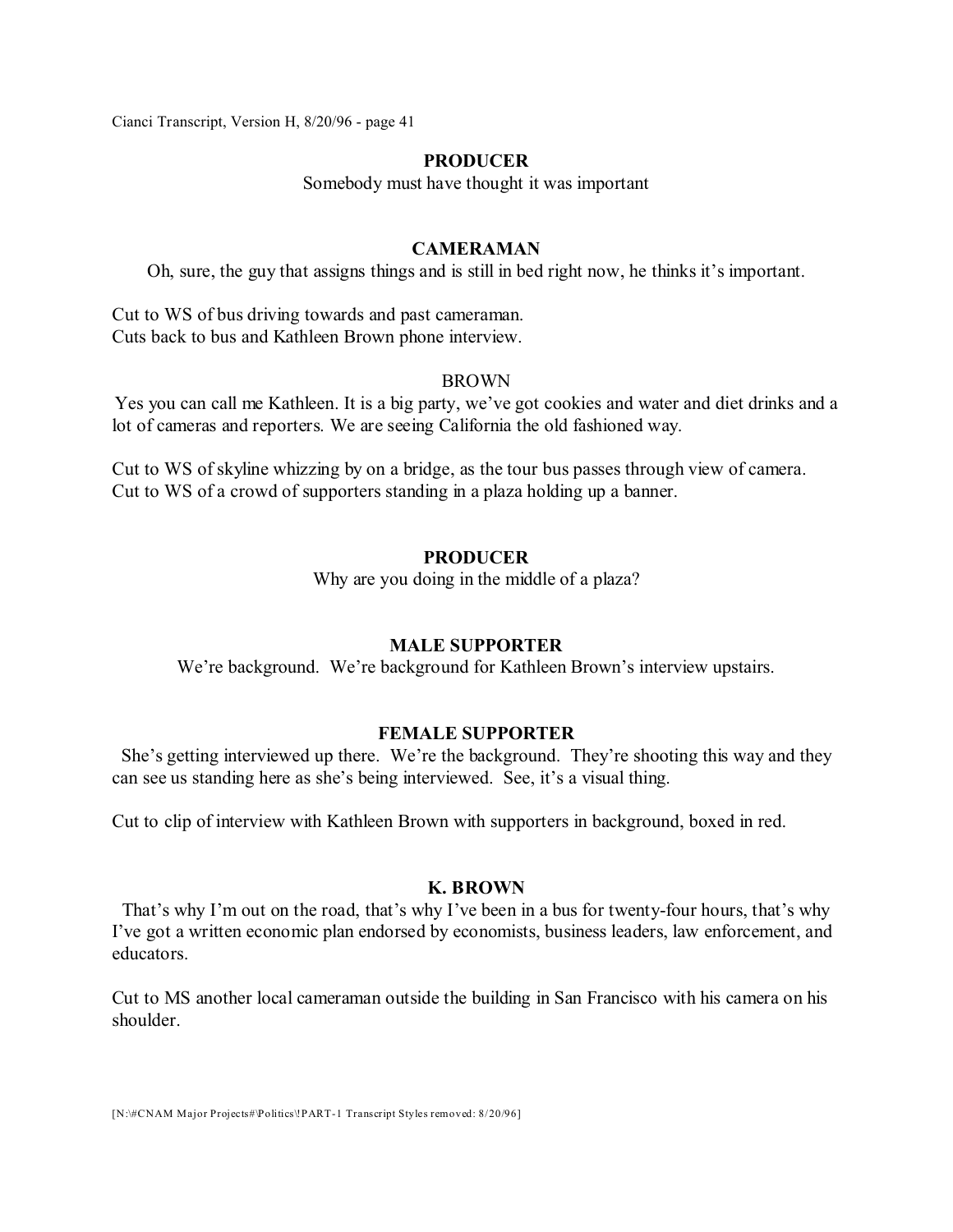### **PRODUCER**

So what happens now? Is this gonna be on the news tonight?

# **CAMERAMAN**

This? Oh, yeah, I'll be editing it, so we'll put on a little bit of each stop. The whole thing will be a minute thirty. Twelve hours condensed into a minute thirty.

Cuts to news anchor introducing bus tour survivor/reporter. Divided screen with live shot.

### **ANCHOR**

Eyewitness News reporter Mark Coogan is live now with us from San Francisco with the full story. Mark?

Coogan live shot.

### COOGAN

Well, Gene, since 7 am yesterday in Sacramento, Kathleen Brown has been on the move.

Cuts to package of bus tour with footage of Brown at campaign event at Universal City, the bus, news crews, etc.

Cuts to CU of Brown on the phone from the bus.

### BROWN

We are seeing California the old fashioned way.

Cuts to Fresno campaign stop with lots of cameras at Zackie Farms.

### COOGAN

3 am in Fresno and a media jackpot. 5 TV cameras are waiting at the Zackie Farms chicken processing plant where the graveyard shift is on lunch break.

Cut to shot of Brown being interviewed by several reporters. Fade to fuzzy TV static. Sound of TV reporter's summary remains.

Fade to black: "The following week, Kathleen Brown pulled her campaign ads off the air for lack of money. She lost to Pete Wilson, 57 to 39 percent."

Opens with Rudy Cheeks interview.

### **CHEEKS**

The one thing that we've become expert at is marketing. And politicians, not unlike soft drinks or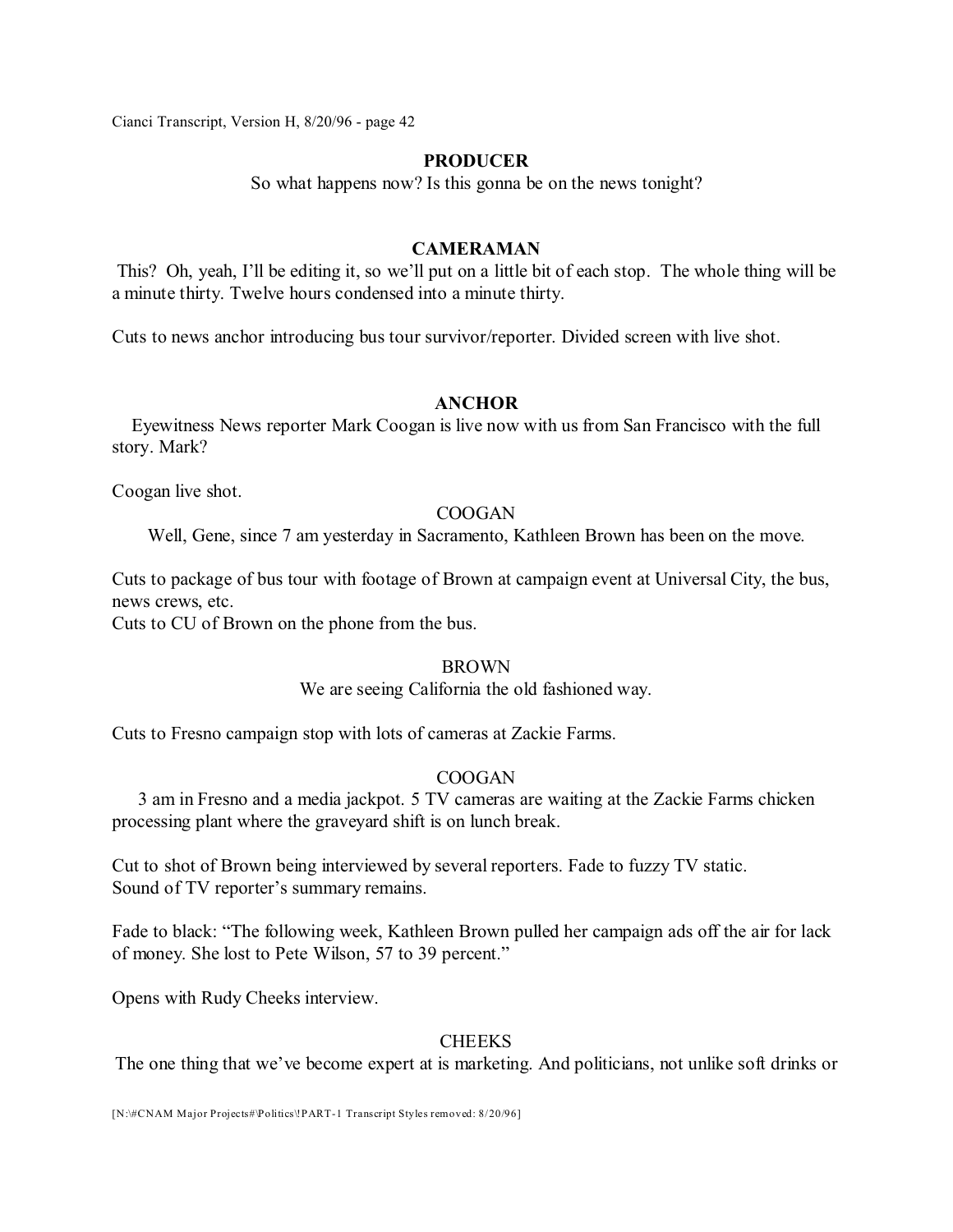anything else, just are marketable commodities.

Cuts to Nancy Bocskor interview. She is a GOP fundraiser.

### BOCSKOR

I've always told candidates that it's 95% image and only 5% issue. And I wish I could tell you that wasn't true. I wish that the electorate would decide on whether or not they're going to vote for a candidate because of his or her stand on taxes, the economy, whatever. And actually it's whether they not, whether or not a voter likes a person's smile, whether a person was friendly when they first met him...

Cuts to Bill Simpson interview. Simpson is a Washington lobbyist and former political operative in Mississippi.

#### SIMPSON

I was talking to a political guy in Mississippi one time, and we were talking about issues, and we were talking about the good ones and the bad ones and the weak ones and the strong ones and the vote getters and the non-vote getters and all that, and he said to me, "Bill you take all the issues and give 'em to the other guy, give me a devil to beat."

Cut to WS of guy stealing a woman's purse with sound of still camera clicking photos.

#### BARRY BARON OC

#### That was absolutely perfect!

Camera pulls back to include Baron, freelance photographer for GOP causes.

### BARRY BARON

Ha ha can't do any better! He's got this maniacal devil look you know.

Camera circles around the scene.

### BARON

Oh, Cut. (laughs) I'm sorry. You have to say cut or they don't do it and they're union or something. I don't know.

#### NARRATION

# **For as long as politics has been practiced in America, there's also been a dark side to getting the voters' attention.**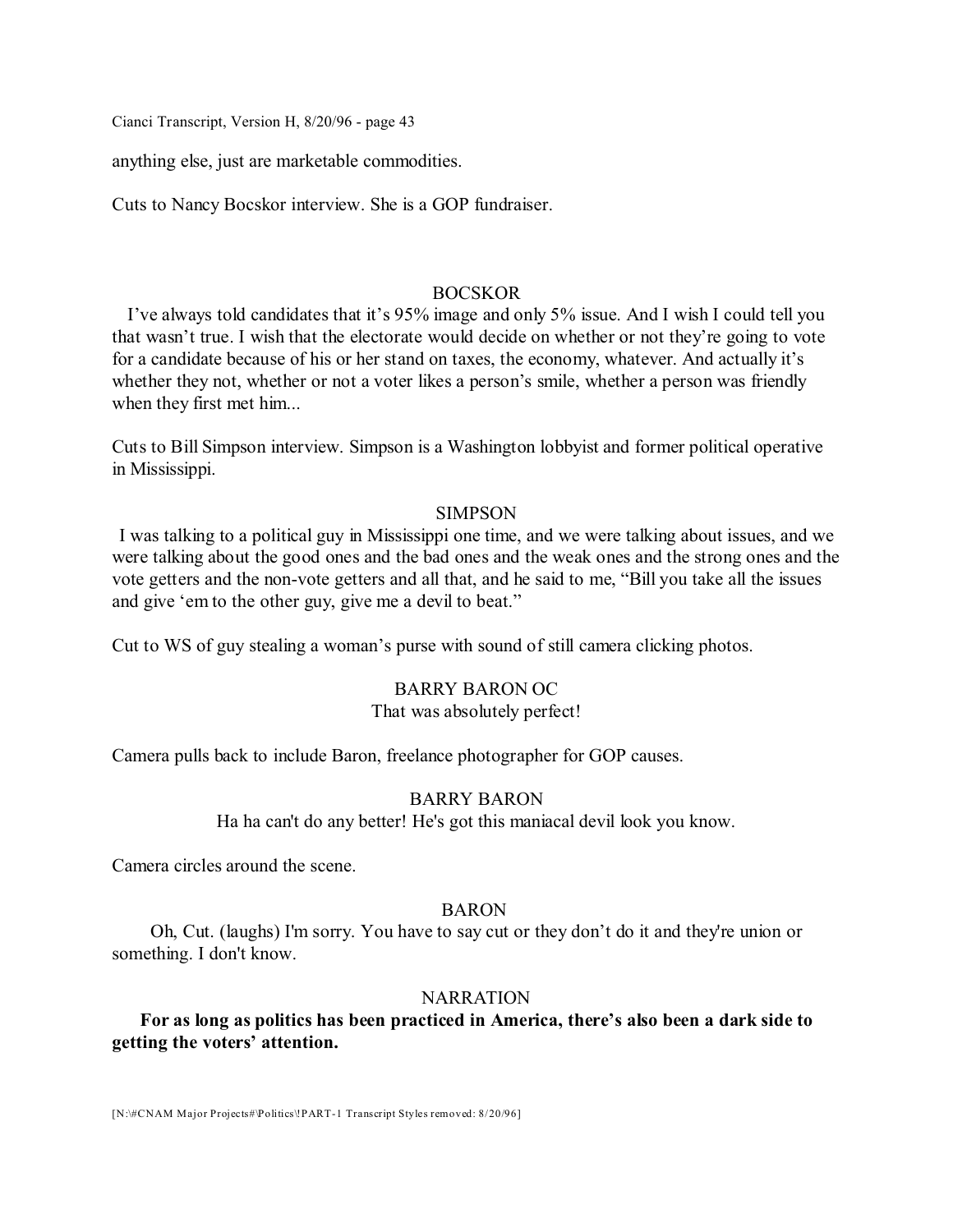Cut to MS of Baron acting out scene for actors..

# BARON

We catch the eggs flying in mid-air and all this kind of thing and then the reality really becomes real. I mean, it really happens.

### **NARRATION**

# **For candidates with a law-and-order message, a staged crime scene may be just the thing for direct mail.**

Cut to WS of guy stealing woman's purse.

Goes into still frames of scene of guy stealing woman's purse with sounds of camera and then into real time as the guy runs past the camera and camera follows him over to Baron.

### BARON

The first thing you do when you go home is probably look at your mail. You sit over the trash can in the kitchen and you sort it out and you get all the bills and put them over there and sometimes I throw the bills away but not really. And junk mail goes by you. Well political mail sometimes to most people looks like junk mail.

CU of ad "tired of being stepped on by politicians" camera pulls out to full shot of it

# BARON VO

But it you can get a piece of mail into somebody's hands and it has a question, "what will you do?"

Cut back to Baron with actor

# BARON

You have got to open that page out of sheer curiosity, human, human interest and if you get that 12 seconds, they've sold you.

CU of still photo of woman fighting off the 2 guys trying to steal her purse- one guy has a gun. WS of same ad with text "Because of liberal politicians like Dianne Feinstein, career criminals are paroled to commit crimes again and again," with sound of camera clicking.

CU of guy with nylon over his face holding gun close to the camera

WS of above image in ad with text "Republican Rob Romain thinks this guy should be in jail" CU of woman falling, with purse in foreground being stolen.

WS of same image with text "Crime is out of control. We can watch or we can do something about it."

Cut back to photo shoot. Baron is sitting behind the camera.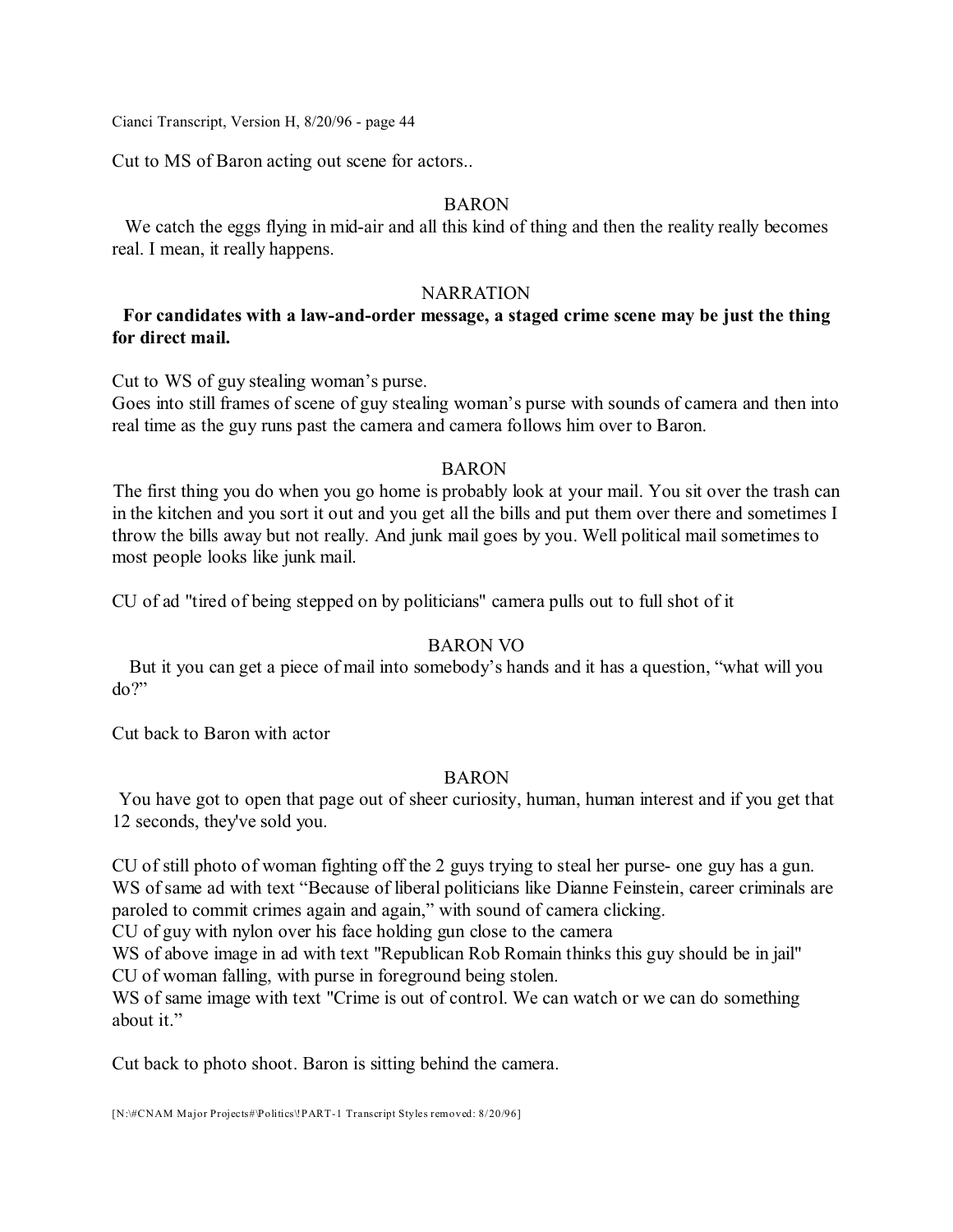### BARON

Make sure the purse is in your left hand and you can fly with it. (Laughs) One of those kind of things if you want to do that.

### ACTRESS VO

I'm not worried about it being abused.

Cut to MS of above actress standing with the two other actors

# **ACTRESS**

Basically I trust Barry- he's fairly conservative and I am too.

Cut to WS of Barry demonstrating the action of the thief stealing her purse with the actress.

### ACTRESS VO

Doing this as a freelance actress I feel like I can help out in my own little way

Cut to of actress and Baron showing her how to fall with her grocery bag.

### ACTOR Just as long as we're not the next Willy Horton that's that's my...

# **ACTRESS**

# Do you guys get that? Willy Horton?

WS of woman actress being attacked by the two actors with guns.

# BILL SIMPSON VO

If you can put something before them that scares them, that they think is against their best interest--

In background Baron giving directions.

# BARON

Look at the gun, look at the gun, look at the gun.

Cut to interview with Bill Simpson, former Mississippi political operative, now a Washington lobbyist.

# SIMPSON

Then I think that they will vote against that kind of a picture if you present it to 'em and I think that's why negative campaigning works.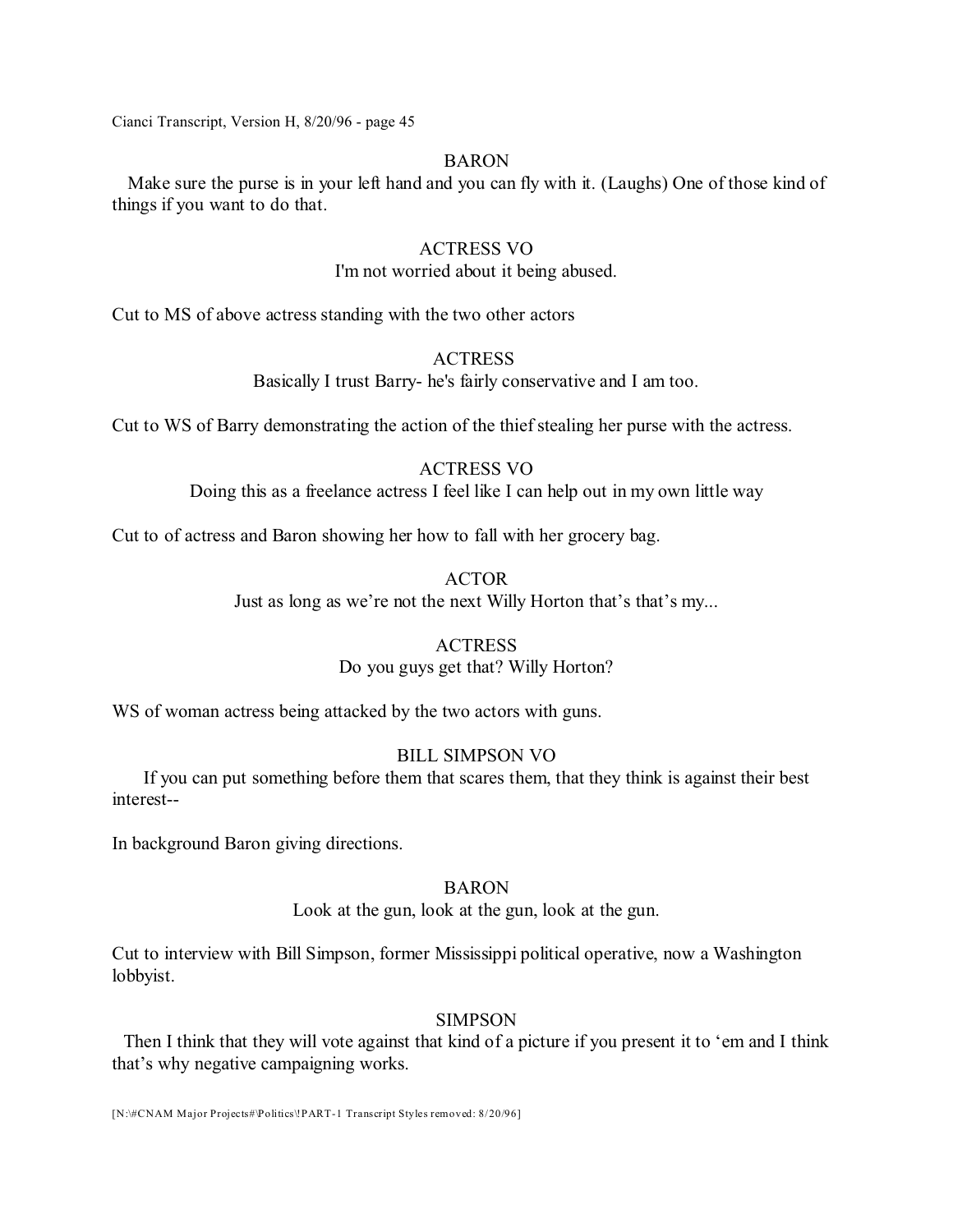Cut to attack ad on Ernesto Ancira.

### COMMERCIAL VO

Ernesto Ancira lied. Just like a used car salesman. Ancira lied about Gregory Luna's position on crime. The police denounced Ancira. He lied about Gregory Luna's ...

Cut to MS of Hank Sheinkopf, Democratic media consultant, on the phone at his desk feet up on the desk with lap top in the foreground.

### SHEINKOPF

First order for business is to get one spot written to get it around to get it produced and to get up on the air with a target of Tuesday, OK? Let's get me that material. Let Austin and I talk about it and let's figure it out from there alright? (sits up in chair and puts glasses on) No fucking around guys. We'll make this guy bleed. I don't know if I can win it for you but I love your brother and you've been my friend and we'll do the best we can.

Dissolve to CU Sheinkopf on the phone

#### **NARRATION**

**Hank Sheinkopf devises media campaigns for aspiring Mayors, Presidents, Judges and Congressmen.** 

### **SHEINKOPF**

No that idiot, that idiot Republican Congressman on the coast.

#### **NARRATION**

### **His sworn mission: to vanquish Republicans at every turn.**

### SHEINKOPF

I got stuff going up starting next Wednesday, for that woman Weiner who's going to bust his ass. Because he's one of those Nazis that have just been...

Cut to CU Sheinkopf in kitchen interview.

#### SHEINKOPF

You know I have a reputation of being a tough guy. Well I am. I've fought for everything I've gotten in life but that doesn't mean that I ought to become a Republican, and say, "Well I fought for it you, get off your ass and fight for it too." It means I have an obligation to do what's right and I think I'm involved in important things. I think telling a powerful no for little guys, which is something I like to do, is important.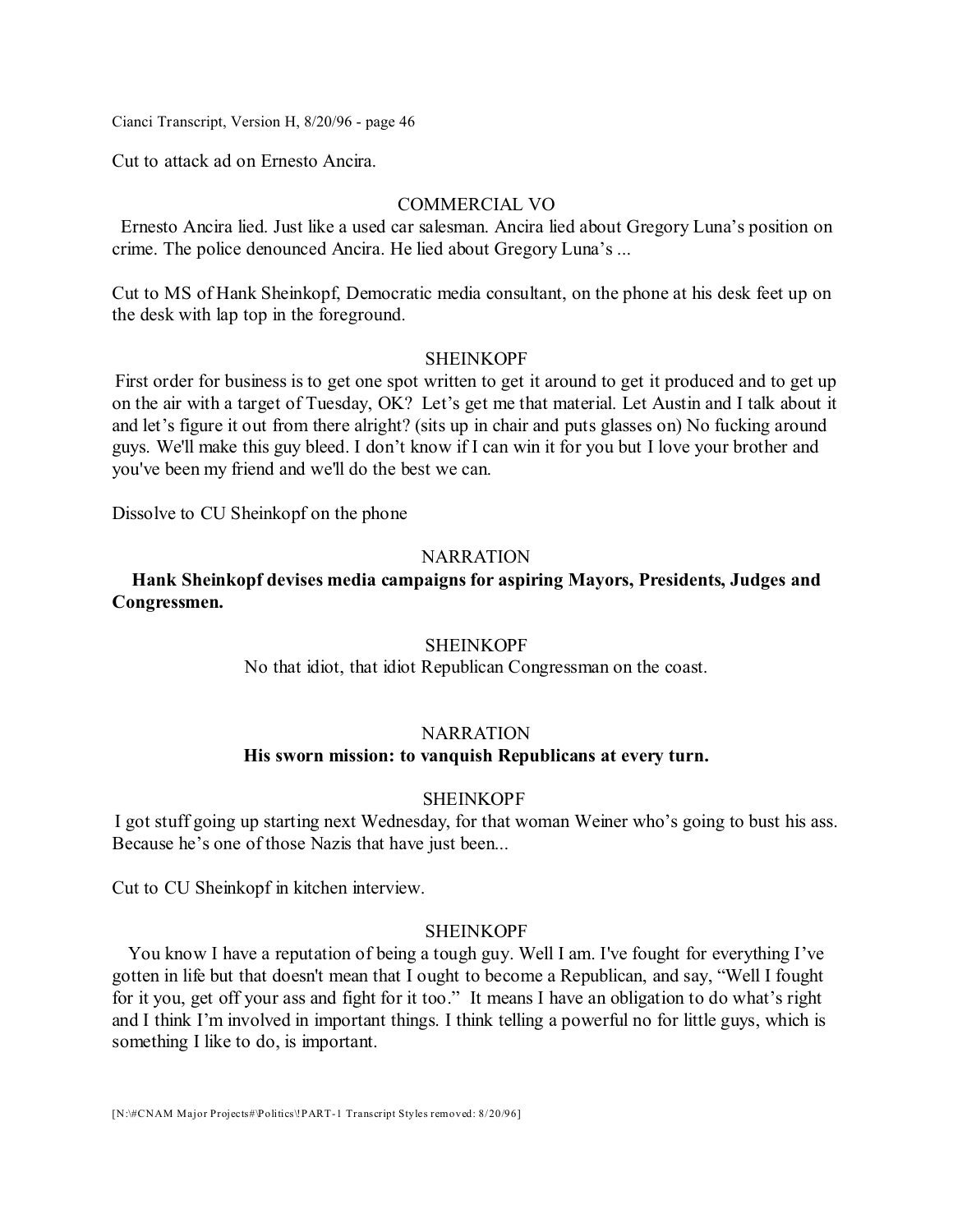Back of Sheinkopf walking in between columns and opens the glass doors into the courthouse Lower third: "Alabama State Courthouse 8 a.m".

### **SHEINKOPF**

### We're going into the chief's office.

MS shot of Alabama State Supreme Court Chief Justice Sonny Hornsby putting a book into the bookcase and turning towards Sheinkopf's TV cameras (he's in profile)

### **HORNSBY**

My opponent has accused me of negotiating a secret deal to stack our courts -- that is absolutely not true.

Cuts to a wider straight on shot with the camera pulling back to include the camera crew Lower third: Chief Justice Sonny Hornsby

### **HORNSBY**

But I do support the state's settlement for two good reasons: #1 it keeps the federal government from taking over your state courts, and #2 it keeps you from losing your right to vote on all of the judges. I trust you.

Camera has panned over to Sheinkopf looking down at monitor. MS of monitor.

### **HORNSBY**

### I trust you. I trust you. I trust you.

Sheinkopf giving direction.

# SHEINKOPF

I trust you, buh buh buh buh buh. Pause, Sonny. The Courts belong to you.

Cuts to Director with gesticulating fists.

# **DIRECTOR**

You know this. Just preach it, preach it.

Cuts to reaction shot of Hornsby smiling. Cuts to Sheinkopf at shoot standing by lights.

# SHEINKOPF

What's really going on here is that these fancy-assed boys are conspiring with the fools in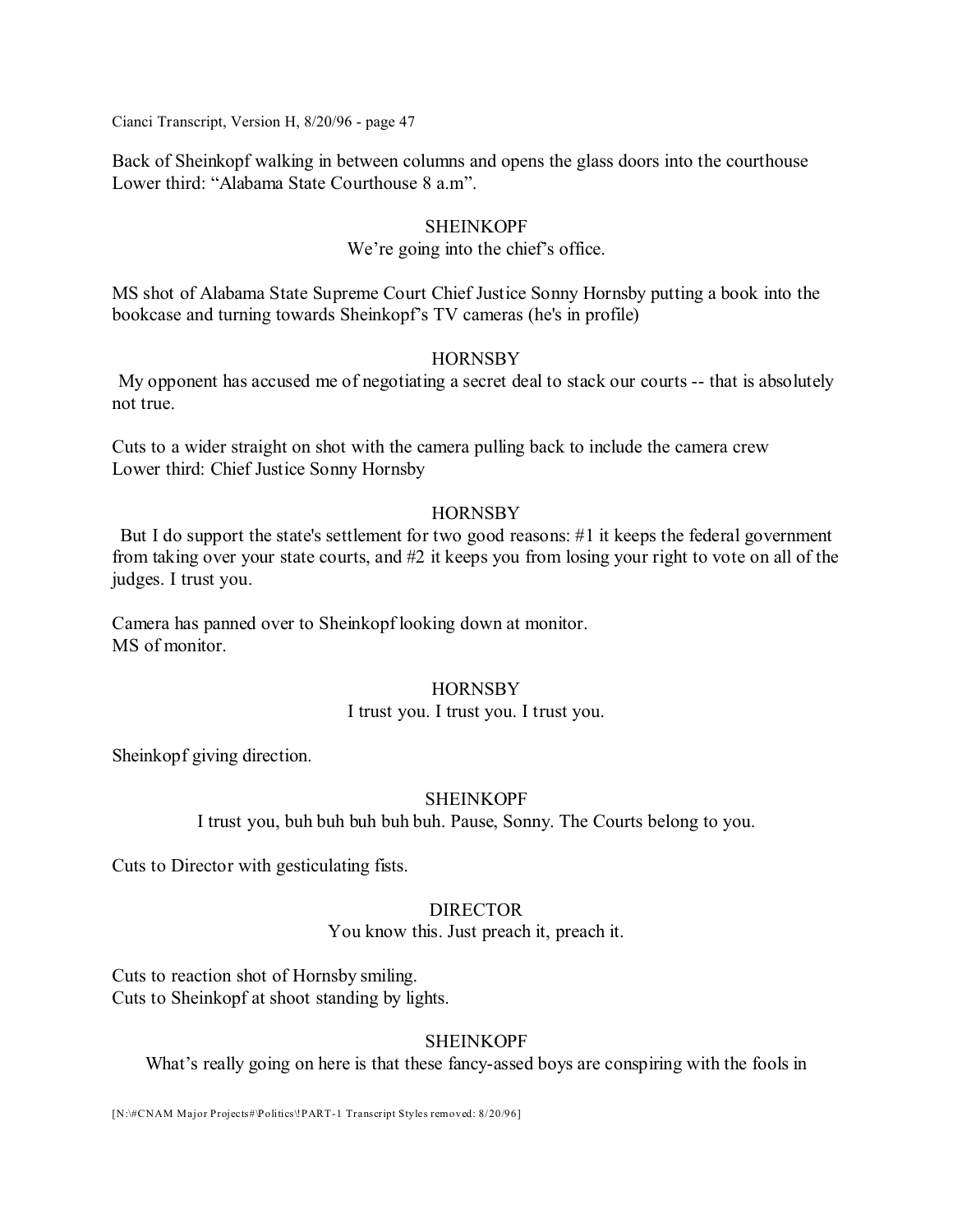Washington to try to destroy us and telling you that's OK. Well, I'm not going to let that happen. And I'll do anything I can to stop 'em including kicking 'em in the ass. I mean, that's really what you're saying but you can't say that.

Cuts to Hornsby smiling. Pan to the director looking at the monitor.

#### SHEINKOPF VO

#### That's the argument.

### DIRECTOR

Sonny, just stand still in place for me a minute. Just look at camera.

### SHEINKOPF VO

Alabama politics are the purest in the country, 'cause you always know who the enemy is. And that's I guess why I fit so well down here. My competitors used to say-- Cut back to kitchen interview with Sheinkopf.

### SHEINKOPF

-- "How do you get down there? You don't talk like them," you know, obvious meaning, "Hello, kike from NY, you're not supposed to be there, "I don't mind that. They used to call me kike I used to hit 'em on the head with a baseball bat. And I've done it, and I'm known for it.

Cut to WS Hornsby reciting his lines to himself in the corner

### **HORNSBY**

My opponent has accused me. My opponent has accused me of negotiating a secret deal.

Cut to MCU Sheinkopf on the phone.

### SHEINKOPF

Congressman, I think the following is going to happen. I think that 3 and a half weeks out, if he has enough money, he's going to bang your brains in. He's going to call you a tax and spend liberal, a Bill Clinton surrogate, one of the Washington insiders. And at that point, the day he opens his mouth you have to be prepared to kick the shit out of this guy and leave him dead in the street. But in order to lay that in you've got to have enough positive information to make that work.

Cut back to WS of Hornsby shoot with Hornsby in the far background and Sheinkopf in foreground watching the monitor

### **HORNSBY**

I trust you to decide cases as jurors and to elect your judges. The courts belong to you.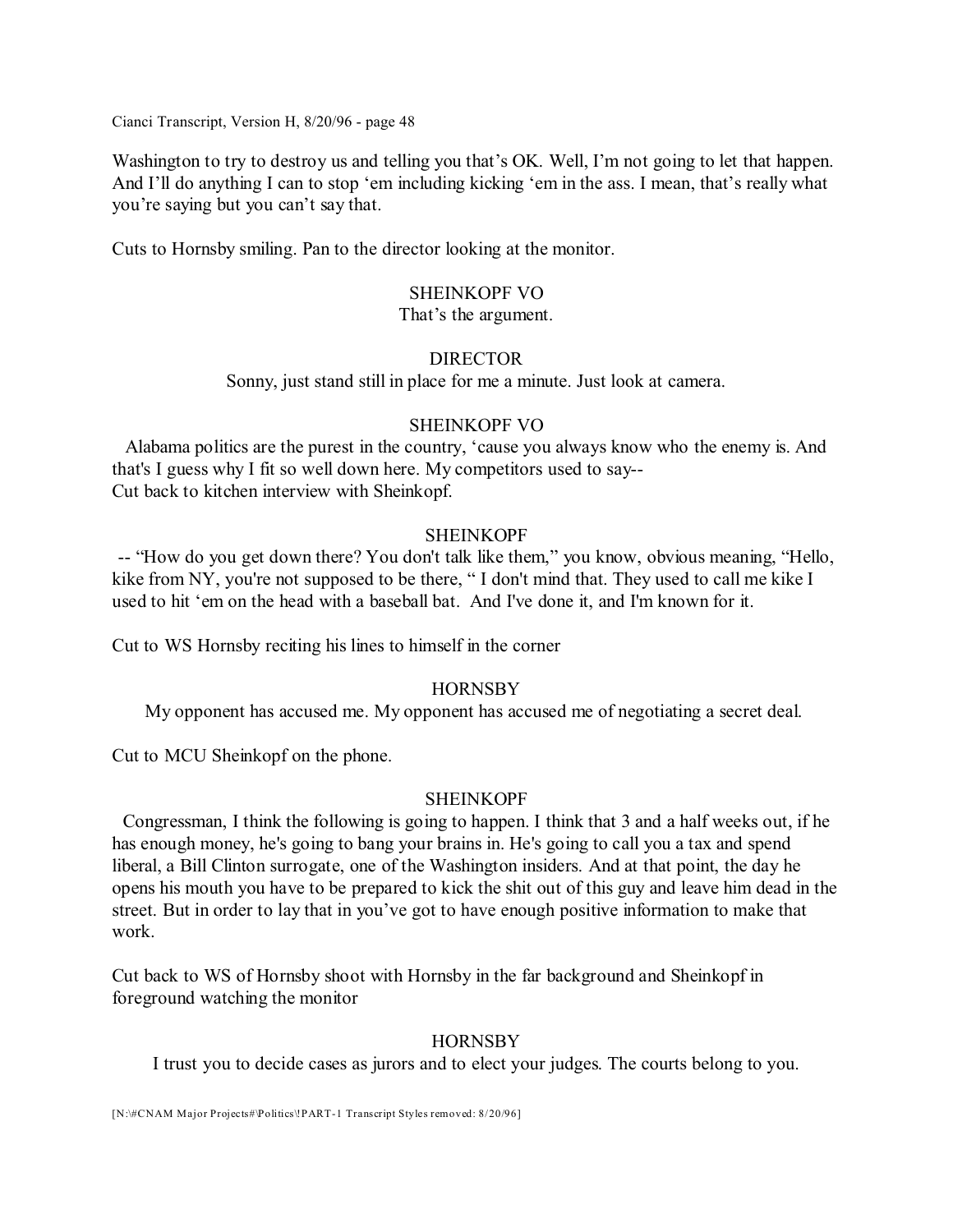Sheinkopf turns to Director and shakes his hand. Cuts to MS of Hornsby.

# SHEINKOPF OC That's very good. That's it. That's the one.

# DIRECTOR

Last take. That's the one. That's it.

# **HORNSBY**

Let's quit now. Ya'll say, 'that's a wrap.' Thank you. Thank you.

Cut to Hornsby on monitor Lower third: "Editing Room. Austin, Texas"

# **HORNSBY**

-- It keeps you from losing your right to vote on all the judges. I trust you.

# SHEINKOPF OC

I mean, can we just animate him or do something? He looks like a fucking dead man up there, I mean, you know.

# COMMERCIAL VO

Sonny Hornsby, working for justice.

Cuts to MCU profile shot of Sheinkopf in editing room.

SHEINKOPF

I think that that fucking close out blows and what I want to do.

# EDITOR

# I'll re touch it.

# SHEINKOPF

Let's get him freezed and squeezed to right corner, matte it and get the logo in. Alright? And then, let's get it out.

Sheinkopf walks off camera. Cuts to CU Sheinkopf interview with temporary filing cabinet behind.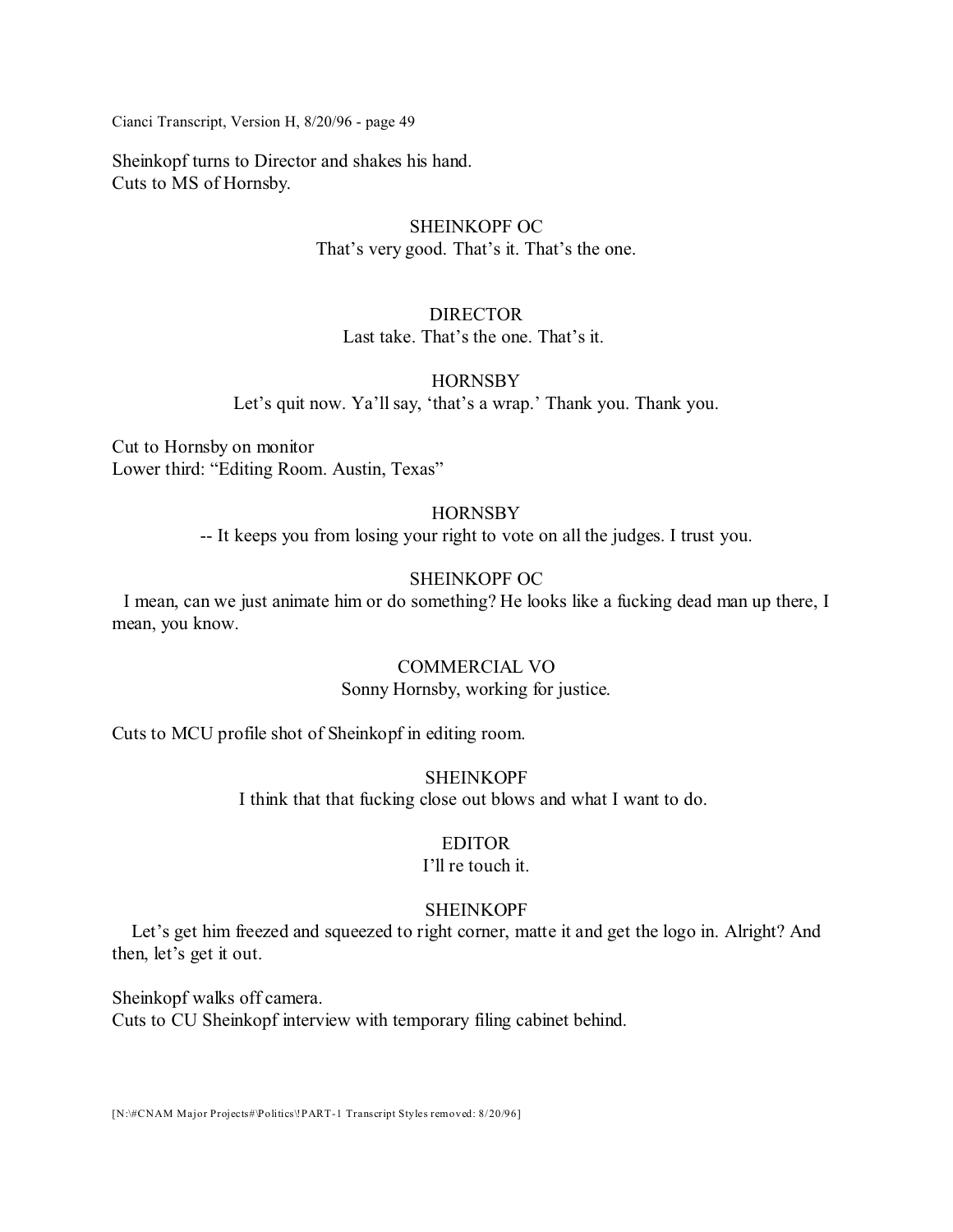### **SHEINKOPF**

You got to do this stuff in a way that's, kind of ironically, is entertaining, that brings people in, forces them to want to be involved, because you've got three seconds and then they're gone.

Cuts to editing room monitor and another cut of the Hornsby ad.

### COMMERCIAL VO

Circuit Judge Perry Hooper Sr. put convicted felon Jerry Hamilton back on the streets and stopped a District Attorney's effort to revoke Hamilton's probation. He personally intervened with another judge to free Hamilton and he signed a bank note so that Hamilton could buy a car, perhaps the same car he used in the kidnapping and murder of young court reporter, Missy DeVaughn?

Cut to CU Sheinkopf interview in the kitchen

### **SHEINKOPF**

The public sits around all day long and says "Negative campaigning this, negative campaigning that. It's bad, it's bad, it's bad." It's like pornography. You know? Everybody says "pornography is bad." My question is, how do you know what pornography is? And the average person will look at you and say, "I don't look. I never saw pornography. Let me see some. No, I'm not looking at that." You know? But they look.

Cut to CU Sheinkopf on phone, reading from a script.

# SHEINKOPF ON PHONE

"You sent Shirley Brown to Tallahassee because you wanted change. That's exactly what she's doing. Re-elect Representative Shirley Brown. Changing the way Tallahassee does business." That's good, Mitch.

Cut to CU profile Sheinkopf still on the phone

### SHEINKOPF

"Steve Brewer, as prosecutor sent rapists and murderers to prison. A husband, father of four," No, he's not a husband, he's husband, right?

Cut back to editor and then back to Sheinkopf

### SHEINKOPF VO

I'd like to have "rapists, murderers to prison", or "murdering rapists". You know, if we're gonna take blood, I want to take real blood.

Cut to CU Sheinkopf on phone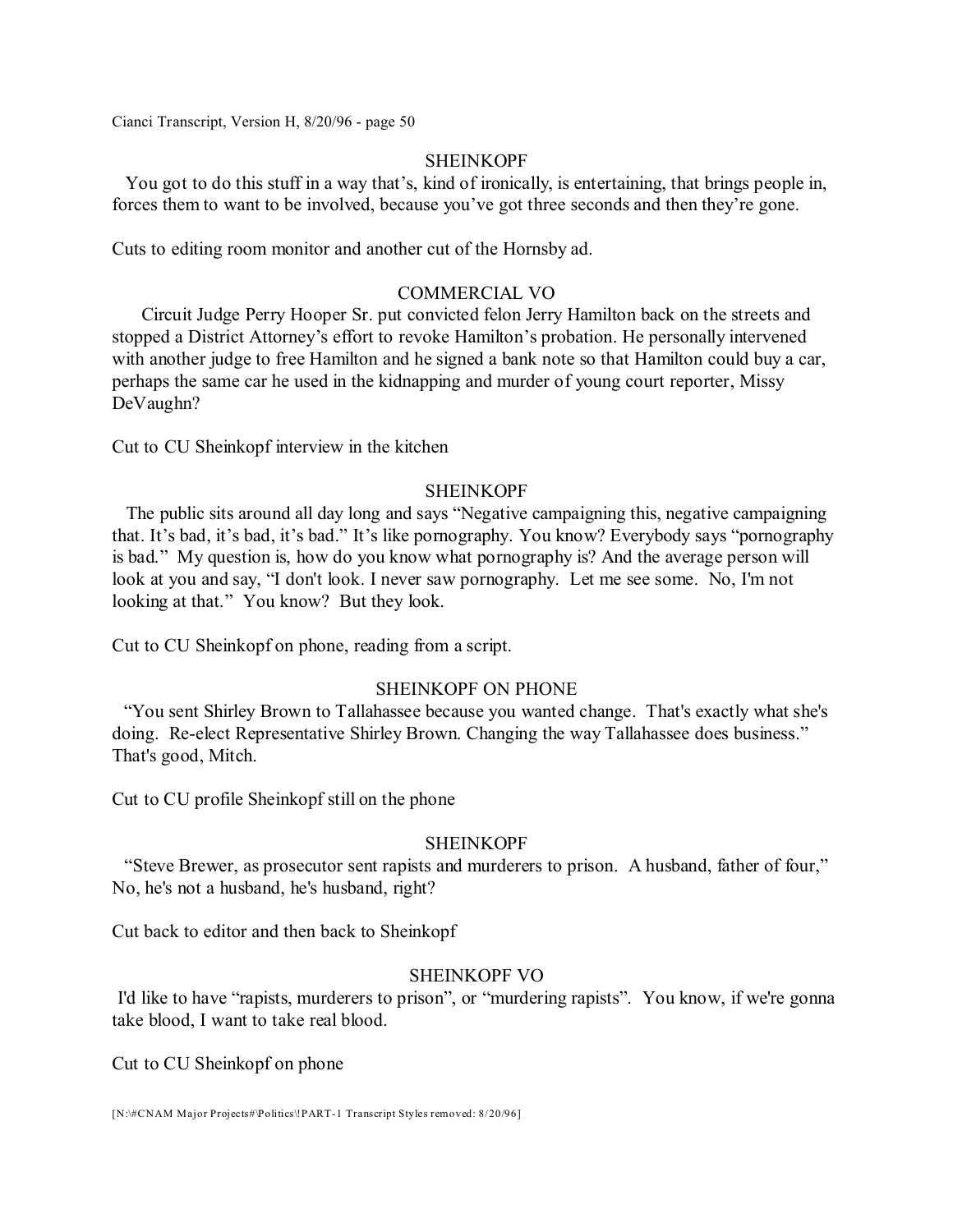### SHEINKOPF ON PHONE

Women and children, period. Don't fuck around, get to the..no, go to the point.

Cut to MS Sheinkopf, on phone

### SHEINKOPF ON PHONE Come on, Mitch, I want to eat.

Cut to MS Sheinkopf

# **SHEINKOPF** Come on, Mitch. I got work to do.

Cut to CU Sheinkopf on the phone

### **SHEINKOPF**

-- protecting you is all that matters." That's very good Mitch.

Cut to CU profile Sheinkopf on phone

# SHEINKOPF ON PHONE That's pretty good, you know. I like that.

Cut to TV monitor, with words "Why did Perry Hooper protect Hamilton?"

### ANNOUNCER ON TV

Why did Perry Hooper protect Hamilton? What hold did Hamilton have on Hooper?

More shots of edited images on monitor.

### SHEINKOPF VO

You got to force the action. That's what this business is about. It's about combat.

Cut back to interview with Sheinkopf

# SHEINKOPF

Power doesn't give up anything. My business is getting power *for* people or holding onto power for people who know how to use power. And in that context, the only way you win is by combat. This is war.

Cut to TV monitor running campaign commercial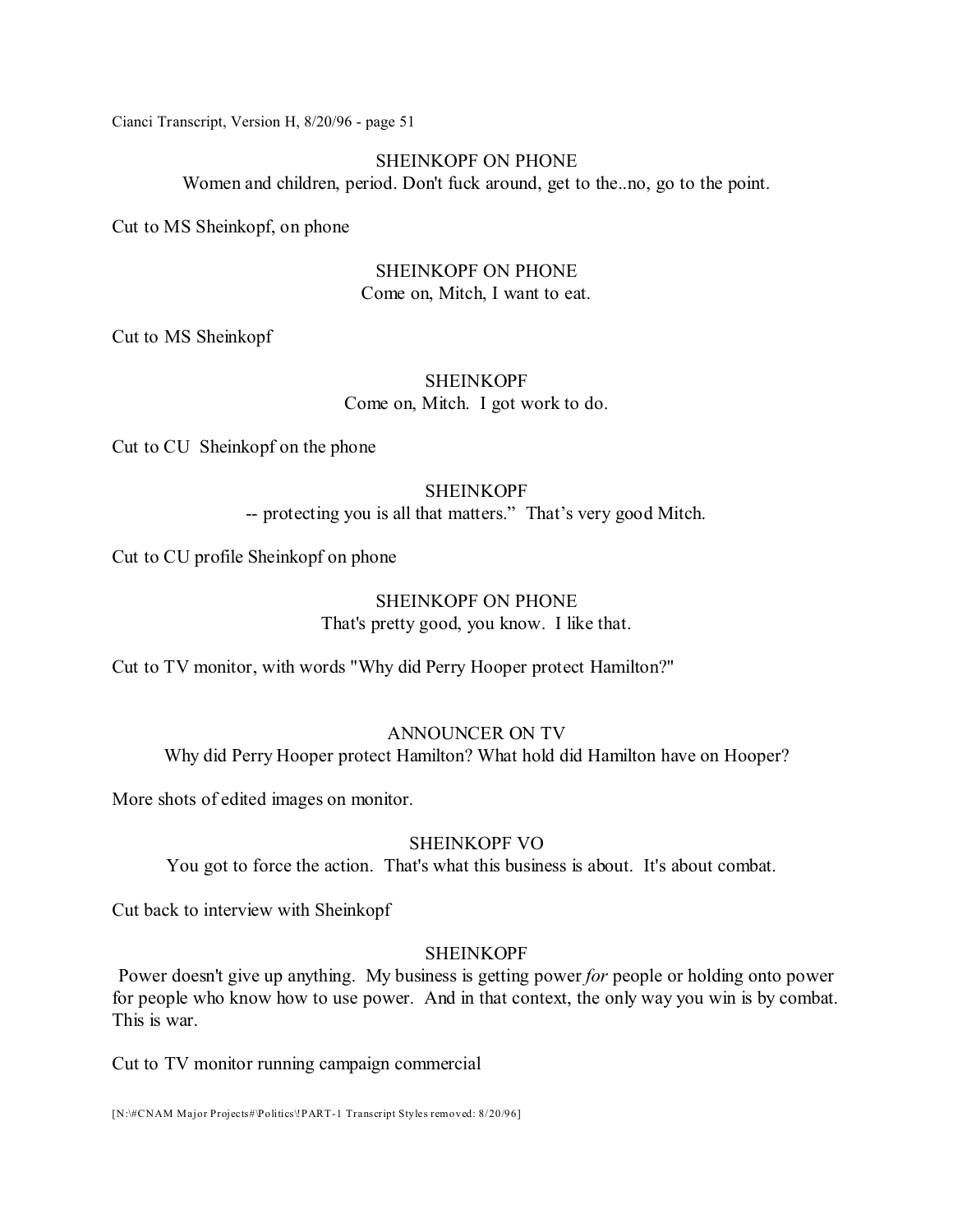Cianci Transcript, Version H,  $8/20/96$  - page 52 [5/28/15]

### ANNOUNCER ON TV

Do you want Perry Hooper to be Chief Justice of our Supreme Court?

Cut to MS Sheinkopf, holding phone

# **SHEINKOPF**

Somebody's gotta avenge this shit, you know? I'm serious, that's my job. I'm the avenger. I'm serious. These are bad people. Fuck you, Mitch. (hangs up phone)

Fade to black. Cut to Lynn Nofziger interview. He worked as a political advisor for the Reagan administration.

### **NOFZIGER**

Maybe politics has gone down but when you look back at old presidential elections, for example, you will find there was a lot of mudslinging in those. It just wasn't as graphic. I mean, they had to do it verbally rather than pictorially.

Pleasant piano music rises up. Intertitle: "If TV had been around 200 years ago (Taken from actual campaign literature)" Cuts to anti-Jefferson ad with histrionic visuals.

#### COMMERCIAL VO

A nation destroyed, dwellings in flames, grey hairs bathed in blood, female chastity violated, children writhing on the pike and halbert.

It happened in France. But it could happen right here in America if Thomas Jefferson is elected President.

Murder, robbery, rape, and incest will be openly taught and practiced. The soil will be soaked in blood and the nation black with crimes.

Great God of compassion and justice, shield our country from destruction. Vote Federalist.

Paid for by the Adams 1800 Committee. Alexander Hamilton, Treasurer.

Fade to black

# **NARRATION So, what is the best way to win elections?**

Cut to interview with San Francisco Mayor Willie Brown.